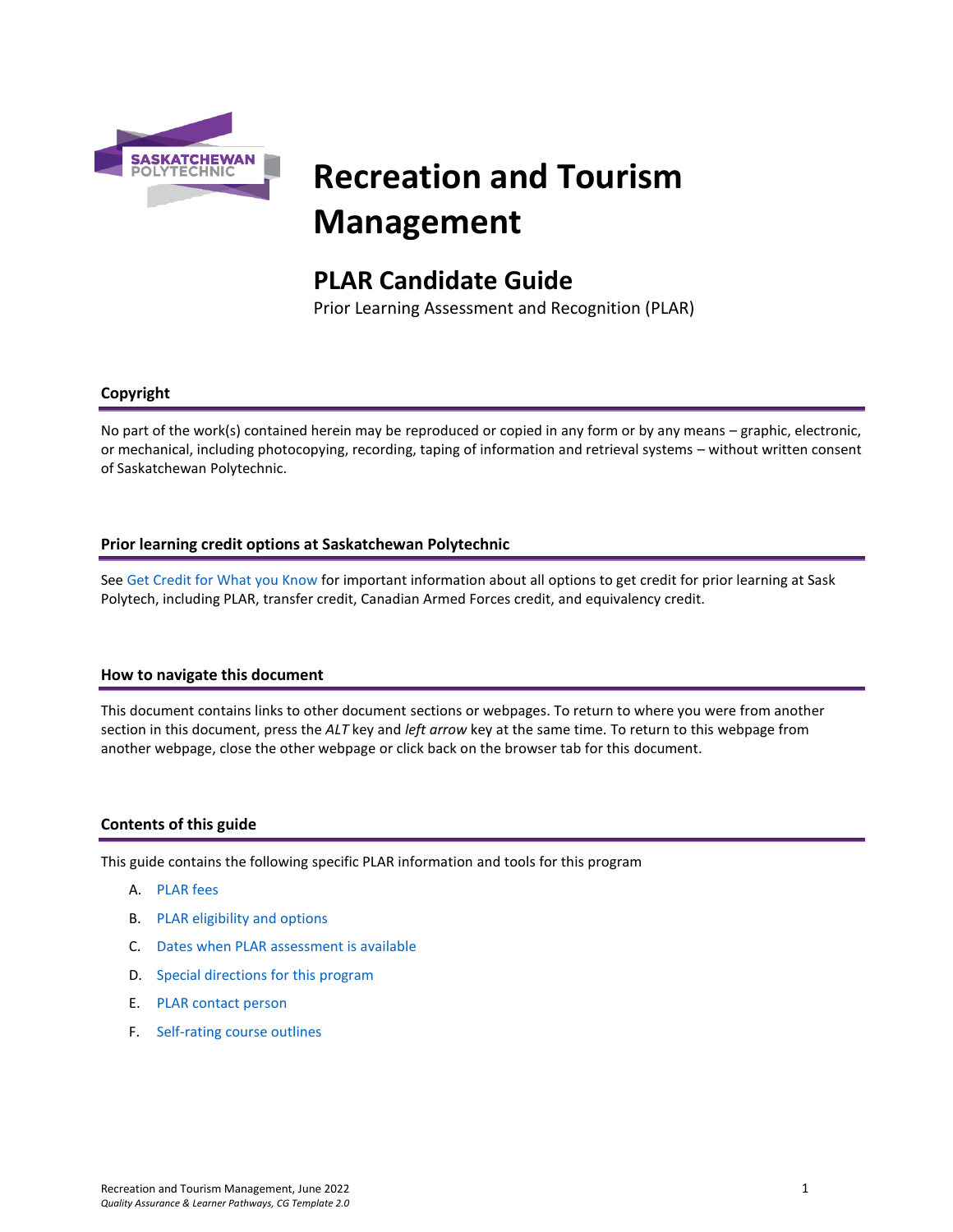#### <span id="page-1-0"></span>**A. PLAR fees**

Fees for PLAR challenges are set to cover our costs for consultation, assessment, and related administrative tasks. PLAR fees are non-refundable and non-transferrable.

<span id="page-1-1"></span>The PLAR fees policy is subject to change for each new academic year. Please see the **Cost** section on th[e PLAR webpage](https://saskpolytech.ca/admissions/get-credit/plar.aspx) for current fee information.

#### **B. PLAR eligibility and options**

To be eligible for PLAR for courses in this program, you must first apply for admission and be accepted into the program. You must also consult with the PLAR contact person and be approved for PLAR assessment.

#### **Course pre-requisites and co-requisites**

Some courses have one or more other courses that must be completed first (pre-requisite) or at the same time (corequisite). See course outlines in this guide to identify any pre- or co-requisites for each course. Discuss with your [PLAR](#page-2-0)  [contact person](#page-2-0) how to deal with courses with co-requisites.

#### **Block assessment**

<span id="page-1-2"></span>Some programs may assess a cluster of courses together in one block, which may save you time and effort. Ask the [PLAR](#page-2-0)  [contact person](#page-2-0) whether there are any block assessment options in this program.

#### **C. Dates when PLAR assessment is available**

PLAR assessment for this program is available from Sept 1 to June 15 in each academic year.

<span id="page-1-3"></span>**All PLAR assessments must be completed by June 15 of each academic year**.

#### **D. Special directions for this program**

- 1. **Review** the [PLAR process and FAQs](https://saskpolytech.ca/admissions/get-credit/plar.aspx) and the information in this guide.
- 2. **Self-rate** your learning for each course using the Course Outlines in this guide.
- 3. **Consult** with th[e PLAR contact person](#page-2-0) for PLAR approval. Be prepared to provide your resume, course selfratings (see section F), and a partially completed [PLAR application.](https://saskpolytech.ca/admissions/resources/documents/plar-application-form.pdf) If you are approved for PLAR, the contact person will sign your PLAR application and explain next steps.
- 4. **Register** for PLAR at [Registration/Enrollment Services](https://saskpolytech.ca/admissions/resources/contact-us.aspx) once you have signed approval on your [PLAR Application](http://saskpolytech.ca/admissions/resources/documents/plar-application-form.pdf)  [Form.](http://saskpolytech.ca/admissions/resources/documents/plar-application-form.pdf) The PLAR fee will be added to your student account.
- 5. **Finalize** a detailed Assessment Plan with your assigned assessor**.**
- 6. **Complete** assessment before your PLAR registration expires.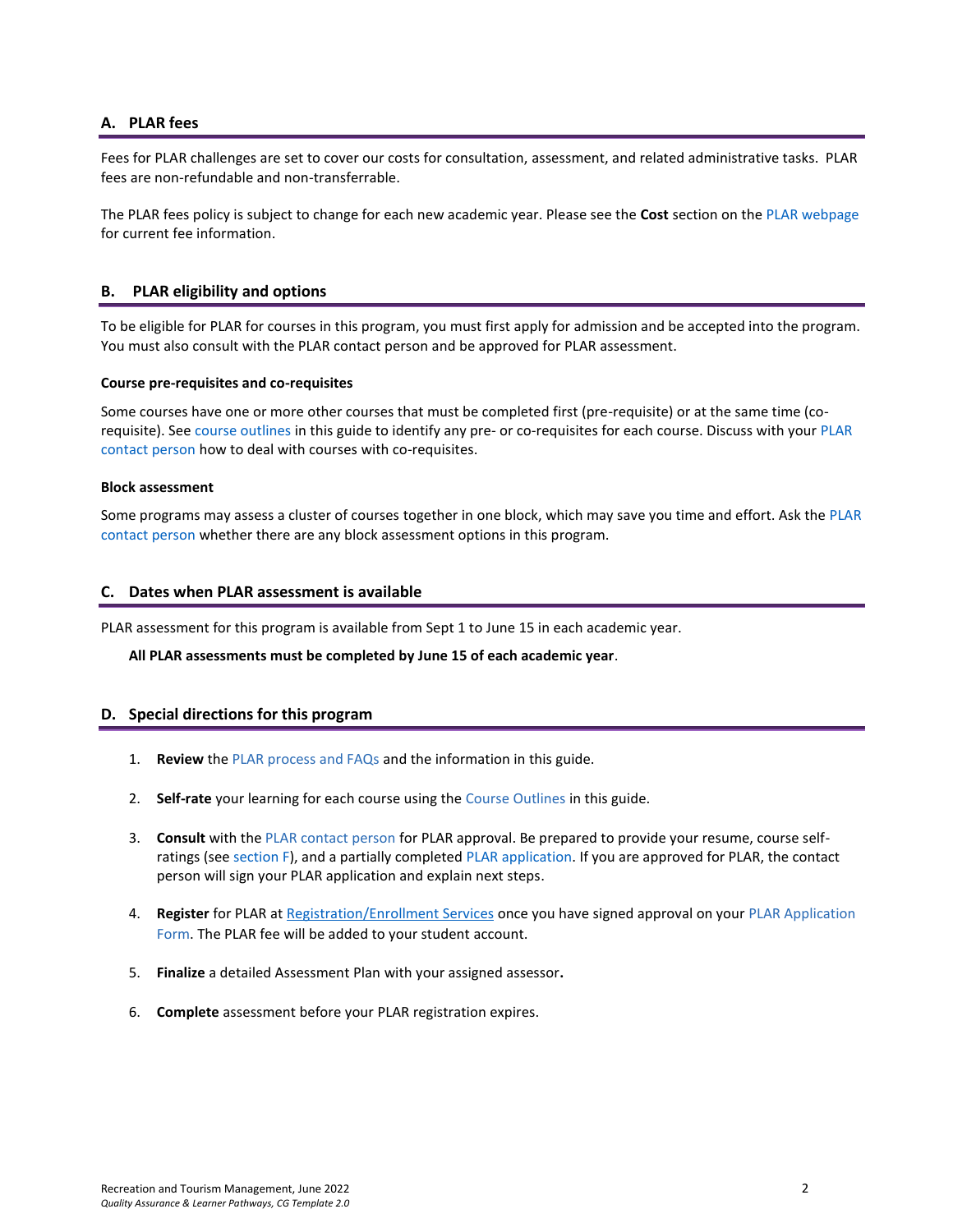#### <span id="page-2-0"></span>**E. PLAR contact person**

Contact one of the Program Heads below to arrange a consultation **after** you have read this guide and [general PLAR](http://saskpolytech.ca/admissions/resources/prior-learning-process.aspx)  [information](http://saskpolytech.ca/admissions/resources/prior-learning-process.aspx) **and** rated yourself for each course (see next section). Consultation may be by phone, online, or in person. Be prepared to provide your resume, course self-ratings, and a partially complete[d PLAR application.](https://saskpolytech.ca/admissions/resources/documents/plar-application-form.pdf#search=PLAR%20application) If agreement is reached to go ahead with PLAR, the contact person will sign approval on your PLAR application and explain the next steps. Admission to the program is required before you can register for PLAR.

> **Josh Davidson, Program Head** Saskatchewan Polytechnic, Saskatoon Campus Phone: 306 – 659 - 4160 Email[: josh.davidson@saskpolytech.ca](mailto:josh.davidson@saskpolytech.ca)

#### <span id="page-2-1"></span>**F. Self-rating course outlines**

Clicking on a course code below opens a page where you can rate yourself on the knowledge and skills assessed for PLAR credit. For Arts & Sciences courses, clicking on the course code opens another PLAR guide. The [PLAR contact](#page-2-0)  [person](#page-2-0) for this program will refer you to another person to discuss PLAR for courses delivered by Arts & Sciences or another program/department.

| <b>COURSE</b><br><b>CODE</b> | <b>COURSE NAME</b>                                | <b>Delivered by another</b><br>department/program |  |  |  |  |
|------------------------------|---------------------------------------------------|---------------------------------------------------|--|--|--|--|
|                              | Semester 1                                        |                                                   |  |  |  |  |
| <b>COMM 295</b>              | <b>Business and Technical Writing</b>             | <b>Arts &amp; Sciences</b>                        |  |  |  |  |
| <b>COMP 174</b>              | Introduction to Microsoft Excel 1                 |                                                   |  |  |  |  |
| <b>COMP 175</b>              | Introduction to Microsoft Excel 2                 |                                                   |  |  |  |  |
| <b>LEAD 180</b>              | Leadership and Group Dynamics                     |                                                   |  |  |  |  |
| <b>MKTG 170</b>              | Marketing in Recreation and Tourism               |                                                   |  |  |  |  |
| <b>RSCH 200</b>              | Research Literacy                                 |                                                   |  |  |  |  |
| <b>RT 170</b>                | Introduction to Recreation and Tourism Management |                                                   |  |  |  |  |
| RT 185                       | Program Planning 1                                |                                                   |  |  |  |  |
| <b>RT 202</b>                | Diversity and Cultural Foundations                |                                                   |  |  |  |  |
|                              | Semester 2                                        |                                                   |  |  |  |  |
| <b>ENVR 151</b>              | <b>Environmental Sustainability</b>               |                                                   |  |  |  |  |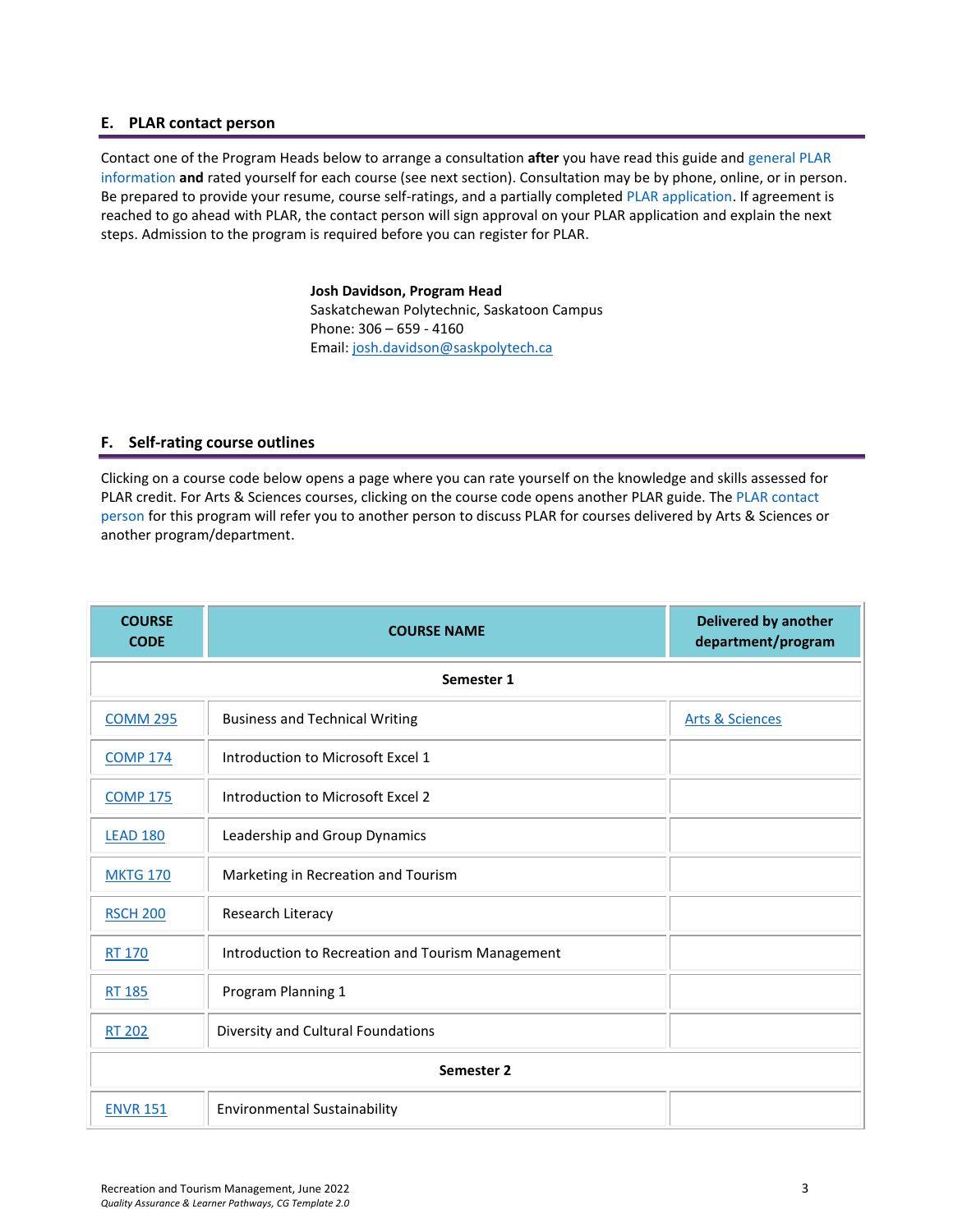| <b>COURSE</b><br><b>CODE</b> | <b>COURSE NAME</b>                          | <b>Delivered by another</b><br>department/program |
|------------------------------|---------------------------------------------|---------------------------------------------------|
| <b>MGMT 106</b>              | <b>Organizational Management</b>            |                                                   |
| <b>MGMT 204</b>              | <b>Community Facility Management</b>        |                                                   |
| <b>PE 181</b>                | Personal Health and Wellness in communities |                                                   |
| <b>PE 282</b>                | Sports Management                           |                                                   |
| RT 172                       | Service Industry Operations Lab             |                                                   |
| RT 186                       | Inclusive Leisure                           |                                                   |
| <b>RT 187</b>                | Program Planning 2                          |                                                   |
|                              | Semester 3                                  |                                                   |
| <b>ACCT 202</b>              | <b>Organizational Accounting</b>            |                                                   |
| <b>ADMN 201</b>              | Fund Development and Partnerships           |                                                   |
| <b>CAMP 280</b>              | Programming Lab 1                           |                                                   |
| <b>PR 281</b>                | <b>Community Public Relations</b>           | <b>Arts &amp; Sciences</b>                        |
| RT 191                       | <b>Introduction to Microeconomics</b>       |                                                   |
| <b>RT 200</b>                | Event Planning and Facilitation             |                                                   |
| <b>RT 289</b>                | <b>Community Development</b>                | <b>Arts &amp; Sciences</b>                        |
| RT 292                       | <b>Outdoor Programming</b>                  |                                                   |
| <b>TOUR 287</b>              | <b>Community Based Tourism</b>              |                                                   |
|                              | Semester 4                                  |                                                   |
| <b>BLAW 282</b>              | Law and Risk Management for Managers        |                                                   |
| <b>CAMP 281</b>              | <b>Outdoor Programming Lab</b>              |                                                   |
| <b>CAPL 200</b>              | Career Development                          |                                                   |
| <b>LEAD 200</b>              | Applied Leadership                          |                                                   |
| RT 171                       | <b>Economic Development</b>                 |                                                   |
| RT 203                       | Event Management Lab                        |                                                   |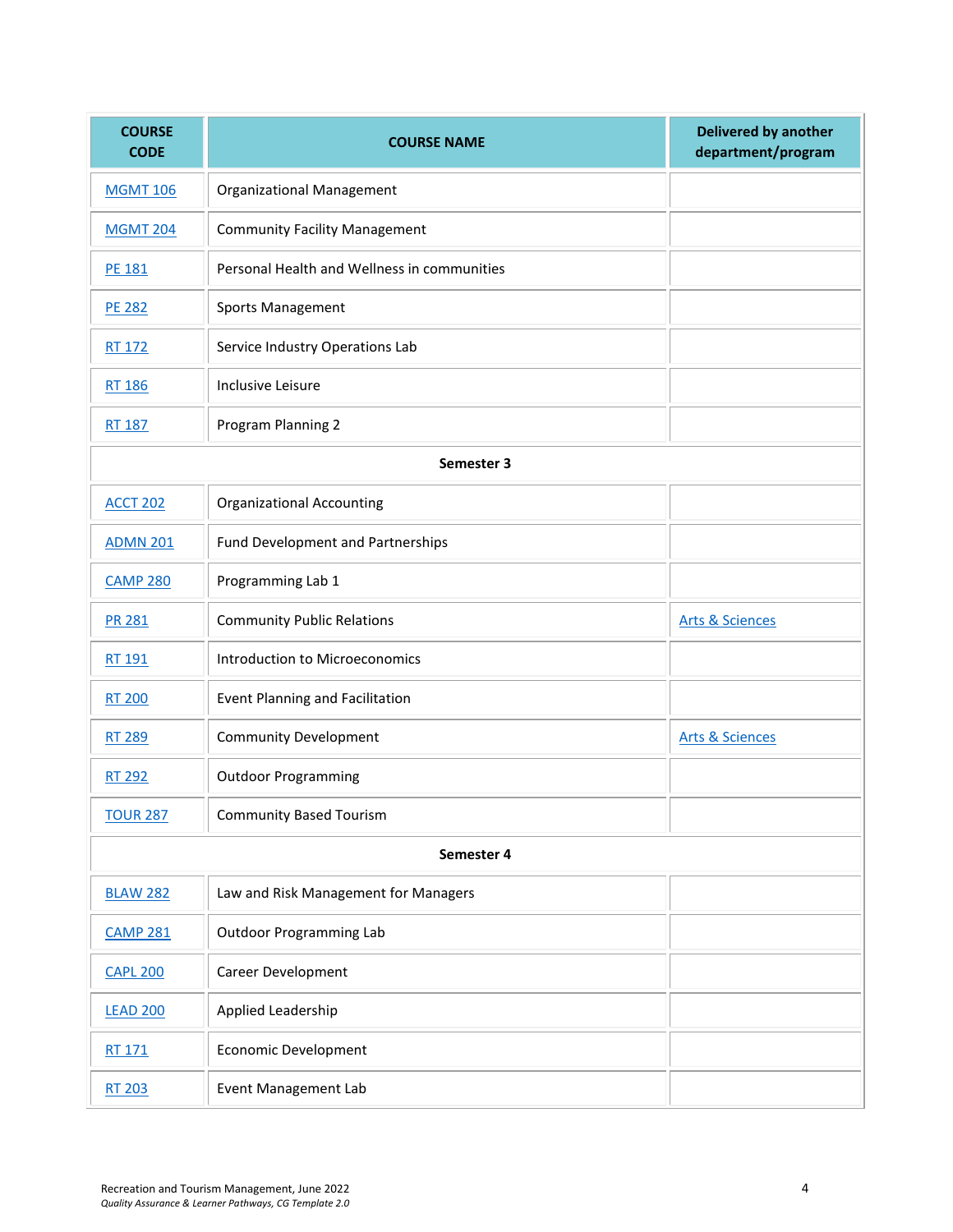| <b>COURSE</b><br><b>CODE</b> | <b>COURSE NAME</b>                                        | <b>Delivered by another</b><br>department/program |
|------------------------------|-----------------------------------------------------------|---------------------------------------------------|
| <b>RT 204</b>                | <b>Business Planning for Services Oriented Operations</b> |                                                   |
| <b>RT 205</b>                | Group Tours Guiding Skills, and Local Capital             |                                                   |
|                              | Semester 5                                                |                                                   |
| <b>PRAC 293</b>              | <b>Recreation and Tourism Practicum</b>                   |                                                   |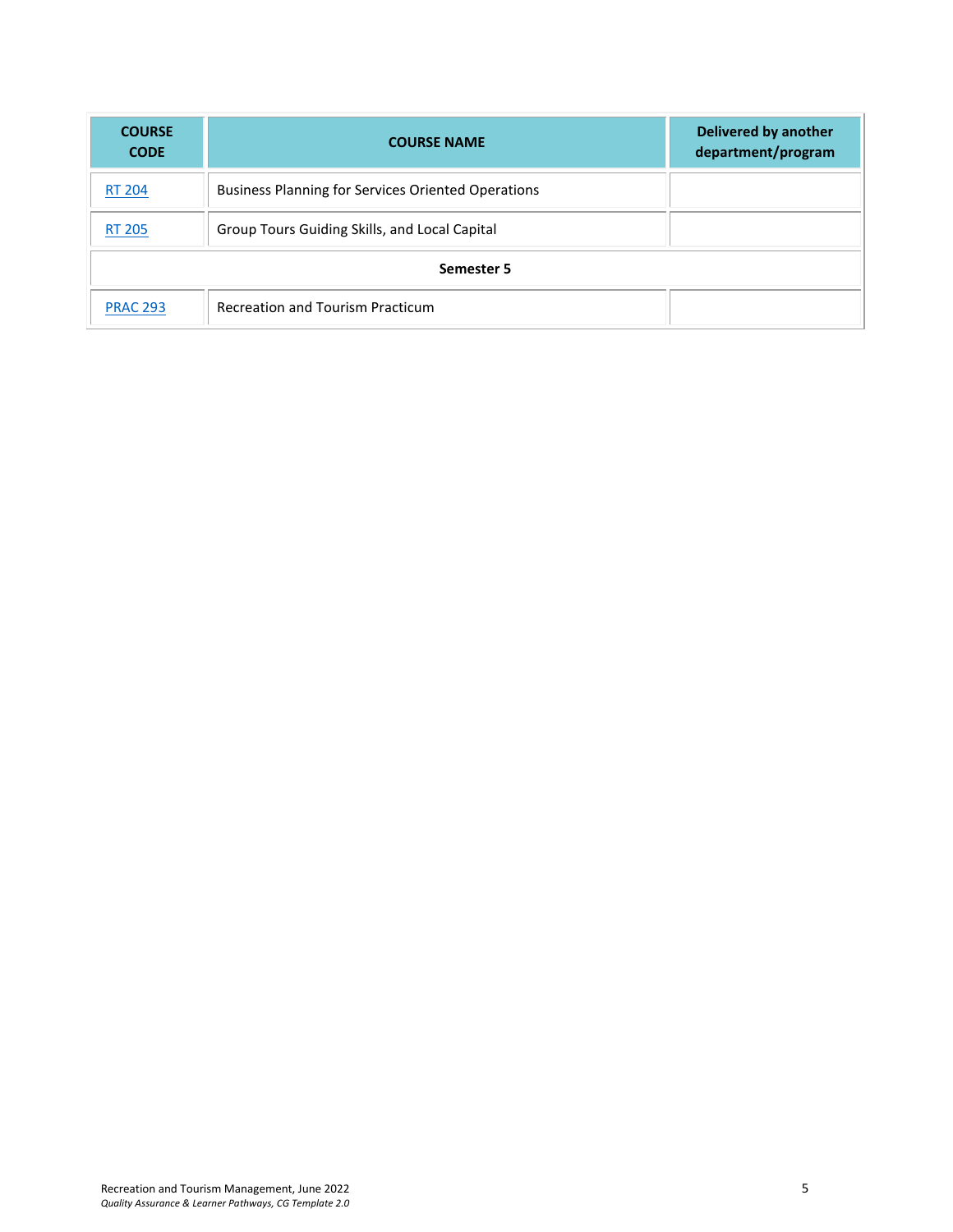## <span id="page-5-0"></span>**COMP 174 – INTRODUCTION TO MICROSOFT EXCEL 1**

You will study the basic features of Excel. You will learn to create workbooks, format spreadsheet elements, manipulate multiple worksheets, create simple charts, and use simple formulas and functions.

| Credit unit(s):               | 1. $\Omega$ |
|-------------------------------|-------------|
| <b>Pre and Co Requisites:</b> | none        |
| Equivalent course(s):         | none        |

| Use a checkmark $(\checkmark)$ to rate yourself as follows for each learning outcome |                                  |                                                                                                                                                                                             |           |         |      |
|--------------------------------------------------------------------------------------|----------------------------------|---------------------------------------------------------------------------------------------------------------------------------------------------------------------------------------------|-----------|---------|------|
|                                                                                      | Competent:<br>Learning:<br>None: | I can apply this outcome without direction or supervision.<br>I am still learning skills and knowledge to apply this outcome.<br>I have no knowledge or experience related to this outcome. | Competent | earning | None |
| 1.                                                                                   | Create a spreadsheet.            |                                                                                                                                                                                             |           |         |      |
| 2.                                                                                   |                                  | Use basic functions and productivity tools.                                                                                                                                                 |           |         |      |
| 3.                                                                                   |                                  | Work with multiple worksheets.                                                                                                                                                              |           |         |      |
| $\mathbf{A}$                                                                         | Create basic charts.             |                                                                                                                                                                                             |           |         |      |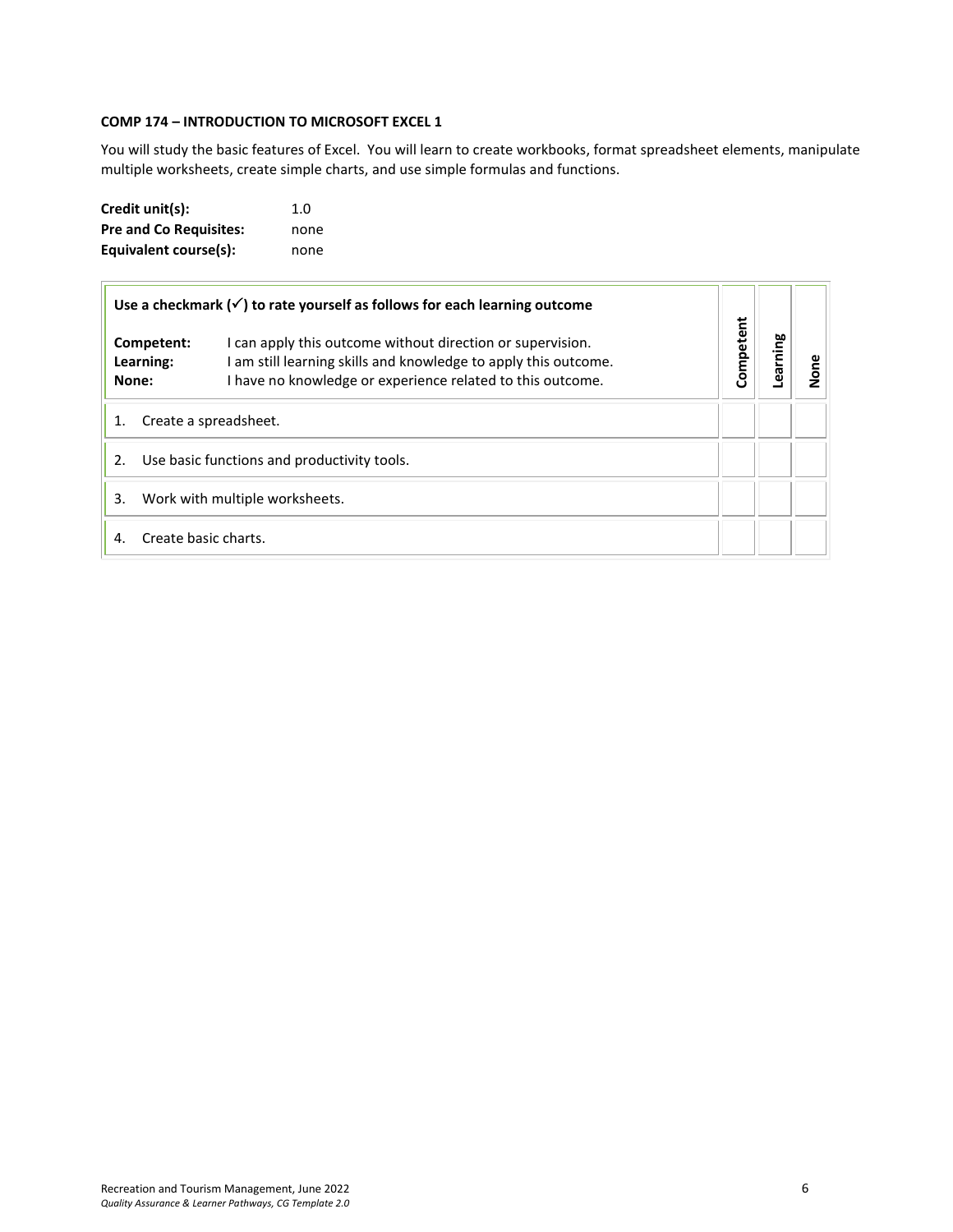#### <span id="page-6-0"></span>**COMP 175 – INTRODUCTION TO MICROSOFT EXCEL 2**

You will study the intermediate features of Excel. Using the skills and knowle3dge you acquired in COMP 174 (Introduction to Excel 1), you will learn to use more advanced spreadsheet functions, create, and modify several chart types, and perform data manipulation.

| Credit unit(s):               | 1.0                  |
|-------------------------------|----------------------|
| <b>Pre and Co Requisites:</b> | COMP 172 or COMP 174 |
| Equivalent course(s):         | none                 |

| Use a checkmark $(\checkmark)$ to rate yourself as follows for each learning outcome |                                  |                                                                                                                                                                                             |           |        |  |
|--------------------------------------------------------------------------------------|----------------------------------|---------------------------------------------------------------------------------------------------------------------------------------------------------------------------------------------|-----------|--------|--|
|                                                                                      | Competent:<br>Learning:<br>None: | I can apply this outcome without direction or supervision.<br>I am still learning skills and knowledge to apply this outcome.<br>I have no knowledge or experience related to this outcome. | Competent | arning |  |
| Apply advanced formula construction.                                                 |                                  |                                                                                                                                                                                             |           |        |  |
| Work with charts.                                                                    |                                  |                                                                                                                                                                                             |           |        |  |
| 3.                                                                                   |                                  | Perform data management.                                                                                                                                                                    |           |        |  |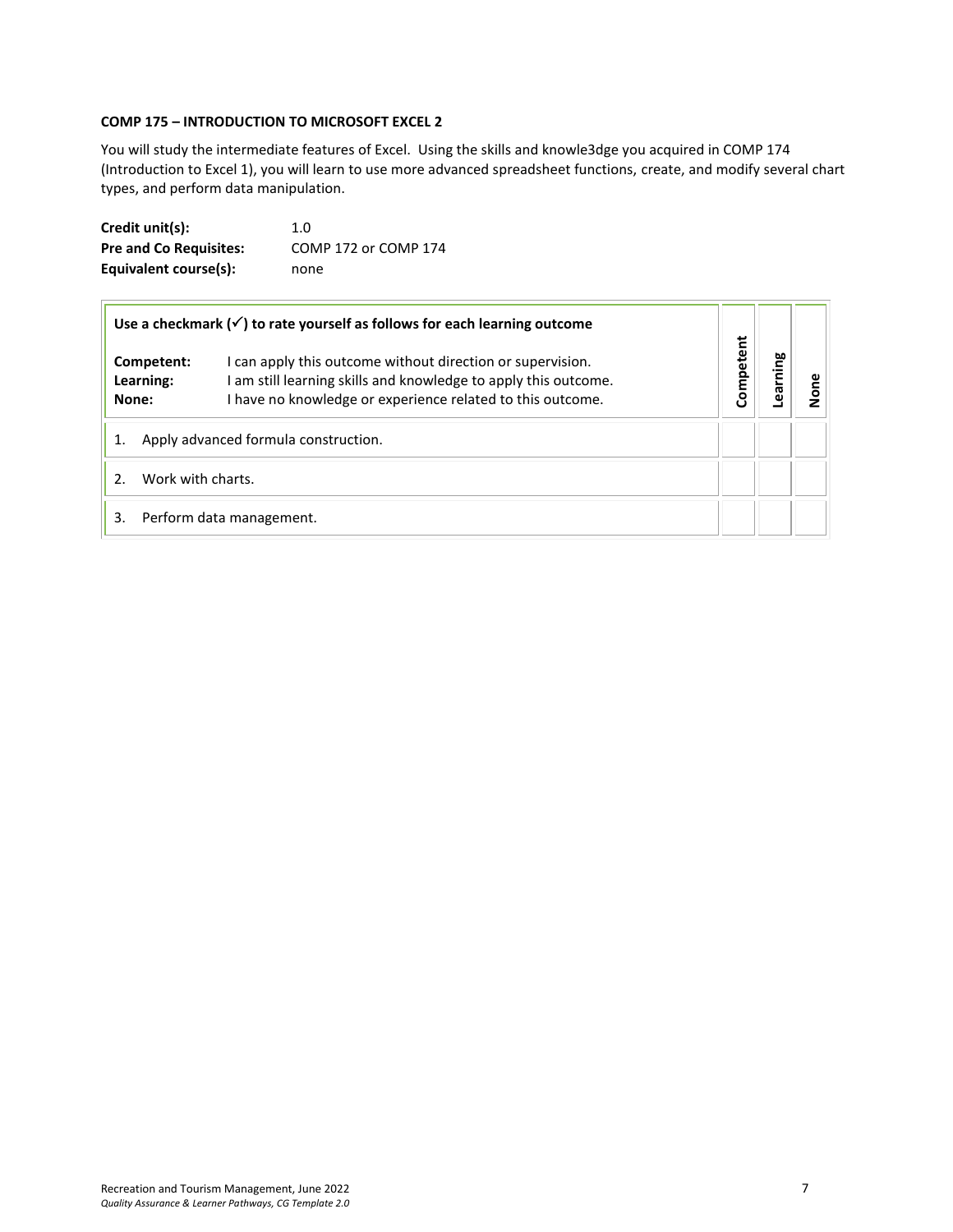#### <span id="page-7-0"></span>**LEAD 180 – LEADERSHIP AND GROUP DYNAMICS**

You will be introduced to the concepts of leadership and group dynamics and learn the theory of leadership, ethics, and professionalism. Your studies will include information on group processes and their practical application. You will also learn about decision making and the collaborative process, conducting meetings, and leading discussion groups.

| Credit unit(s):               | 3.0  |
|-------------------------------|------|
| <b>Pre and Co Requisites:</b> | none |
| Equivalent course(s):         | none |

| Use a checkmark $(\checkmark)$ to rate yourself as follows for each learning outcome |                                                                                                                                                                                                                                 |           |          |      |
|--------------------------------------------------------------------------------------|---------------------------------------------------------------------------------------------------------------------------------------------------------------------------------------------------------------------------------|-----------|----------|------|
|                                                                                      | Competent:<br>I can apply this outcome without direction or supervision.<br>I am still learning skills and knowledge to apply this outcome.<br>Learning:<br>I have no knowledge or experience related to this outcome.<br>None: | Competent | Learning | None |
| 1.                                                                                   | Explore the concepts of leadership and group dynamics                                                                                                                                                                           |           |          |      |
| 2.                                                                                   | Recognize how individuals and groups learn and communicate.                                                                                                                                                                     |           |          |      |
| 3.                                                                                   | Identify the importance of developing and maintaining trust among group members.                                                                                                                                                |           |          |      |
| 4.                                                                                   | Examine the elements of effective meetings.                                                                                                                                                                                     |           |          |      |
| 5.                                                                                   | Demonstrate facilitation skills.                                                                                                                                                                                                |           |          |      |
| 6.                                                                                   | Discuss the steps in the collaborative process.                                                                                                                                                                                 |           |          |      |
| 7.                                                                                   | Apply decision-making techniques to a group situation.                                                                                                                                                                          |           |          |      |
| 8.                                                                                   | Explain the responsibilities of professional practice and ethical conduct.                                                                                                                                                      |           |          |      |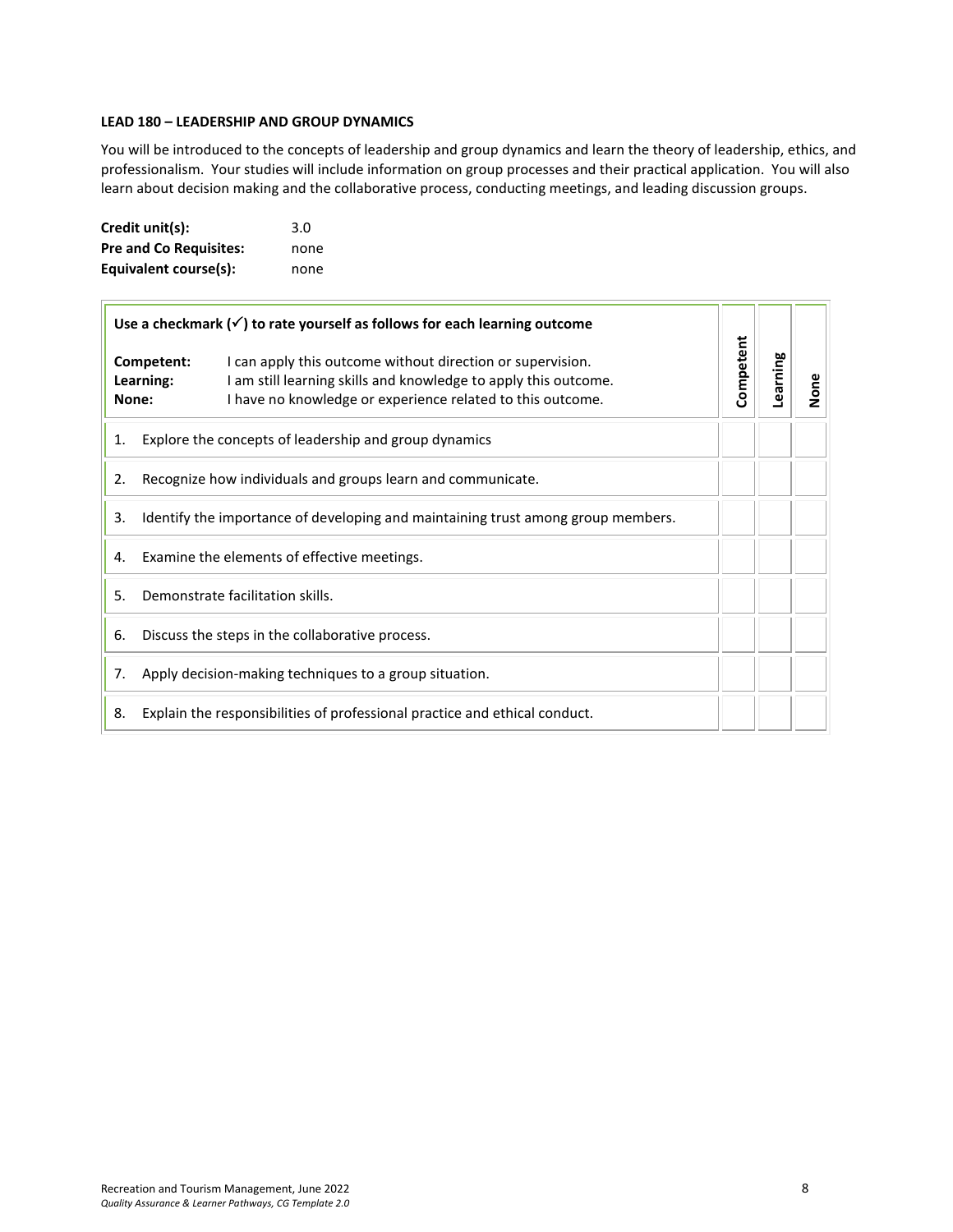#### <span id="page-8-0"></span>**MKTG 170 – MARKETING IN RECREATION AND TOURISM**

You will learn the role, concepts, and principles of marketing in a competitive environment. You will learn the importance of developing a marketing plan that includes a satisfactory marketing mix (product, price, place, and promotion). You will understand the role of a marketer with respect to assisting customer needs. You will also study the elements of digital reputation management.

| Credit unit(s):               | 4.O  |
|-------------------------------|------|
| <b>Pre and Co Requisites:</b> | none |
| Equivalent course(s):         | none |

| Use a checkmark $(\checkmark)$ to rate yourself as follows for each learning outcome |                               |                                                                                                                                                                                             |           |          |      |
|--------------------------------------------------------------------------------------|-------------------------------|---------------------------------------------------------------------------------------------------------------------------------------------------------------------------------------------|-----------|----------|------|
| Competent:<br>Learning:<br>None:                                                     |                               | I can apply this outcome without direction or supervision.<br>I am still learning skills and knowledge to apply this outcome.<br>I have no knowledge or experience related to this outcome. | Competent | Learning | None |
| 1.                                                                                   |                               | Discuss marketing and its environment.                                                                                                                                                      |           |          |      |
| 2.                                                                                   |                               | Recognize the importance of strategic planning for achieving competitive advantage.                                                                                                         |           |          |      |
| 3.                                                                                   |                               | Explain how consumer behavior impacts effective marketing.                                                                                                                                  |           |          |      |
| 4.                                                                                   |                               | Identify market segmentation.                                                                                                                                                               |           |          |      |
| 5.                                                                                   | Demonstrate product strategy. |                                                                                                                                                                                             |           |          |      |
| 6.                                                                                   |                               | Illustrate the concept of pricing objectives.                                                                                                                                               |           |          |      |
| 7.                                                                                   |                               | Apply place channel and distribution strategy.                                                                                                                                              |           |          |      |
| 8.                                                                                   |                               | Implement a promotion as a part of marketing strategy.                                                                                                                                      |           |          |      |
| 9.                                                                                   |                               | Summarize the elements of digital reputation management.                                                                                                                                    |           |          |      |
|                                                                                      | 10. Create a marketing plan   |                                                                                                                                                                                             |           |          |      |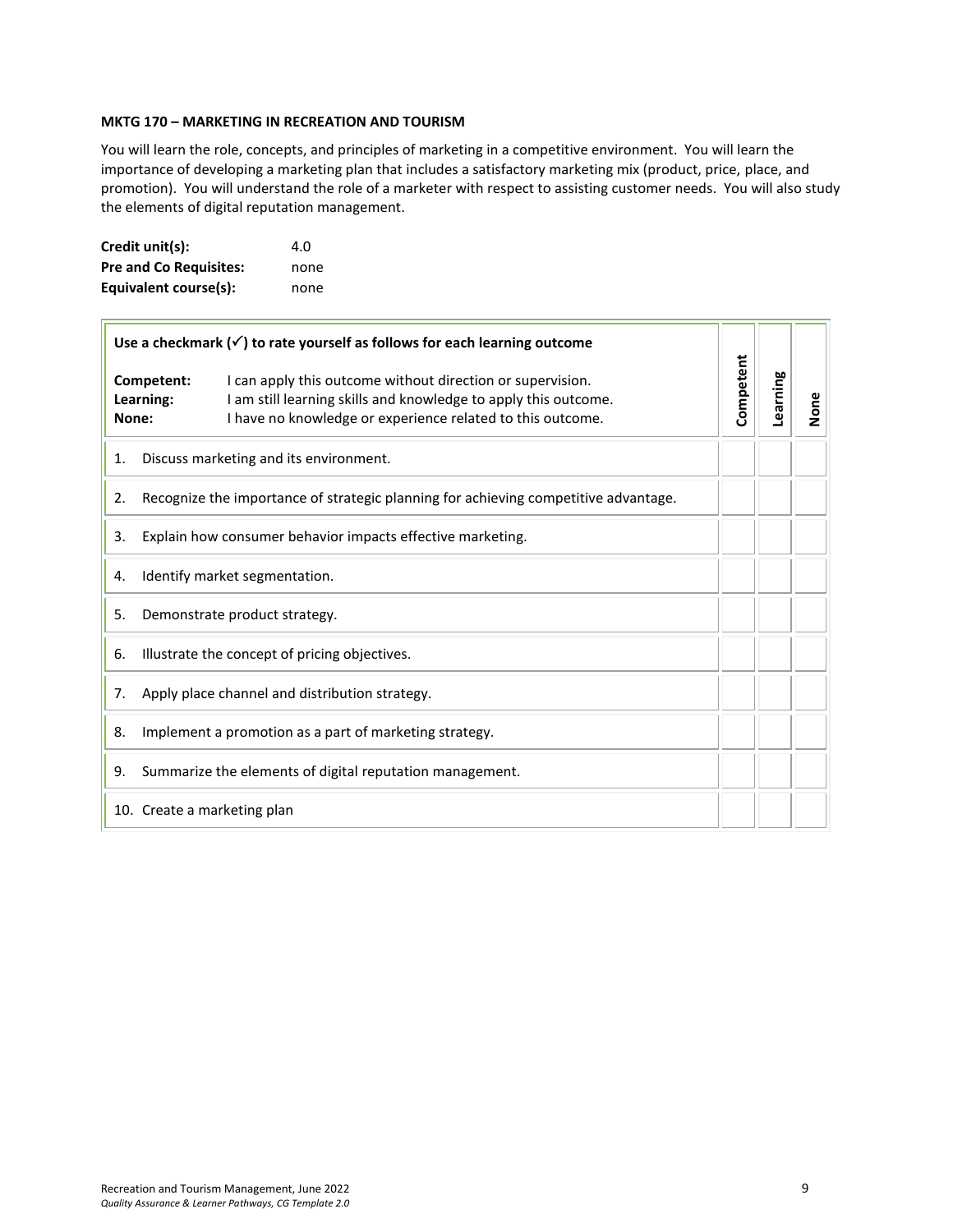#### <span id="page-9-0"></span>**PE 181 - PERSONAL HEALTH AND WELLNESS IN COMMUNITIES**

You will learn about fitness and wellness as a lifestyle within the recreation field. Your studies will focus on the dynamics of fitness/wellness and its relationship to different target groups in the community. You will also develop an overall understanding of how a fitness program is designed.

| Credit unit(s):               | 3.0  |
|-------------------------------|------|
| <b>Pre and Co Requisites:</b> | none |
| Equivalent course(s):         | none |

| Use a checkmark $(\checkmark)$ to rate yourself as follows for each learning outcome |                                                 |                                                                                                                                                                                             |           |          |      |
|--------------------------------------------------------------------------------------|-------------------------------------------------|---------------------------------------------------------------------------------------------------------------------------------------------------------------------------------------------|-----------|----------|------|
| None:                                                                                | Competent:<br>Learning:                         | I can apply this outcome without direction or supervision.<br>I am still learning skills and knowledge to apply this outcome.<br>I have no knowledge or experience related to this outcome. | Competent | Learning | None |
| 1.                                                                                   |                                                 | Identify the major elements of wellness from a western perspective.                                                                                                                         |           |          |      |
| 2.                                                                                   |                                                 | Identify the major elements of wellness from an Indigenous perspective.                                                                                                                     |           |          |      |
| 3.                                                                                   | Discuss the determinants of health.             |                                                                                                                                                                                             |           |          |      |
| Practice preventing common injuries/illness.<br>4.                                   |                                                 |                                                                                                                                                                                             |           |          |      |
| Demonstrate physical literacy and physical fitness techniques.<br>5.                 |                                                 |                                                                                                                                                                                             |           |          |      |
| 6.                                                                                   | Employ stress management techniques.            |                                                                                                                                                                                             |           |          |      |
| 7.                                                                                   | Discuss substance abuse and addictive behavior. |                                                                                                                                                                                             |           |          |      |
| 8.                                                                                   |                                                 | Employ the elements of changing behavior.                                                                                                                                                   |           |          |      |
| 9.                                                                                   |                                                 | Apply eating for wellness.                                                                                                                                                                  |           |          |      |
|                                                                                      | lifetime.                                       | 10. Describe the role of the recreational/tourism professional in promoting wellness for a                                                                                                  |           |          |      |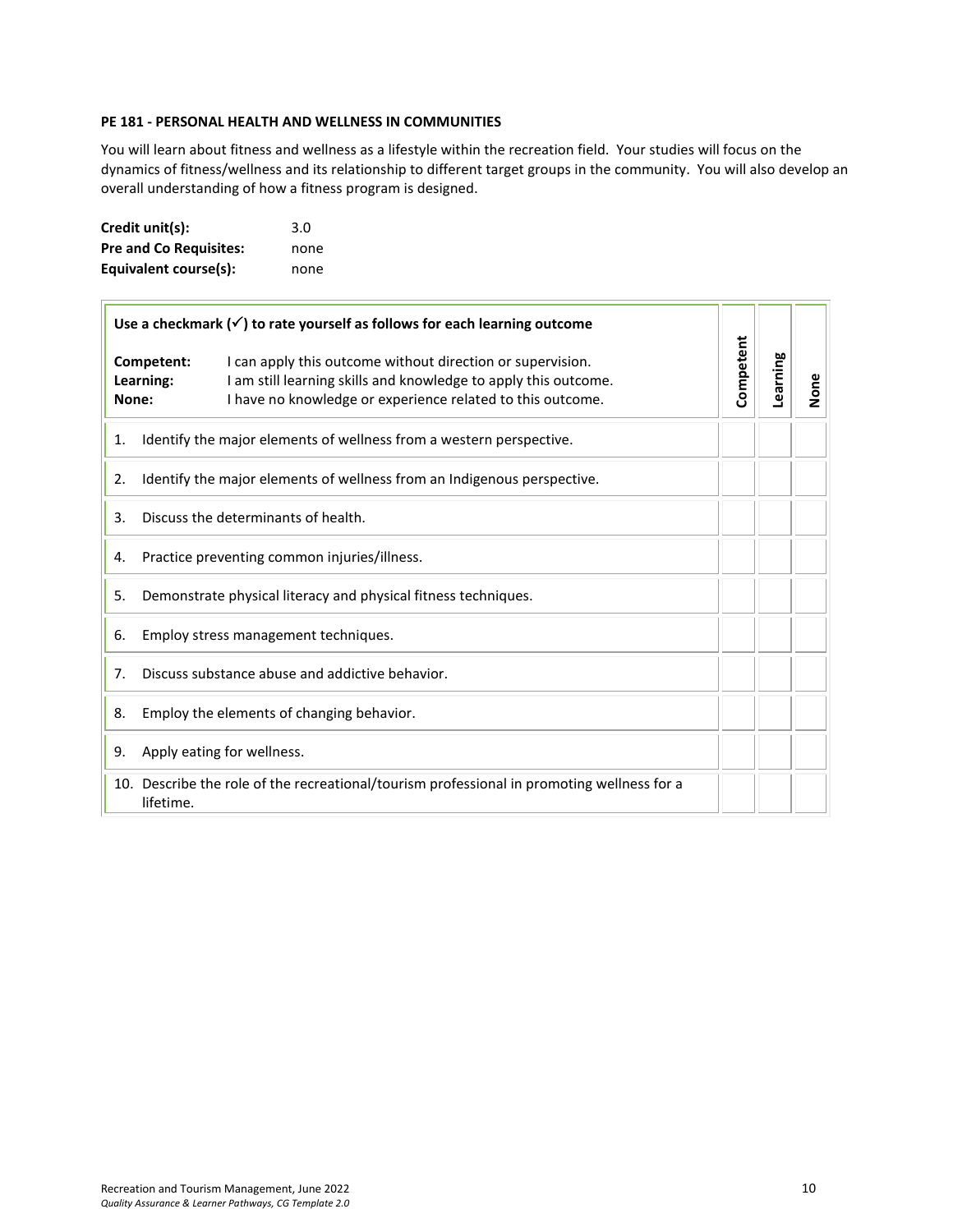#### <span id="page-10-0"></span>**RSCH 200 – RESEARCH LITERACY**

You will be introduced to basic research and its relationship to operational decision making. You will review data collection, types of research, pose simple research questions and design surveys.

| Credit unit(s):               | 3.0  |
|-------------------------------|------|
| <b>Pre and Co Requisites:</b> | none |
| Equivalent course(s):         | none |

| Use a checkmark $(\checkmark)$ to rate yourself as follows for each learning outcome |                                         |                                                                                                                                                                                             |           |          |      |
|--------------------------------------------------------------------------------------|-----------------------------------------|---------------------------------------------------------------------------------------------------------------------------------------------------------------------------------------------|-----------|----------|------|
| Competent:<br>Learning:<br>None:                                                     |                                         | I can apply this outcome without direction or supervision.<br>I am still learning skills and knowledge to apply this outcome.<br>I have no knowledge or experience related to this outcome. | Competent | Learning | None |
| 1.                                                                                   | Explain academic integrity              |                                                                                                                                                                                             |           |          |      |
| Explain the importance and use of research.<br>2.                                    |                                         |                                                                                                                                                                                             |           |          |      |
| 3.                                                                                   | Recognize reliable research sources.    |                                                                                                                                                                                             |           |          |      |
| Develop research questions.<br>4.                                                    |                                         |                                                                                                                                                                                             |           |          |      |
| .5.                                                                                  | Describe basic data collection methods. |                                                                                                                                                                                             |           |          |      |
| 6.                                                                                   | Design a simple survey.                 |                                                                                                                                                                                             |           |          |      |
| 7.                                                                                   | Interpret research data.                |                                                                                                                                                                                             |           |          |      |
| Present research data<br>8.                                                          |                                         |                                                                                                                                                                                             |           |          |      |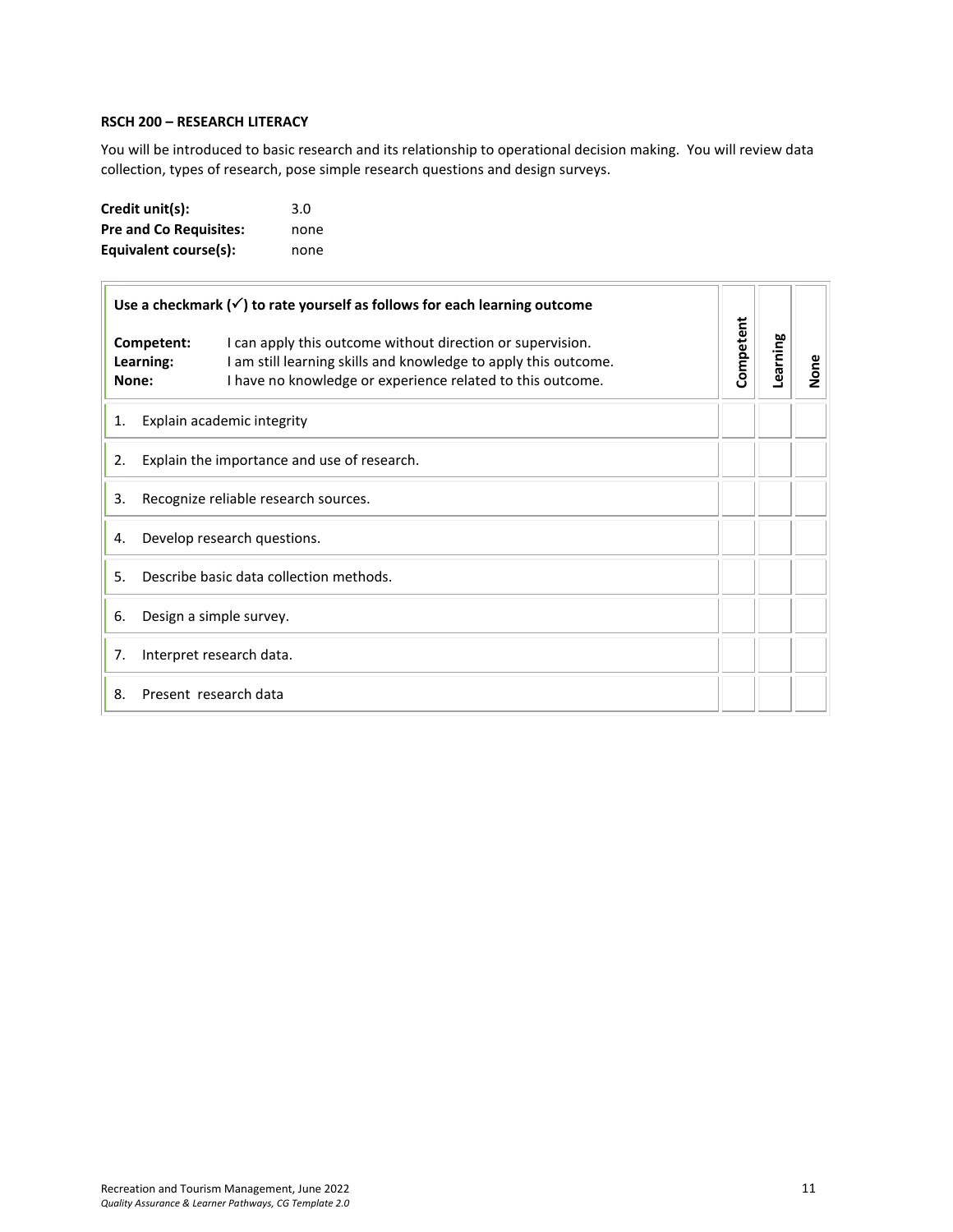#### <span id="page-11-0"></span>**RT 170 – INTRODUCTION TO RECREATION & TOURISM MANAGEMENT**

You will study the various agencies and organizations that make up the recreation and tourism industry and their impact on community development. You will also have an opportunity to interact with various agencies and learn about opportunities for employment in this sector.

| Credit unit(s):        | 3.0  |
|------------------------|------|
| <b>Pre-Requisites:</b> | none |
| Equivalent course(s):  | none |

| Use a checkmark $(\checkmark)$ to rate yourself as follows for each learning outcome |                                                                                                                                                                                                                        |           |          |      |
|--------------------------------------------------------------------------------------|------------------------------------------------------------------------------------------------------------------------------------------------------------------------------------------------------------------------|-----------|----------|------|
| None:                                                                                | Competent:<br>I can apply this outcome without direction or supervision.<br>I am still learning skills and knowledge to apply this outcome.<br>Learning:<br>I have no knowledge or experience related to this outcome. | Competent | Learning | None |
| 1.                                                                                   | Describe the recreation, community development and tourism industry in Saskatchewan<br>economy.                                                                                                                        |           |          |      |
| 2.                                                                                   | Discuss the benefits and impacts recreation, community development and tourism have<br>on society.                                                                                                                     |           |          |      |
| 3.                                                                                   | Discuss significant organizations in the recreation, community development and tourism<br>industries                                                                                                                   |           |          |      |
| 4.                                                                                   | Describe the education and training required for employment.                                                                                                                                                           |           |          |      |
| 5.                                                                                   | Interact with significant organizations in the recreation, community development and<br>tourism industry.                                                                                                              |           |          |      |
| 6.                                                                                   | Identify current trends in the recreation, community development and tourism industry.                                                                                                                                 |           |          |      |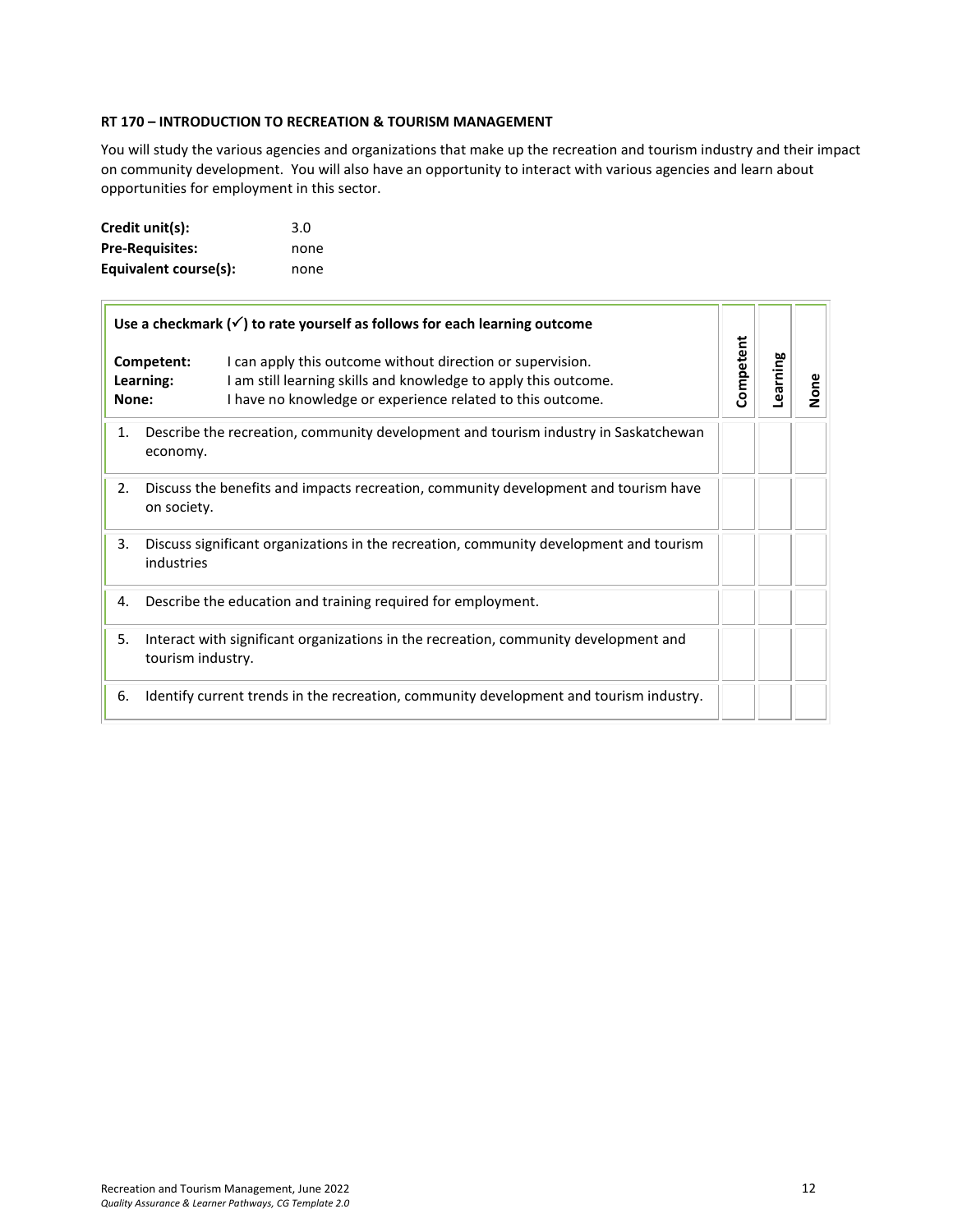#### <span id="page-12-0"></span>**RT 185 - PROGRAM PLANNING 1**

Your studies will focus on strategies used to plan and deliver leisure services in communities. You will learn about the relationship between community planning and strategic development.

| Credit unit(s):        | 3.0  |
|------------------------|------|
| <b>Pre-Requisites:</b> | none |
| Equivalent course(s):  | none |

|                                  | Use a checkmark $(\checkmark)$ to rate yourself as follows for each learning outcome  |                                                                                                                                                                                             |           |          |      |
|----------------------------------|---------------------------------------------------------------------------------------|---------------------------------------------------------------------------------------------------------------------------------------------------------------------------------------------|-----------|----------|------|
| Competent:<br>Learning:<br>None: |                                                                                       | I can apply this outcome without direction or supervision.<br>I am still learning skills and knowledge to apply this outcome.<br>I have no knowledge or experience related to this outcome. | Competent | Learning | None |
| 1.                               | Explain the strategies used in the organization and delivery of leisure services.     |                                                                                                                                                                                             |           |          |      |
| 2.                               | Compare public and private leisure services                                           |                                                                                                                                                                                             |           |          |      |
| 3.                               | Identify the basic structure of programs.                                             |                                                                                                                                                                                             |           |          |      |
| 4.                               | Explain the relationship between targeted program development and strategic planning. |                                                                                                                                                                                             |           |          |      |
| 5.                               | Describe the program development cycle.                                               |                                                                                                                                                                                             |           |          |      |
| 6.                               | Explain the program evaluation process.                                               |                                                                                                                                                                                             |           |          |      |
| 7.                               | Apply program design for a specific demographic.                                      |                                                                                                                                                                                             |           |          |      |
| 8.                               |                                                                                       | Create a program plan.                                                                                                                                                                      |           |          |      |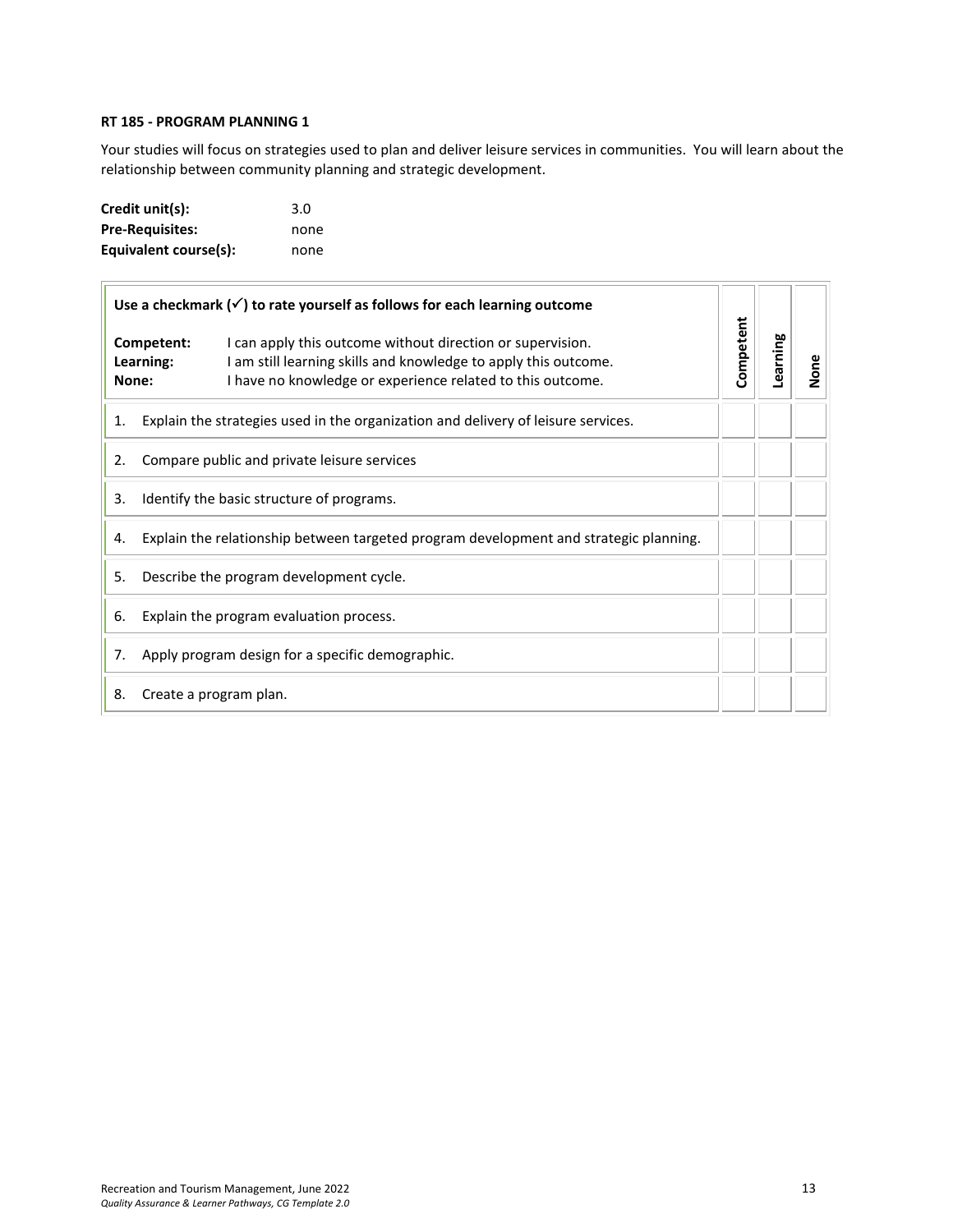#### <span id="page-13-0"></span>**RT 202 – DIVERSITY & CULTURAL FOUNDATIONS**

You will examine impact of cultural diversity in Saskatchewan and Canada. You will review the immigration process and the implications for recreation and community development. You will explore cultural values and the importance of understanding various cultures while working in recreation and leadership fields. Your studies will also include Saskatchewan's First Nations and Metis history and culture and an opportunity to participate in a culture camp.

| Credit unit(s):               | 4.O  |
|-------------------------------|------|
| <b>Pre and Co Requisites:</b> | none |
| Equivalent course(s):         | none |

| Use a checkmark $(\checkmark)$ to rate yourself as follows for each learning outcome |                                                                      |                                                                                                                                                                                             |           |          |      |
|--------------------------------------------------------------------------------------|----------------------------------------------------------------------|---------------------------------------------------------------------------------------------------------------------------------------------------------------------------------------------|-----------|----------|------|
|                                                                                      | Competent:<br>Learning:<br>None:                                     | I can apply this outcome without direction or supervision.<br>I am still learning skills and knowledge to apply this outcome.<br>I have no knowledge or experience related to this outcome. | Competent | Learning | None |
| 1.                                                                                   |                                                                      | Define culture and its significance.                                                                                                                                                        |           |          |      |
| 2.                                                                                   | Examine the diverse Canadian identity.                               |                                                                                                                                                                                             |           |          |      |
| 3.                                                                                   | Explain potential challenges in inter-cultural communications.       |                                                                                                                                                                                             |           |          |      |
| 4.                                                                                   | Explain how to improve inter-cultural understanding and sensitivity. |                                                                                                                                                                                             |           |          |      |
| 5.                                                                                   | Examine First Nations' and Métis history.                            |                                                                                                                                                                                             |           |          |      |
| 6.                                                                                   | Explore current Indigenous cultural practices.                       |                                                                                                                                                                                             |           |          |      |
| 7.                                                                                   | Discuss the importance of immigration to Saskatchewan.               |                                                                                                                                                                                             |           |          |      |
| 8.                                                                                   | Describe social inequality in Canada.                                |                                                                                                                                                                                             |           |          |      |
| 9.                                                                                   |                                                                      | Describe how cultural diversity affects recreation and community development.                                                                                                               |           |          |      |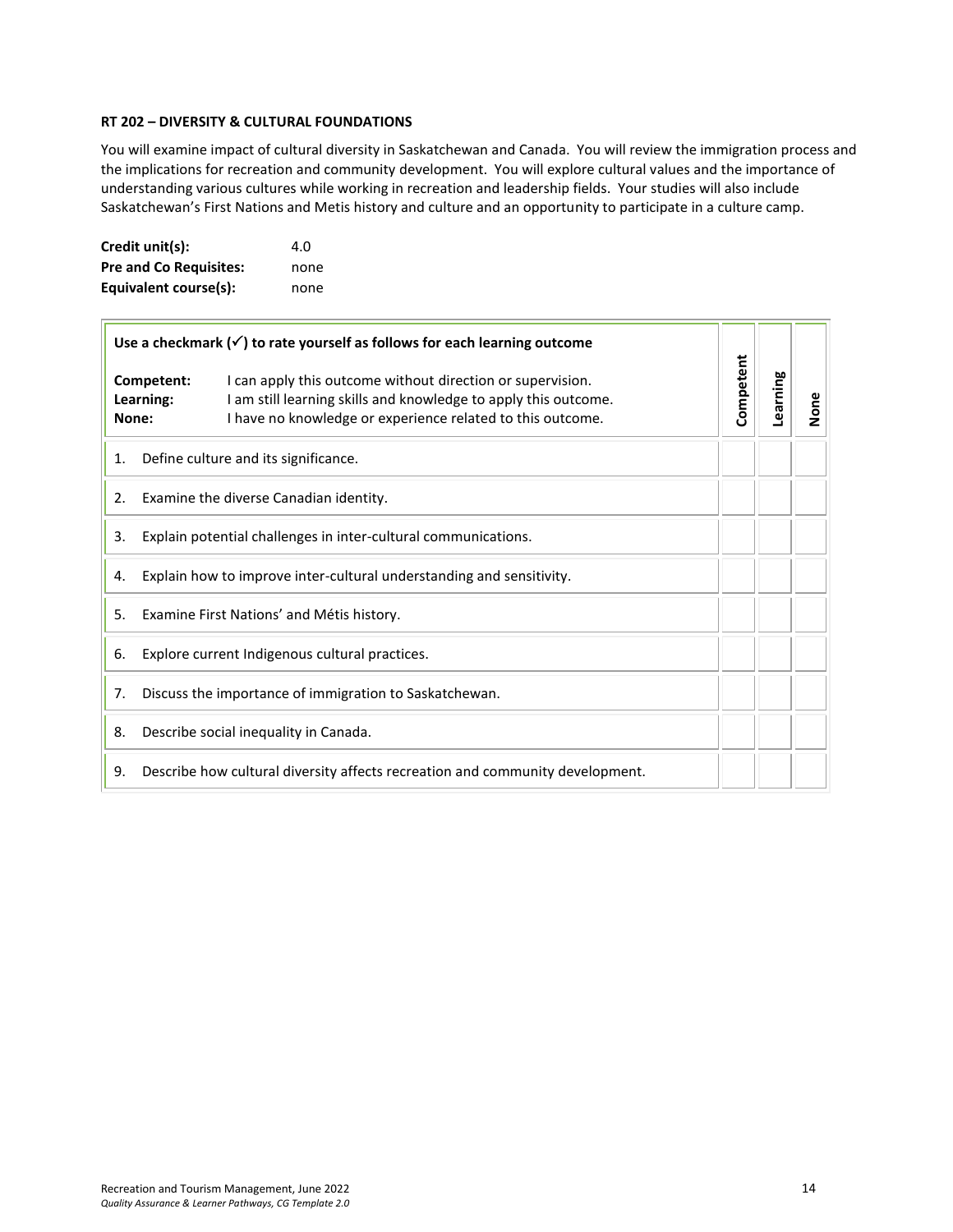## <span id="page-14-0"></span>**COMM 295 – BUSINESS & TECHNICAL WRITING**

You will receive instruction and practice in written communication skills needed as a professional. You will review grammar and the mechanics of writing, study and practice research skills and techniques, and produce examples of business and technical writing.

| Credit unit(s):               | 3.0  |
|-------------------------------|------|
| <b>Pre and Co Requisites:</b> | none |
| Equivalent course(s):         | none |

| Use a checkmark $(\checkmark)$ to rate yourself as follows for each learning outcome |                                                         |                                                                                                                                                                                             |           |         |      |
|--------------------------------------------------------------------------------------|---------------------------------------------------------|---------------------------------------------------------------------------------------------------------------------------------------------------------------------------------------------|-----------|---------|------|
|                                                                                      | Competent:<br>Learning:<br>None:                        | I can apply this outcome without direction or supervision.<br>I am still learning skills and knowledge to apply this outcome.<br>I have no knowledge or experience related to this outcome. | Competent | earning | None |
| 1.                                                                                   | Identify elements of communication.                     |                                                                                                                                                                                             |           |         |      |
| 2.                                                                                   | Employ effective written Canadian English.              |                                                                                                                                                                                             |           |         |      |
| Demonstrate effective research and documentation.<br>3.                              |                                                         |                                                                                                                                                                                             |           |         |      |
| Create a summary and an analysis.<br>4.                                              |                                                         |                                                                                                                                                                                             |           |         |      |
| 5.                                                                                   | Employ appropriate elements of business correspondence. |                                                                                                                                                                                             |           |         |      |
| 6.<br>Create a formal technical report proposal                                      |                                                         |                                                                                                                                                                                             |           |         |      |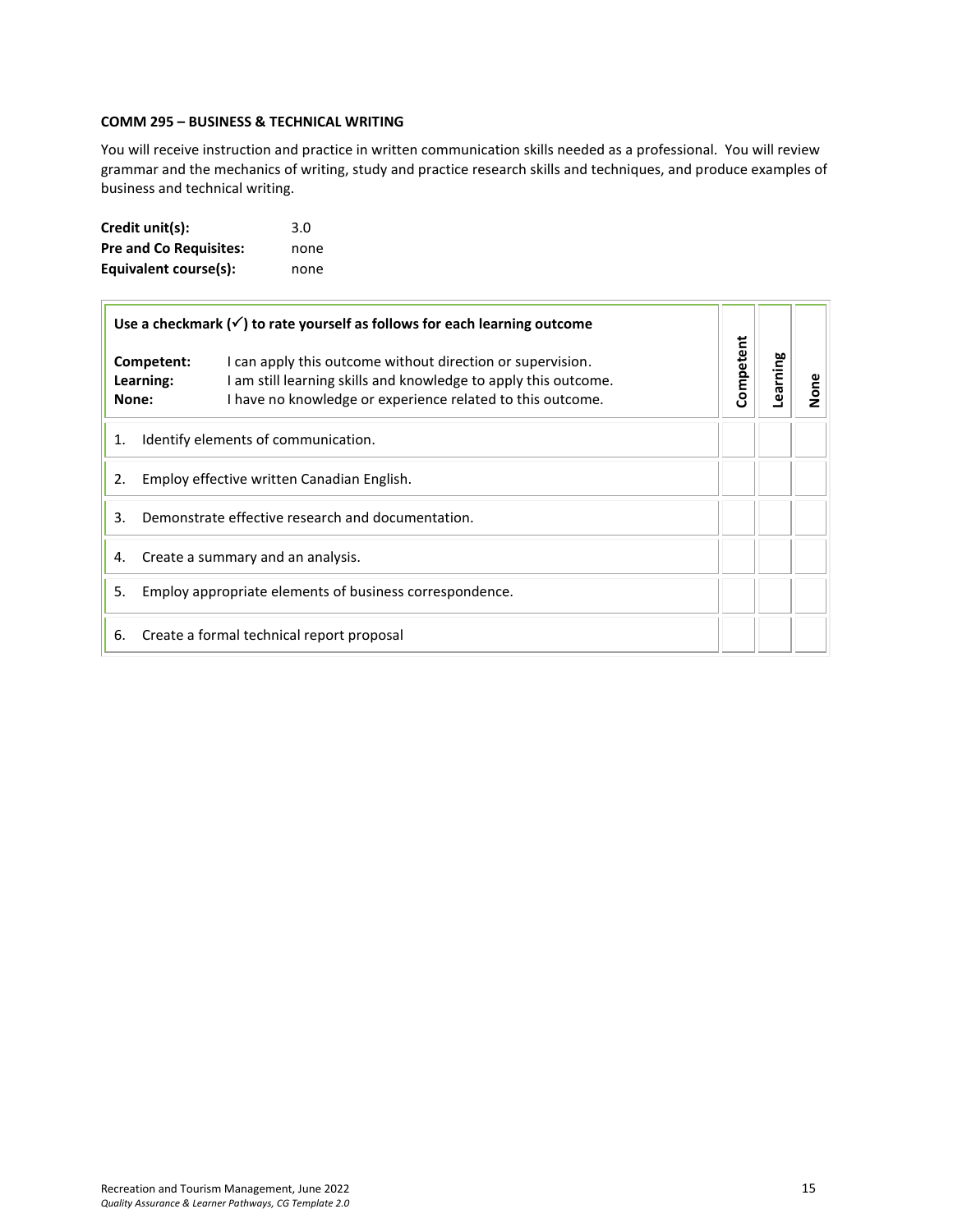#### <span id="page-15-0"></span>**ENVR 151 – ENVIRONMENTAL SUSTAINABILITY**

You will study ways to link ecological concerns to individual and community decision making. Your studies will include issues related to sustainability and options that recreation and community organizations could use to reduce environmental impact.

| Credit unit(s):               | 3.0  |
|-------------------------------|------|
| <b>Pre and Co Requisites:</b> | none |
| Equivalent course(s):         | none |

 $\overline{r}$ 

| Use a checkmark $(\checkmark)$ to rate yourself as follows for each learning outcome                           |                                                                                                                                                                                                                        |           |          |      |
|----------------------------------------------------------------------------------------------------------------|------------------------------------------------------------------------------------------------------------------------------------------------------------------------------------------------------------------------|-----------|----------|------|
| None:                                                                                                          | Competent:<br>I can apply this outcome without direction or supervision.<br>I am still learning skills and knowledge to apply this outcome.<br>Learning:<br>I have no knowledge or experience related to this outcome. | Competent | Learning | None |
| Describe environmental literacy.<br>7.                                                                         |                                                                                                                                                                                                                        |           |          |      |
| Discuss the relationship that Indigenous peoples have with the natural environment.<br>8.                      |                                                                                                                                                                                                                        |           |          |      |
| Recognize environmental sustainability.<br>9.                                                                  |                                                                                                                                                                                                                        |           |          |      |
| 10. Calculate an ecological footprint.                                                                         |                                                                                                                                                                                                                        |           |          |      |
| 11. Discuss current provincial environmental issues.                                                           |                                                                                                                                                                                                                        |           |          |      |
| 12. Describe the environmental impact of the recreation and tourism sectors.                                   |                                                                                                                                                                                                                        |           |          |      |
| 13. Analyze strategies designed to reduce the ecological footprint of recreation and tourism<br>organizations. |                                                                                                                                                                                                                        |           |          |      |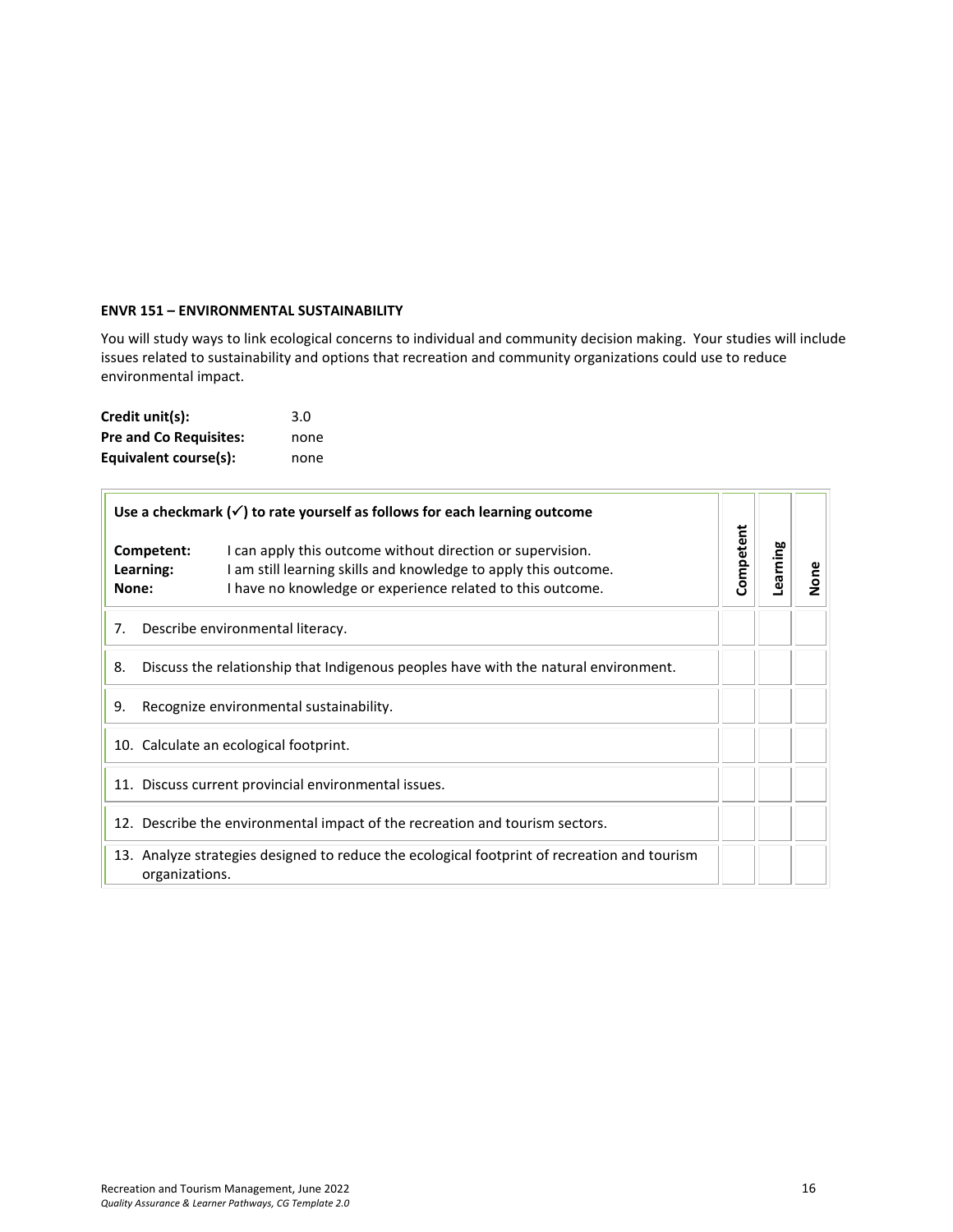#### <span id="page-16-0"></span>**MGMT 106 – ORGANIZATIONAL MANAGEMENT**

You will learn about management concepts, processes, and techniques. You will focus on the components of management including planning, organizing, leading, and controlling. You will identify social and environmental issues affecting managers in today's environment. You will work through the process of recruitment, screening, training and recognition of volunteer management programs. You will discuss the various board structures and their operating processes.

| Credit unit(s):               | 4.O  |
|-------------------------------|------|
| <b>Pre and Co Requisites:</b> | none |
| Equivalent course(s):         | none |

 $\overline{1}$ 

| Use a checkmark $(\checkmark)$ to rate yourself as follows for each learning outcome |                         |                                                                                                                                                                                             |           |          |      |
|--------------------------------------------------------------------------------------|-------------------------|---------------------------------------------------------------------------------------------------------------------------------------------------------------------------------------------|-----------|----------|------|
| None:                                                                                | Competent:<br>Learning: | I can apply this outcome without direction or supervision.<br>I am still learning skills and knowledge to apply this outcome.<br>I have no knowledge or experience related to this outcome. | Competent | Learning | None |
| 1.                                                                                   |                         | Compare management and leadership.                                                                                                                                                          |           |          |      |
| 2.                                                                                   |                         | Define key terms in management.                                                                                                                                                             |           |          |      |
| 3.                                                                                   |                         | Describe the roles and responsibilities of management.                                                                                                                                      |           |          |      |
| 4.                                                                                   |                         | Explain management theories.                                                                                                                                                                |           |          |      |
| 5.                                                                                   |                         | Recognize the foundations of management planning.                                                                                                                                           |           |          |      |
| 6.                                                                                   |                         | Discuss the organizing function of management.                                                                                                                                              |           |          |      |
| 7.                                                                                   |                         | Describe the leading function of management.                                                                                                                                                |           |          |      |
| 8.                                                                                   |                         | Examine the controlling function of management.                                                                                                                                             |           |          |      |
| 9.                                                                                   |                         | Identify social and environmental issues affecting mangers today.                                                                                                                           |           |          |      |
|                                                                                      |                         | 10. Apply guiding principles of volunteer management.                                                                                                                                       |           |          |      |
|                                                                                      |                         | 11. Discuss structures, operating processes and accountability within a board.                                                                                                              |           |          |      |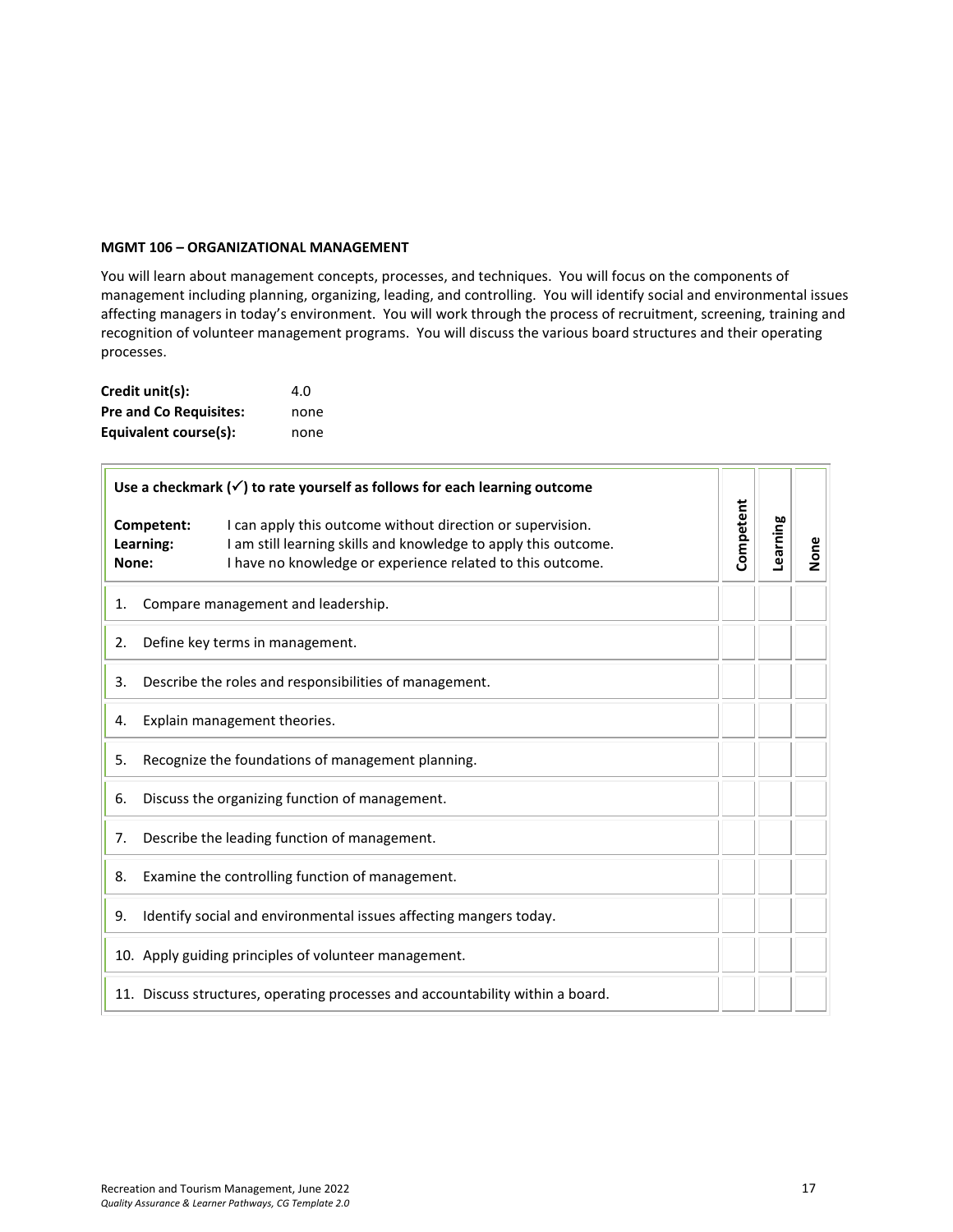#### **MGMT 106 – ORGANIZATIONAL MANAGEMENT**

You will learn about management concepts, processes, and techniques. You will focus on the components of management including planning, organizing, leading, and controlling. You will identify social and environmental issues affecting managers in today's environment. You will work through the process of recruitment, screening, training, and recognition of volunteer management programs. You will discuss the various board structures and their operating processes.

| Credit unit(s):               | 4.O  |
|-------------------------------|------|
| <b>Pre and Co Requisites:</b> | none |
| Equivalent course(s):         | none |

| Use a checkmark $(\checkmark)$ to rate yourself as follows for each learning outcome |                                                                                                                                                                                             |           |          |      |
|--------------------------------------------------------------------------------------|---------------------------------------------------------------------------------------------------------------------------------------------------------------------------------------------|-----------|----------|------|
| Competent:<br>Learning:<br>None:                                                     | I can apply this outcome without direction or supervision.<br>I am still learning skills and knowledge to apply this outcome.<br>I have no knowledge or experience related to this outcome. | Competent | Learning | None |
| 1.                                                                                   | Compare management and leadership.                                                                                                                                                          |           |          |      |
| 2.                                                                                   | Define key terms in management.                                                                                                                                                             |           |          |      |
| 3.                                                                                   | Describe the roles and responsibilities of management.                                                                                                                                      |           |          |      |
| 4.                                                                                   | Explain management theories.                                                                                                                                                                |           |          |      |
| 5.                                                                                   | Recognize the foundations of management planning.                                                                                                                                           |           |          |      |
| Discuss the organizing function of management.<br>6.                                 |                                                                                                                                                                                             |           |          |      |
| 7.                                                                                   | Describe the leading function of management.                                                                                                                                                |           |          |      |
| 8.                                                                                   | Examine the controlling function of management.                                                                                                                                             |           |          |      |
| 9.                                                                                   | Identify social and environmental issues affecting mangers today.                                                                                                                           |           |          |      |
|                                                                                      | 10. Apply guiding principles of volunteer management.                                                                                                                                       |           |          |      |
|                                                                                      | 11. Discuss structures, operating processes, and accountability within a board.                                                                                                             |           |          |      |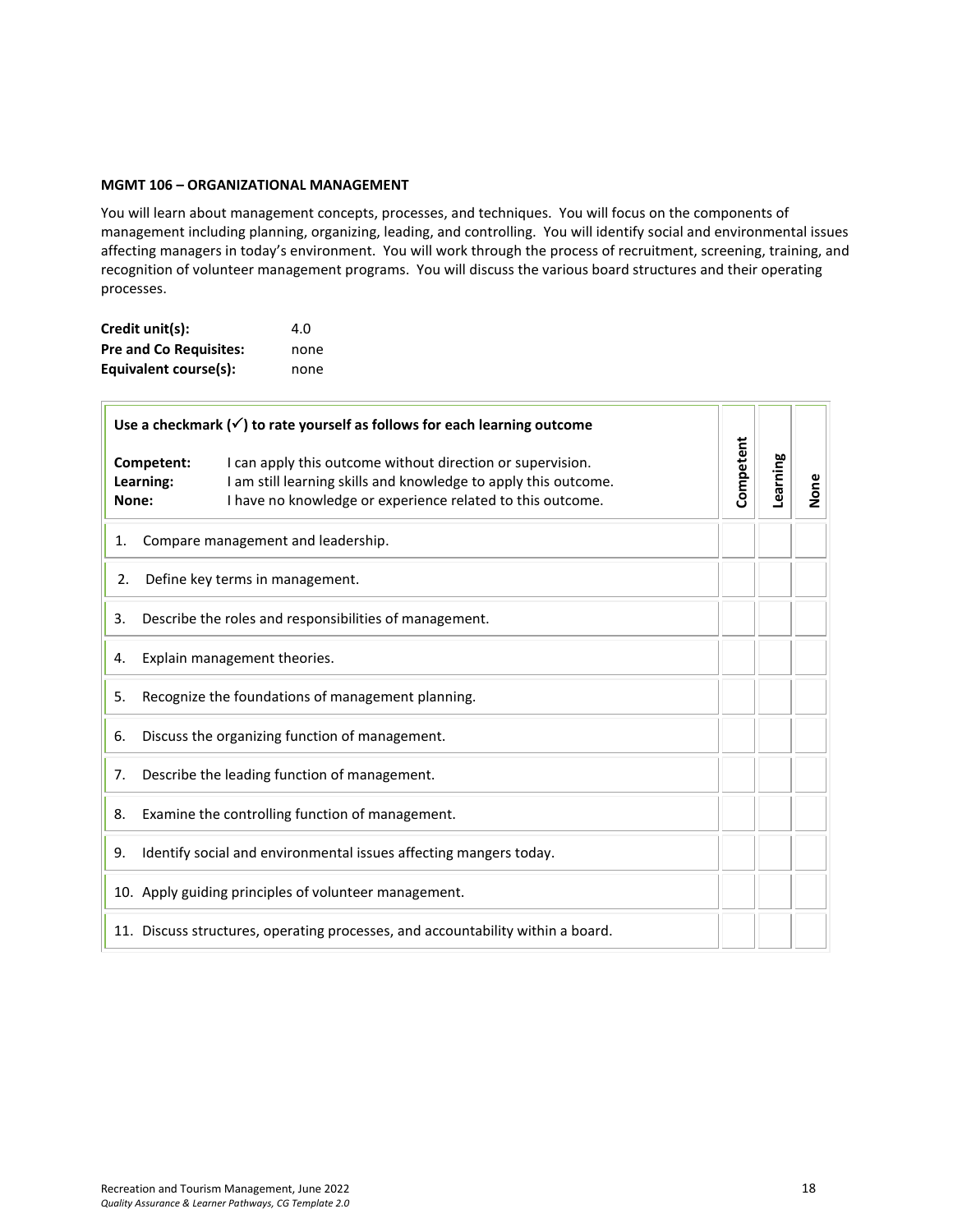## <span id="page-18-0"></span>**MGMT 204 – COMMUNITY FACILITY MANAGEMENT**

You will examine facility policies and procedures, maintenance practices, daily operations and facility design. You will study the operation and management of facilities and have the opportunity to engage in a facility symposium.

| Credit unit(s):               | 3.0  |
|-------------------------------|------|
| <b>Pre and Co Requisites:</b> | none |
| Equivalent course(s):         | none |

| Use a checkmark $(\checkmark)$ to rate yourself as follows for each learning outcome<br>Competent:<br>I can apply this outcome without direction or supervision.<br>I am still learning skills and knowledge to apply this outcome.<br>Learning:<br>I have no knowledge or experience related to this outcome.<br>None: |  |                                                                        |           |          |      |
|-------------------------------------------------------------------------------------------------------------------------------------------------------------------------------------------------------------------------------------------------------------------------------------------------------------------------|--|------------------------------------------------------------------------|-----------|----------|------|
|                                                                                                                                                                                                                                                                                                                         |  |                                                                        | Competent | Learning | None |
| 1.                                                                                                                                                                                                                                                                                                                      |  | Discuss the importance of facilities and environments to communities.  |           |          |      |
| 2.                                                                                                                                                                                                                                                                                                                      |  | Identify facilities and environments commonly managed in communities.  |           |          |      |
| 3.                                                                                                                                                                                                                                                                                                                      |  | Identify daily operations required in facilities.                      |           |          |      |
| 4.                                                                                                                                                                                                                                                                                                                      |  | Discuss energy management.                                             |           |          |      |
| 5.                                                                                                                                                                                                                                                                                                                      |  | Illustrate the importance of preventative and operational maintenance. |           |          |      |
| 6.                                                                                                                                                                                                                                                                                                                      |  | Identify the importance of managing assets.                            |           |          |      |
| 7.                                                                                                                                                                                                                                                                                                                      |  | Review the use of a scheduling system.                                 |           |          |      |
| 8.                                                                                                                                                                                                                                                                                                                      |  | Identify the issues related to event planning in facilities.           |           |          |      |
| 9.                                                                                                                                                                                                                                                                                                                      |  | Engage in industry facility symposium.                                 |           |          |      |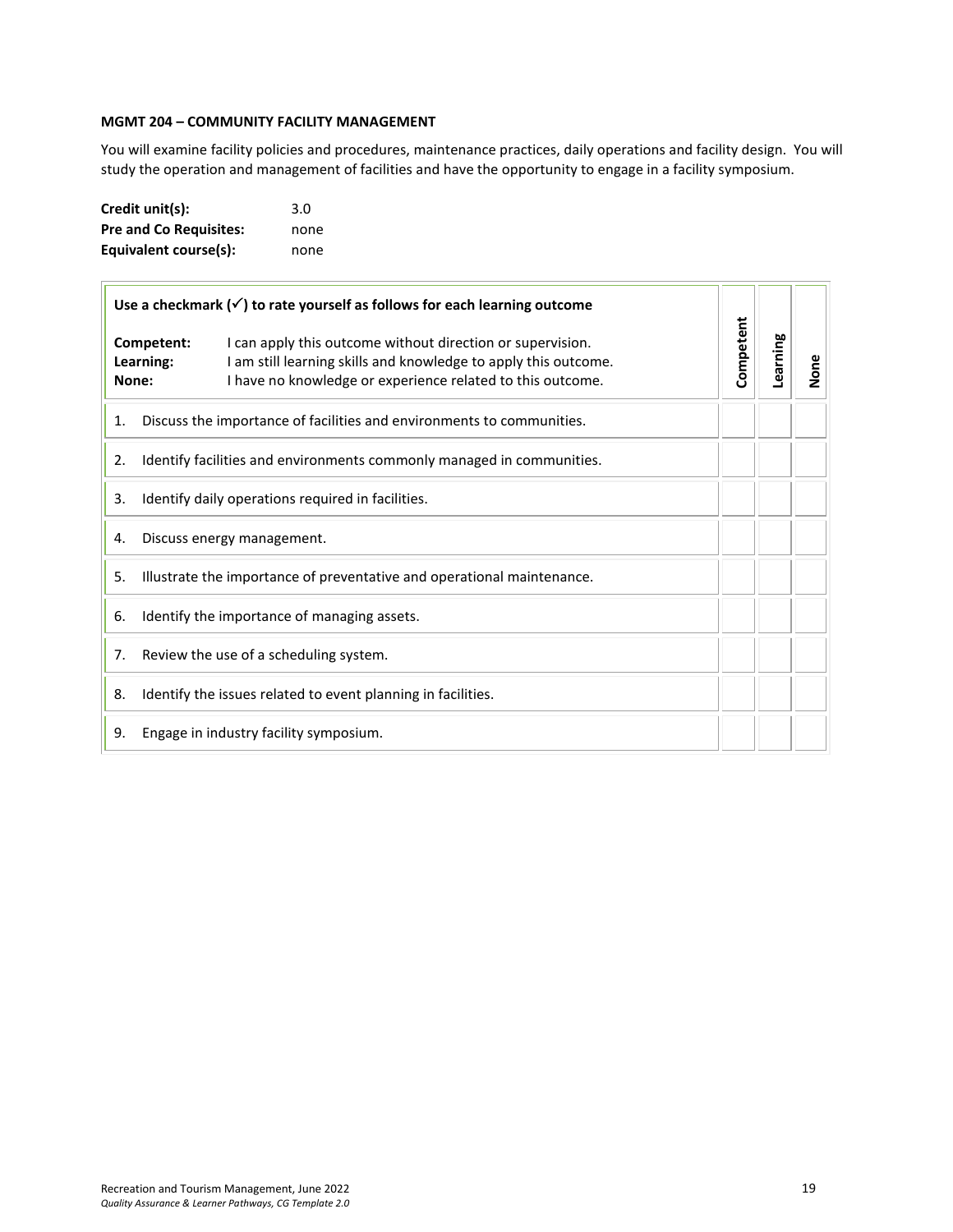#### <span id="page-19-0"></span>**PE 282 – SPORTS MANAGEMENT**

Your studies will focus on the sport delivery system. You will discuss the impact and benefits of sport: and address topical issues of moral reasoning, ethics, racism, abuse, equity, screening, and others in sport.

| Credit unit(s):               | 3.0  |
|-------------------------------|------|
| <b>Pre and Co Requisites:</b> | none |
| Equivalent course(s):         | none |

|    |                                  | Use a checkmark $(\checkmark)$ to rate yourself as follows for each learning outcome                                                                                                        |           |          |      |
|----|----------------------------------|---------------------------------------------------------------------------------------------------------------------------------------------------------------------------------------------|-----------|----------|------|
|    | Competent:<br>Learning:<br>None: | I can apply this outcome without direction or supervision.<br>I am still learning skills and knowledge to apply this outcome.<br>I have no knowledge or experience related to this outcome. | Competent | Learning | None |
| 1. |                                  | Describe the benefits of sport and sport literacy.                                                                                                                                          |           |          |      |
| 2. |                                  | Discuss the history of sport, and sport development in Canada.                                                                                                                              |           |          |      |
| 3. |                                  | Explain the sport delivery system in Saskatchewan.                                                                                                                                          |           |          |      |
| 4. |                                  | Illustrate key components of sport administration.                                                                                                                                          |           |          |      |
| 5. |                                  | Discuss the sport tourism industry.                                                                                                                                                         |           |          |      |
| 6. | to communities.                  | Identify the involvement of Indigenous peoples in sport and the socioeconomic impact                                                                                                        |           |          |      |
| 7. |                                  | Describe contemporary issues in sport administration.                                                                                                                                       |           |          |      |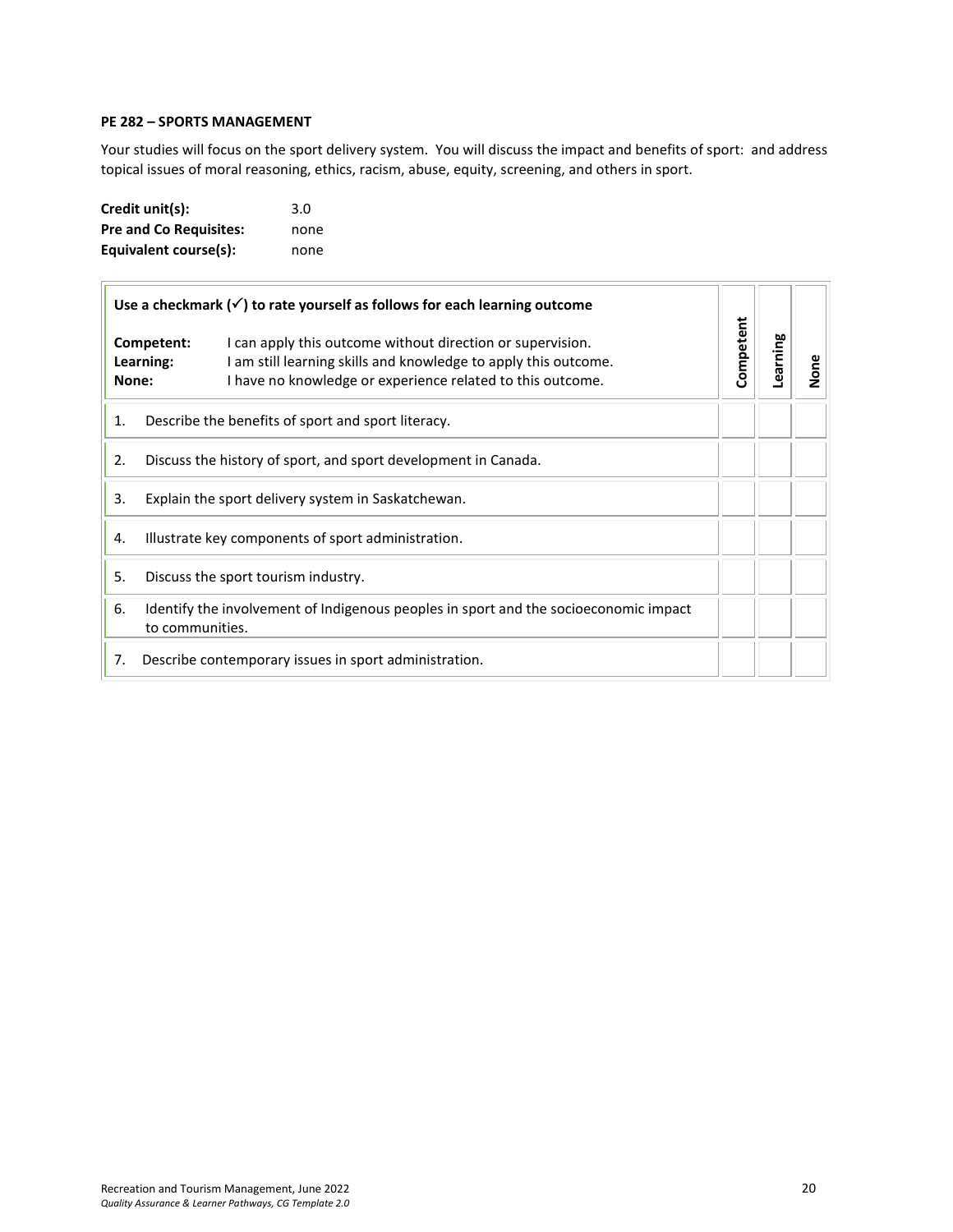#### <span id="page-20-0"></span>**RT 172 – SERVICE INDUSTRY OPERATIONS LAB**

You will evaluate relevant Recreation and Tourism service organizations in a specific region. Your studies will focus the role positive service plays in the success of an organization or service.

| Credit unit(s):               | 3.0  |
|-------------------------------|------|
| <b>Pre and Co Requisites:</b> | none |
| Equivalent course(s):         | none |

| Use a checkmark $(\checkmark)$ to rate yourself as follows for each learning outcome |                                                                                                                                                                                                                        |           |          |      |
|--------------------------------------------------------------------------------------|------------------------------------------------------------------------------------------------------------------------------------------------------------------------------------------------------------------------|-----------|----------|------|
| None:                                                                                | I can apply this outcome without direction or supervision.<br>Competent:<br>I am still learning skills and knowledge to apply this outcome.<br>Learning:<br>I have no knowledge or experience related to this outcome. | Competent | Learning | None |
| 1.                                                                                   | Describe the concept of a service-based organization.                                                                                                                                                                  |           |          |      |
| Identify the correlation between service management and the user experience.<br>2.   |                                                                                                                                                                                                                        |           |          |      |
| 3.                                                                                   | Explore service-based organizations in the recreation and tourism field.                                                                                                                                               |           |          |      |
| 4.                                                                                   | Investigate service management/leadership training available in-service oriented<br>organizations.                                                                                                                     |           |          |      |
| 5.                                                                                   | Develop criteria for a positive service experience.                                                                                                                                                                    |           |          |      |
| 6.                                                                                   | Audit an experience from a service-based organization.                                                                                                                                                                 |           |          |      |
| Draft a service vision.<br>7 <sub>1</sub>                                            |                                                                                                                                                                                                                        |           |          |      |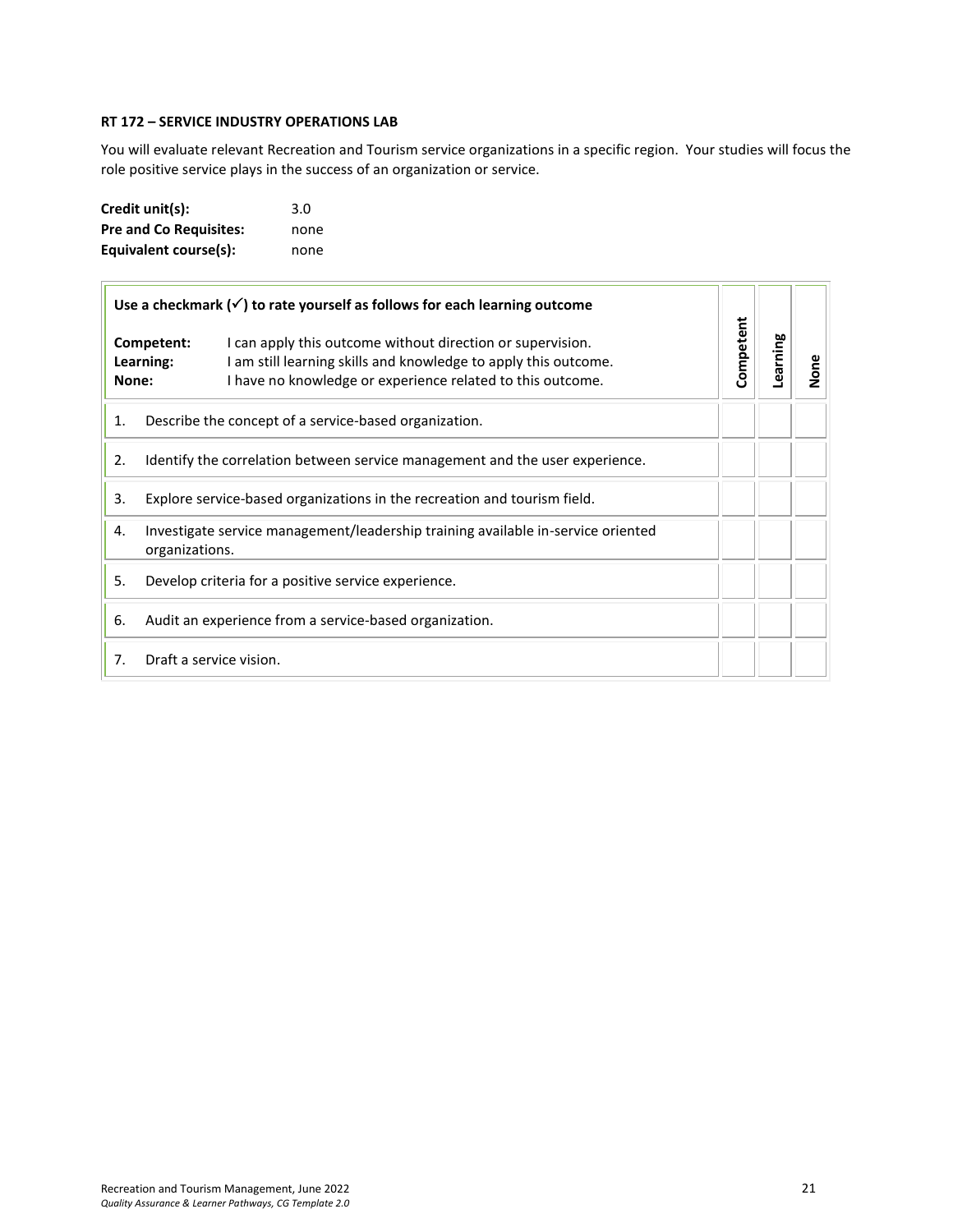#### <span id="page-21-0"></span>**RT 186 – INCLUSIVE LEISURE**

You will explore the concepts of universal design as they apply to the delivery of recreation and leisure services. Your studies will also include content on the role of advocacy in supporting leisure participation.

| Credit unit(s):               | 3.0  |
|-------------------------------|------|
| <b>Pre and Co Requisites:</b> | none |
| Equivalent course(s):         | none |

| Use a checkmark $(\check{\phantom{a}})$ to rate yourself as follows for each learning outcome |                                                         |                                                                                                                                                                                             |           |          |      |
|-----------------------------------------------------------------------------------------------|---------------------------------------------------------|---------------------------------------------------------------------------------------------------------------------------------------------------------------------------------------------|-----------|----------|------|
| Competent:<br>Learning:<br>None:                                                              |                                                         | I can apply this outcome without direction or supervision.<br>I am still learning skills and knowledge to apply this outcome.<br>I have no knowledge or experience related to this outcome. | Competent | Learning | None |
| Discuss the meaning of inclusion and an inclusive society.<br>1.                              |                                                         |                                                                                                                                                                                             |           |          |      |
| Describe the concepts of disability and disenfranchisement.<br>2.                             |                                                         |                                                                                                                                                                                             |           |          |      |
| 3.<br>Identify the influence of attitudes and language supporting inclusion.                  |                                                         |                                                                                                                                                                                             |           |          |      |
| 4.                                                                                            | Recognize the removal of barriers to inclusive leisure. |                                                                                                                                                                                             |           |          |      |
| 5.                                                                                            | Explore universal design.                               |                                                                                                                                                                                             |           |          |      |
| 6.                                                                                            | Construct an inclusion plan.                            |                                                                                                                                                                                             |           |          |      |
| 7.<br>Review the role of advocacy in supporting leisure participation.                        |                                                         |                                                                                                                                                                                             |           |          |      |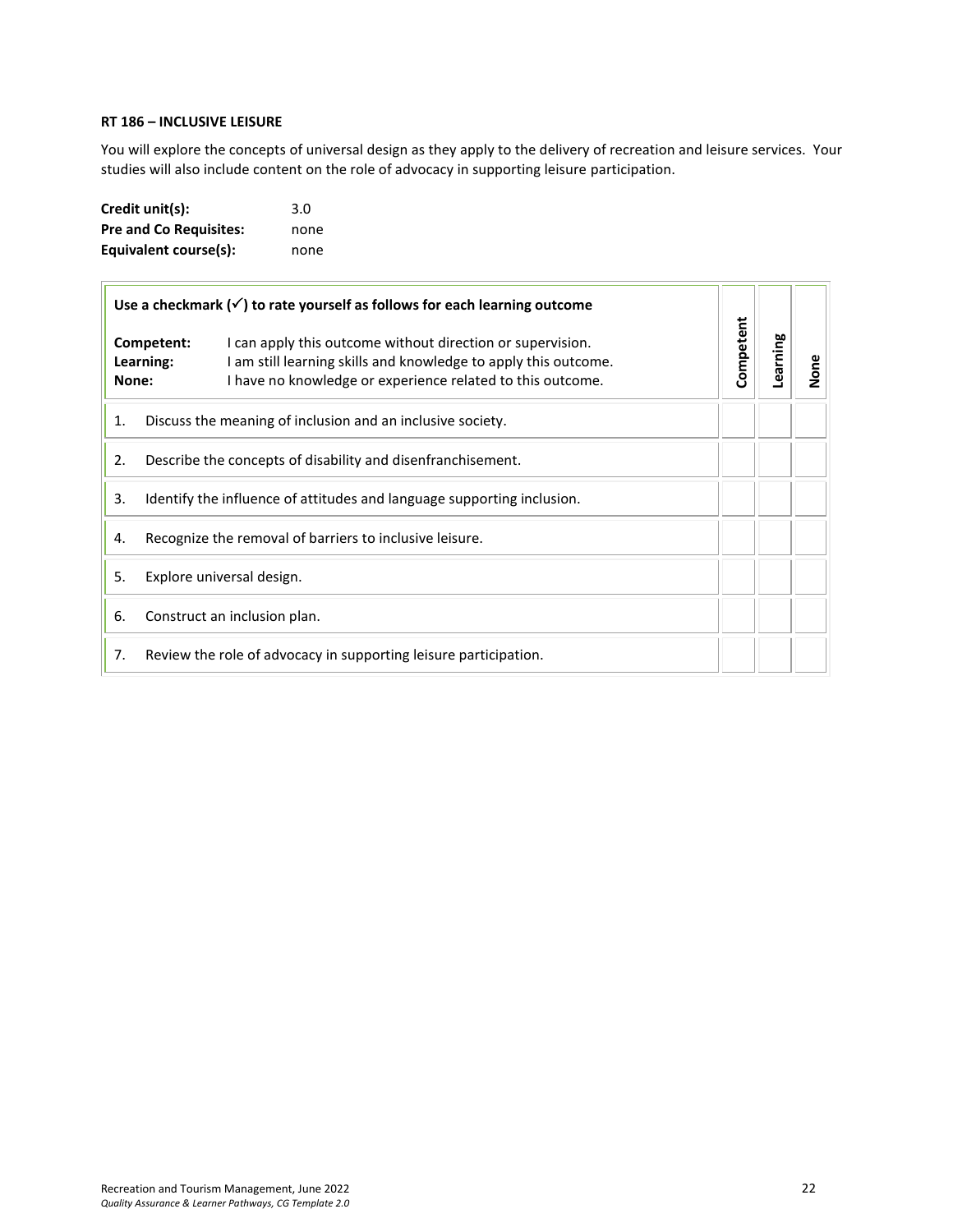#### <span id="page-22-0"></span>**RT 187 – PROGRAM PLANNING 2**

Building on the theory studied in Program Planning 1, you will apply a social planning model to an actual situation. Your studies will also include Saskatchewan Tourism Education Council (STEC) Service Best program certification.

| Credit unit(s):               | 3.0  |
|-------------------------------|------|
| <b>Pre and Co Requisites:</b> | none |
| Equivalent course(s):         | none |

| Use a checkmark $(\checkmark)$ to rate yourself as follows for each learning outcome |                                                                                     |                                                                                                                                                                                             |           |          |      |
|--------------------------------------------------------------------------------------|-------------------------------------------------------------------------------------|---------------------------------------------------------------------------------------------------------------------------------------------------------------------------------------------|-----------|----------|------|
| Competent:<br>Learning:<br>None:                                                     |                                                                                     | I can apply this outcome without direction or supervision.<br>I am still learning skills and knowledge to apply this outcome.<br>I have no knowledge or experience related to this outcome. | Competent | Learning | None |
| 1.                                                                                   | Discuss the program development cycle.                                              |                                                                                                                                                                                             |           |          |      |
| 2.                                                                                   | Examine protocol requirements related to recreation and tourism.                    |                                                                                                                                                                                             |           |          |      |
| 3.                                                                                   | Create an activity for facilitation.                                                |                                                                                                                                                                                             |           |          |      |
| 4.                                                                                   | Evaluate activity developed for agency.                                             |                                                                                                                                                                                             |           |          |      |
| 5.                                                                                   | Discuss the importance of service management in recreation and tourism.             |                                                                                                                                                                                             |           |          |      |
| 6.                                                                                   | Demonstrate service management skills needed for successful program implementation. |                                                                                                                                                                                             |           |          |      |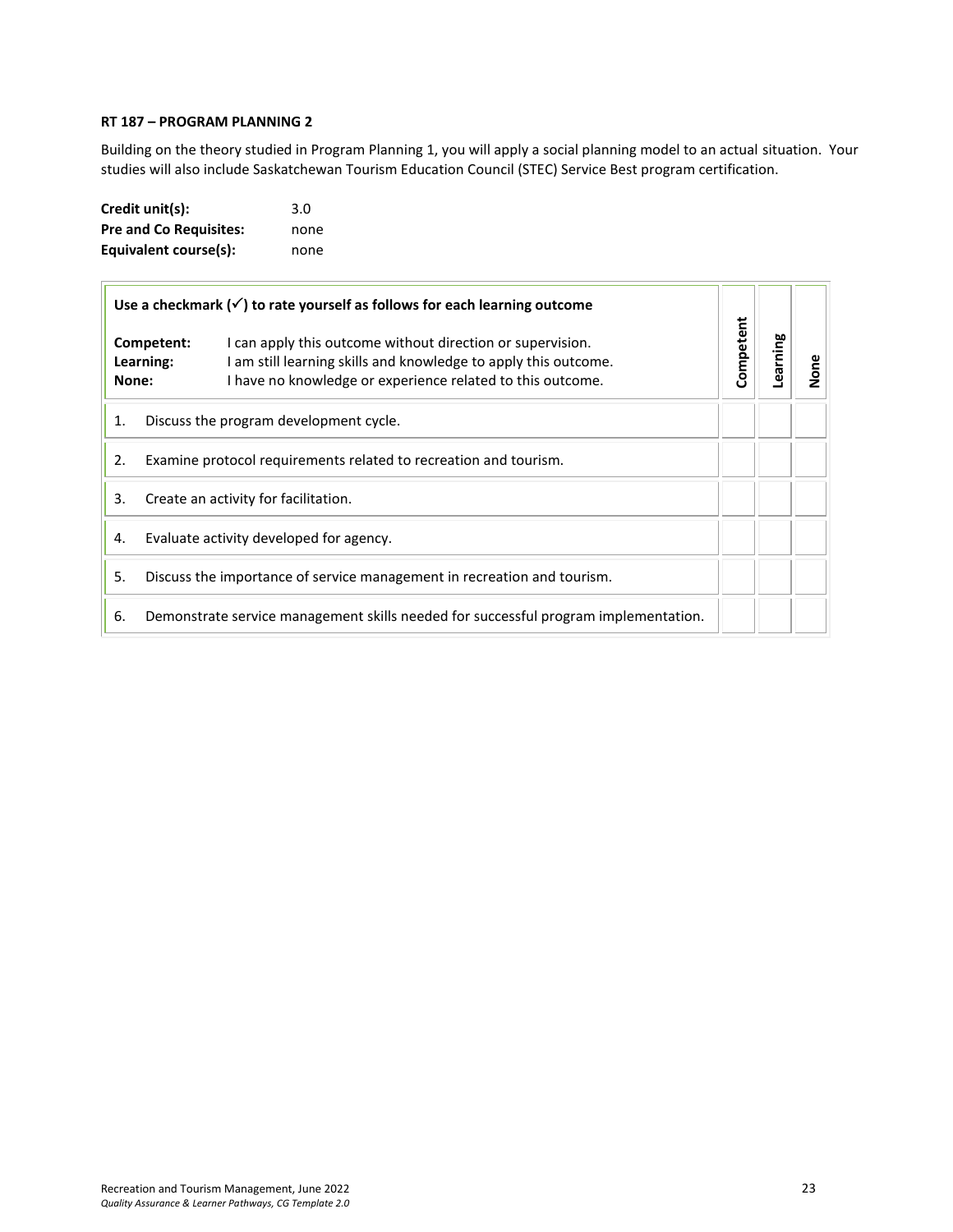## <span id="page-23-0"></span>**ACCT 202 - ORGANIZATIONAL ACCOUNTING**

You will be introduced to fundamental accounting concepts used in the public sector, municipalities, and non-profit organizations. You will learn the value of information presented in an organization's financial statements and examine cost concepts, allocations, and budgeting processes to direct the decision-making of these types of organizations.

| Credit unit(s):               | 4.O  |
|-------------------------------|------|
| <b>Pre and Co Requisites:</b> | none |
| Equivalent course(s):         | none |

|       | Use a checkmark $(\checkmark)$ to rate yourself as follows for each learning outcome |                                                                                                                                                                                             |           |          |      |
|-------|--------------------------------------------------------------------------------------|---------------------------------------------------------------------------------------------------------------------------------------------------------------------------------------------|-----------|----------|------|
| None: | Competent:<br>Learning:                                                              | I can apply this outcome without direction or supervision.<br>I am still learning skills and knowledge to apply this outcome.<br>I have no knowledge or experience related to this outcome. | Competent | Learning | None |
| 1.    | Explain the function of business, accounting, and ethics.                            |                                                                                                                                                                                             |           |          |      |
| 2.    | Explain the components of financial statements.                                      |                                                                                                                                                                                             |           |          |      |
| 3.    | Analyze financial statements using basic financial and operating ratios.             |                                                                                                                                                                                             |           |          |      |
| 4.    | Analyze the relationship between pricing strategies, costs, and profit.              |                                                                                                                                                                                             |           |          |      |
| 5.    | Reconcile cash accounts.                                                             |                                                                                                                                                                                             |           |          |      |
| 6.    | Explain current auditing practices.                                                  |                                                                                                                                                                                             |           |          |      |
| 7.    | Calculate prices using the "bottom-up" approach.                                     |                                                                                                                                                                                             |           |          |      |
| 8.    | Prepare a budget.                                                                    |                                                                                                                                                                                             |           |          |      |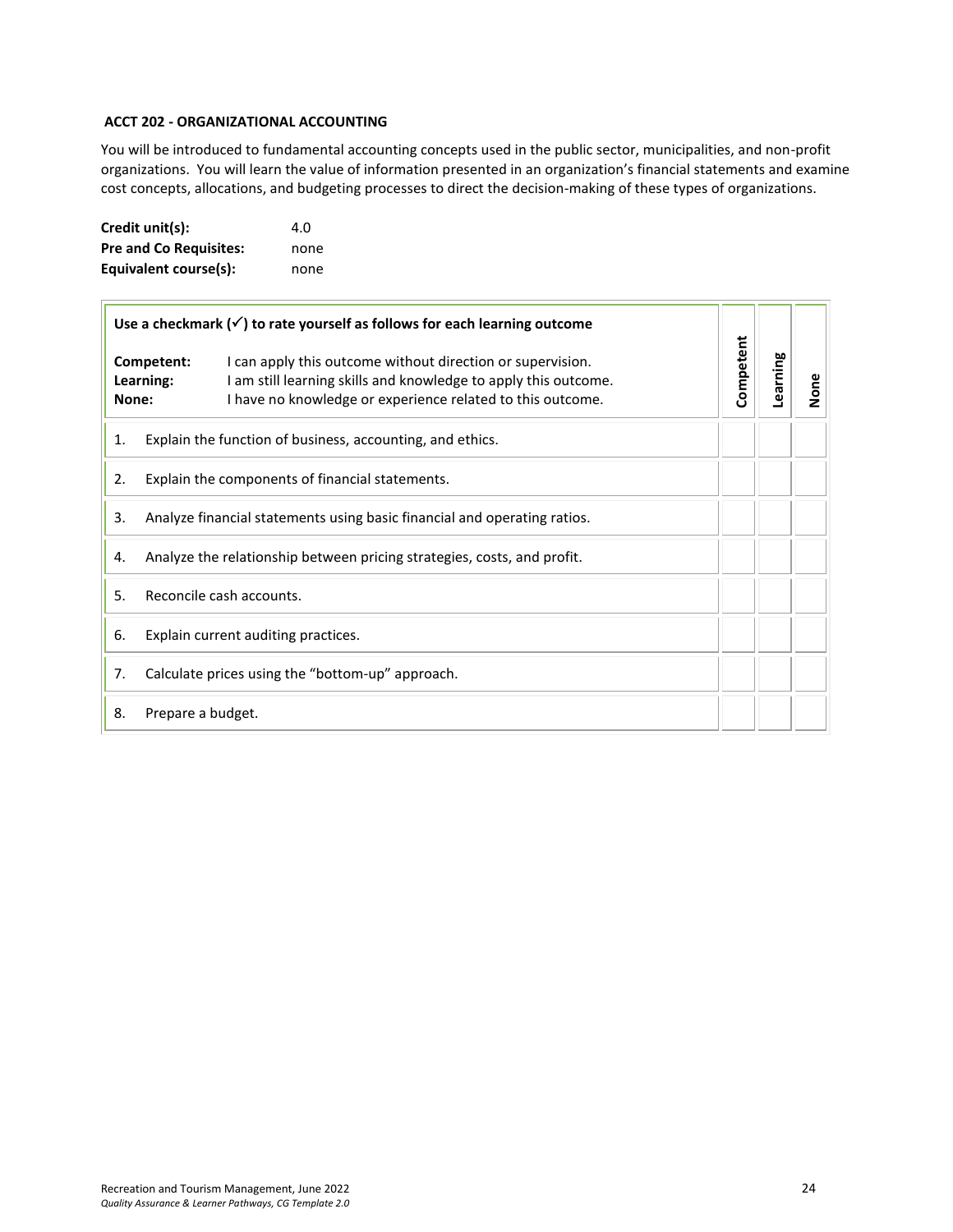#### <span id="page-24-0"></span>**ADMN 201 - FUND DEVELOPMENT AND PARTNERSHIPS**

You will study the various forms of fund development practices in the recreation, community development and tourism industry. You will learn how to seek corporate sponsorship, write funding applications, and understand the importance of establishing and nurturing partnerships.

| Credit unit(s):               | 3.0  |
|-------------------------------|------|
| <b>Pre and Co Requisites:</b> | none |
| Equivalent course(s):         | none |

| Use a checkmark $(\checkmark)$ to rate yourself as follows for each learning outcome |                                                                    |                                                                                                                                                                                             |           |          |      |
|--------------------------------------------------------------------------------------|--------------------------------------------------------------------|---------------------------------------------------------------------------------------------------------------------------------------------------------------------------------------------|-----------|----------|------|
| Competent:<br>Learning:<br>None:                                                     |                                                                    | I can apply this outcome without direction or supervision.<br>I am still learning skills and knowledge to apply this outcome.<br>I have no knowledge or experience related to this outcome. | Competent | Learning | None |
| 1.                                                                                   |                                                                    | Describe fund development                                                                                                                                                                   |           |          |      |
| 2.                                                                                   |                                                                    | Review corporate sponsorship                                                                                                                                                                |           |          |      |
| 3.                                                                                   |                                                                    | Discuss the importance and purpose of proposals                                                                                                                                             |           |          |      |
| 4.                                                                                   | Discuss the process of grant development                           |                                                                                                                                                                                             |           |          |      |
| Discuss the adjudication process<br>5.                                               |                                                                    |                                                                                                                                                                                             |           |          |      |
| Discuss the evaluation and requirements of funding securement<br>6.                  |                                                                    |                                                                                                                                                                                             |           |          |      |
| Application/demonstration of funding requests<br>7.                                  |                                                                    |                                                                                                                                                                                             |           |          |      |
| Review the types of partnerships & relationships in RCD<br>8.                        |                                                                    |                                                                                                                                                                                             |           |          |      |
| 9.                                                                                   | Explain the importance of inter-agency cooperation and partnership |                                                                                                                                                                                             |           |          |      |
| Discuss the process of establishing a partnership<br>10.                             |                                                                    |                                                                                                                                                                                             |           |          |      |
| 11.                                                                                  |                                                                    | Identify potential funding & partnership opportunities in Saskatchewan                                                                                                                      |           |          |      |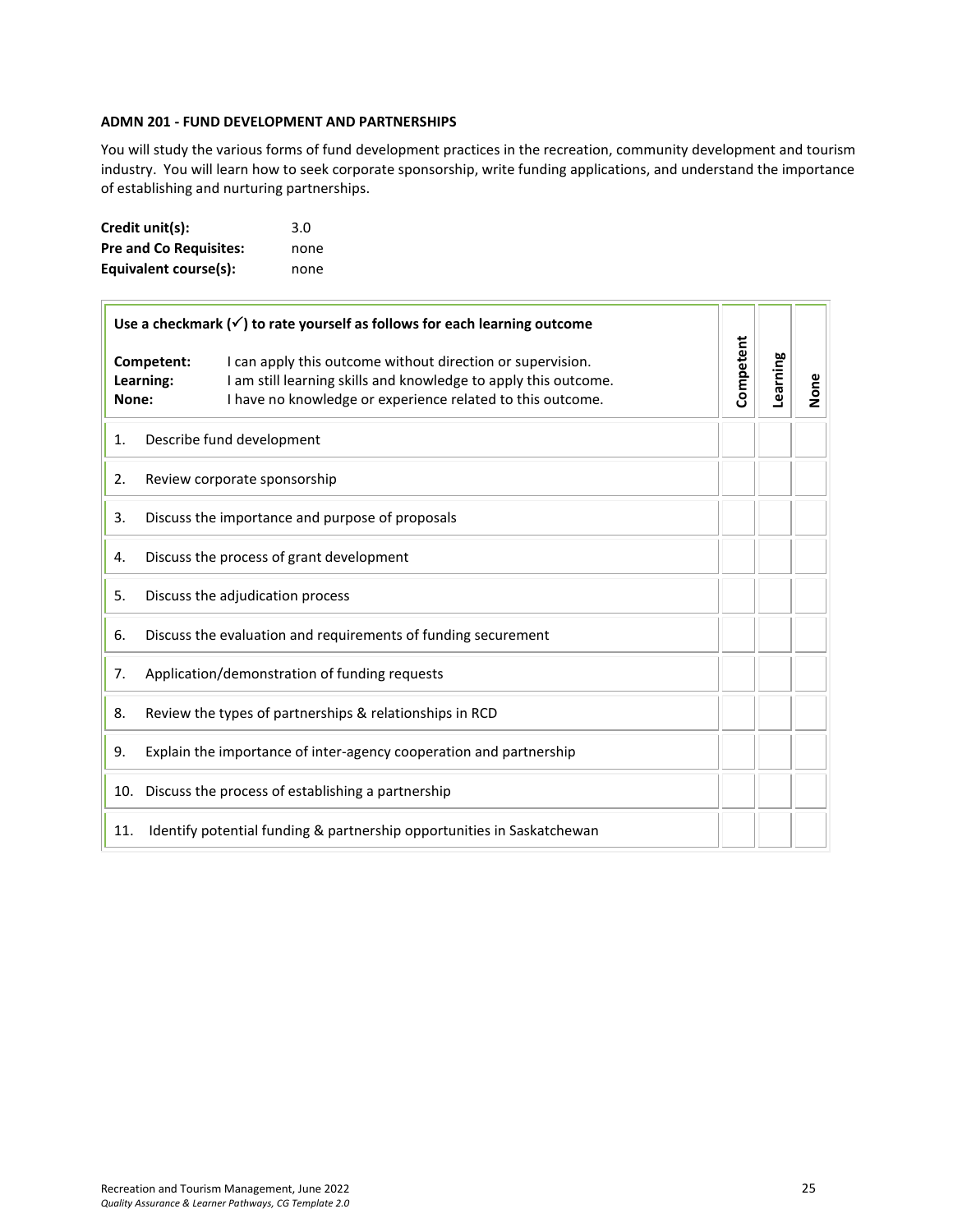#### <span id="page-25-0"></span>**CAMP 280 – PROGRAMMING LAB 1**

You will learn the skills needed to plan and lead outdoor education/recreational activities. Your studies will include planning outdoor programs with minimal environmental impact is emphasized through sustainability activities.

| Credit unit(s):               | 6.0  |
|-------------------------------|------|
| <b>Pre and Co Requisites:</b> | none |
| Equivalent course(s):         | none |

| Use a checkmark $(\checkmark)$ to rate yourself as follows for each learning outcome                 |                                                                                                                                                                                                                        |           |          |      |
|------------------------------------------------------------------------------------------------------|------------------------------------------------------------------------------------------------------------------------------------------------------------------------------------------------------------------------|-----------|----------|------|
| None:                                                                                                | Competent:<br>I can apply this outcome without direction or supervision.<br>I am still learning skills and knowledge to apply this outcome.<br>Learning:<br>I have no knowledge or experience related to this outcome. | Competent | Learning | None |
| Demonstrate how the natural environment is used for enjoyment, education, and<br>1.<br>conservation. |                                                                                                                                                                                                                        |           |          |      |
| 2.<br>Demonstrate a positive attitude and willingness to try new activities.                         |                                                                                                                                                                                                                        |           |          |      |
| 3.<br>Demonstrate safety precautions related to risk assessment.                                     |                                                                                                                                                                                                                        |           |          |      |
| Apply the principles of an outdoor education program.<br>4.                                          |                                                                                                                                                                                                                        |           |          |      |
| 5.<br>Demonstrate basic camping and outdoor living skills.                                           |                                                                                                                                                                                                                        |           |          |      |
| 6.                                                                                                   | Contribute as a member of a community/team.                                                                                                                                                                            |           |          |      |
| 7.                                                                                                   | Perform assigned camp tasks and activities.                                                                                                                                                                            |           |          |      |
| 8.                                                                                                   | Demonstrate skill development in outdoor activity programs.                                                                                                                                                            |           |          |      |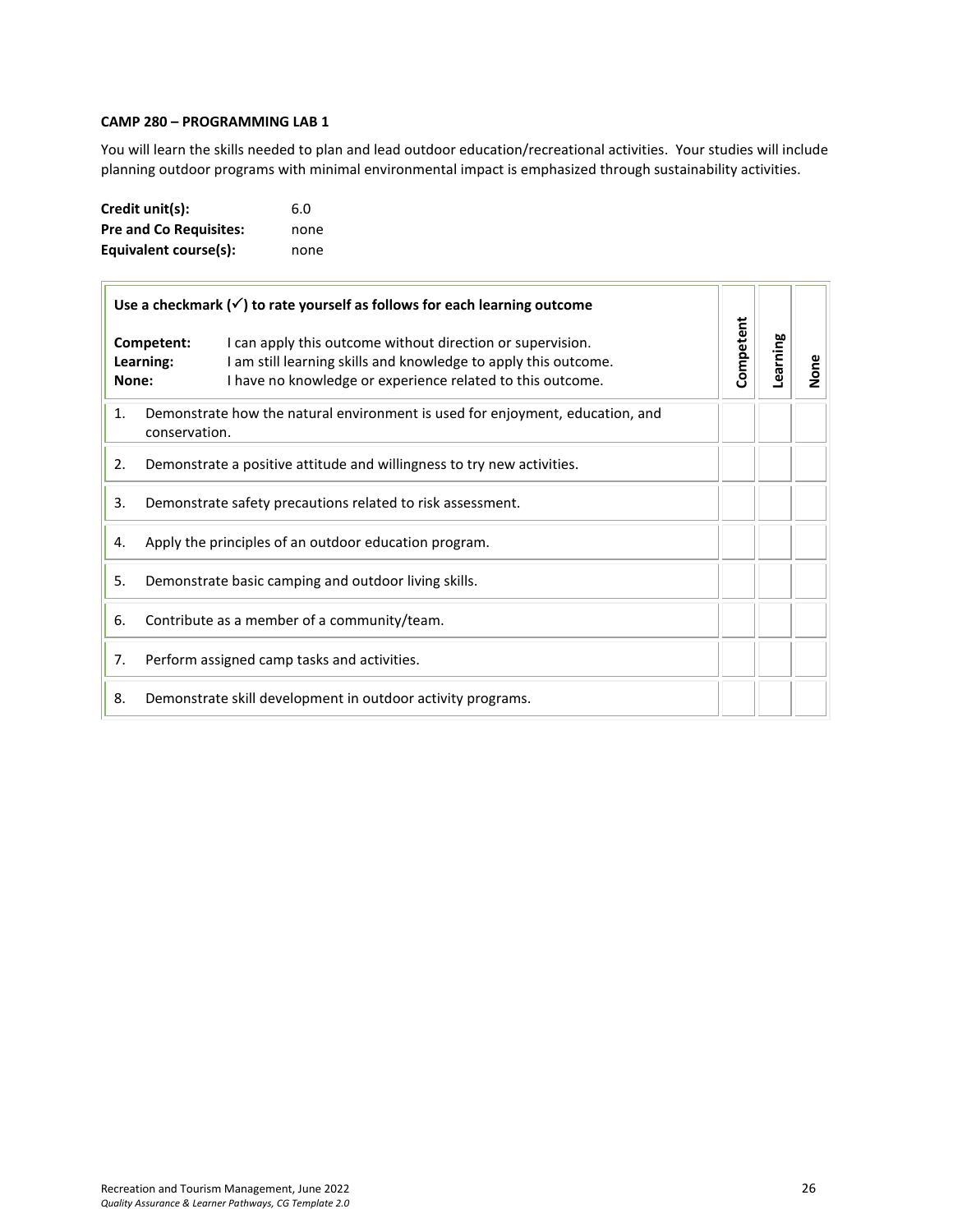#### **LEAD 200 – APPLIED LEADERSHIP**

Your studies will further develop your group processing skills and will provide you with the opportunity to discuss the importance of having a working leadership philosophy. You will focus on the problem-solving process, controversy and conflict and managing change.

| Credit unit(s):               | 3.0  |
|-------------------------------|------|
| <b>Pre and Co Requisites:</b> | none |
| Equivalent course(s):         | none |

|       | Use a checkmark $(\checkmark)$ to rate yourself as follows for each learning outcome |                                                                                                                                                                                             |           |          |      |
|-------|--------------------------------------------------------------------------------------|---------------------------------------------------------------------------------------------------------------------------------------------------------------------------------------------|-----------|----------|------|
| None: | Competent:<br>Learning:                                                              | I can apply this outcome without direction or supervision.<br>I am still learning skills and knowledge to apply this outcome.<br>I have no knowledge or experience related to this outcome. | Competent | Learning | None |
| 1.    | Discuss the role of philosophy and motivation in leadership.                         |                                                                                                                                                                                             |           |          |      |
| 2.    | Develop emotional intelligence.                                                      |                                                                                                                                                                                             |           |          |      |
| 3.    | Analyze communication and group process.                                             |                                                                                                                                                                                             |           |          |      |
| 4.    | Examine the nature of power in groups.                                               |                                                                                                                                                                                             |           |          |      |
| 5.    | Describe the use of appreciative inquiry in problem solving.                         |                                                                                                                                                                                             |           |          |      |
| 6.    | Apply principles of collaborative problem solving.                                   |                                                                                                                                                                                             |           |          |      |
| 7.    | Explore techniques to manage conflict.                                               |                                                                                                                                                                                             |           |          |      |
| 8.    | Demonstrate effective change management.                                             |                                                                                                                                                                                             |           |          |      |
| 9.    |                                                                                      | Reflect on best practices in leadership.                                                                                                                                                    |           |          |      |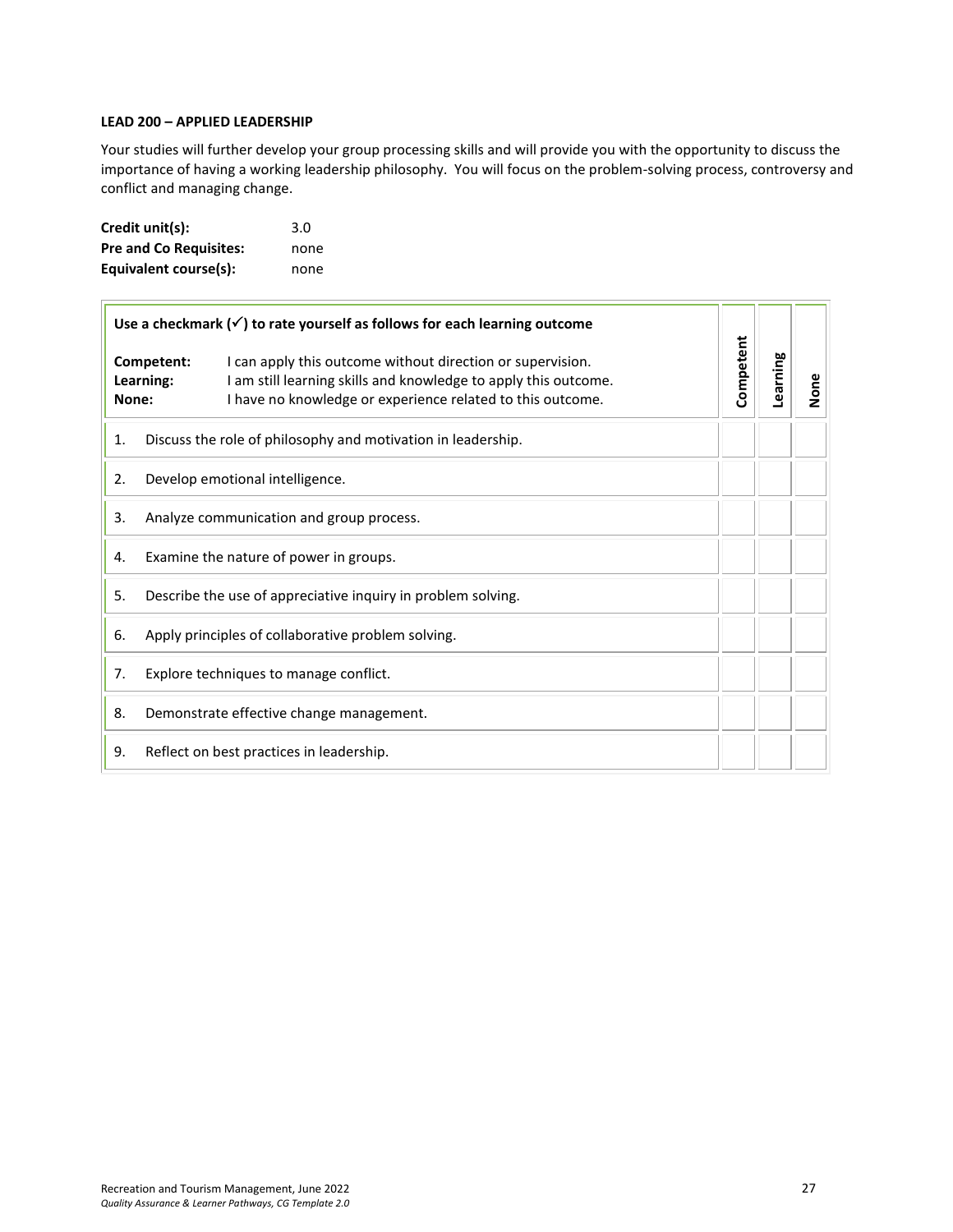#### <span id="page-27-0"></span>**PR 281 – COMMUNITY PUBLIC RELATIONS**

You will learn the basics of public relations theory and practice including public relations writing and media relations. You will learn about the nature of publicity and use basic public relations tools such as news releases, interview, press conferences, e-newsletters, and social media.

| Credit unit(s):               | $\Omega$ |
|-------------------------------|----------|
| <b>Pre and Co Requisites:</b> | none     |
| Equivalent course(s):         | none     |

| Use a checkmark $(\checkmark)$ to rate yourself as follows for each learning outcome |                                                                                                                                                                                                                        |           |          |      |
|--------------------------------------------------------------------------------------|------------------------------------------------------------------------------------------------------------------------------------------------------------------------------------------------------------------------|-----------|----------|------|
| None:                                                                                | Competent:<br>I can apply this outcome without direction or supervision.<br>I am still learning skills and knowledge to apply this outcome.<br>Learning:<br>I have no knowledge or experience related to this outcome. | Competent | Learning | None |
| Discuss the importance of creating a positive public image.<br>1.                    |                                                                                                                                                                                                                        |           |          |      |
| 2.<br>Discuss specialization within the public relations field.                      |                                                                                                                                                                                                                        |           |          |      |
| 3.<br>Describe the workings of the mass media.                                       |                                                                                                                                                                                                                        |           |          |      |
| Prepare a public relations campaign.<br>4.                                           |                                                                                                                                                                                                                        |           |          |      |
| 5.                                                                                   | Write for publicity.                                                                                                                                                                                                   |           |          |      |
| 6.                                                                                   | Design in-house publications.                                                                                                                                                                                          |           |          |      |
| 7.<br>Discuss the use of social media for marketing.                                 |                                                                                                                                                                                                                        |           |          |      |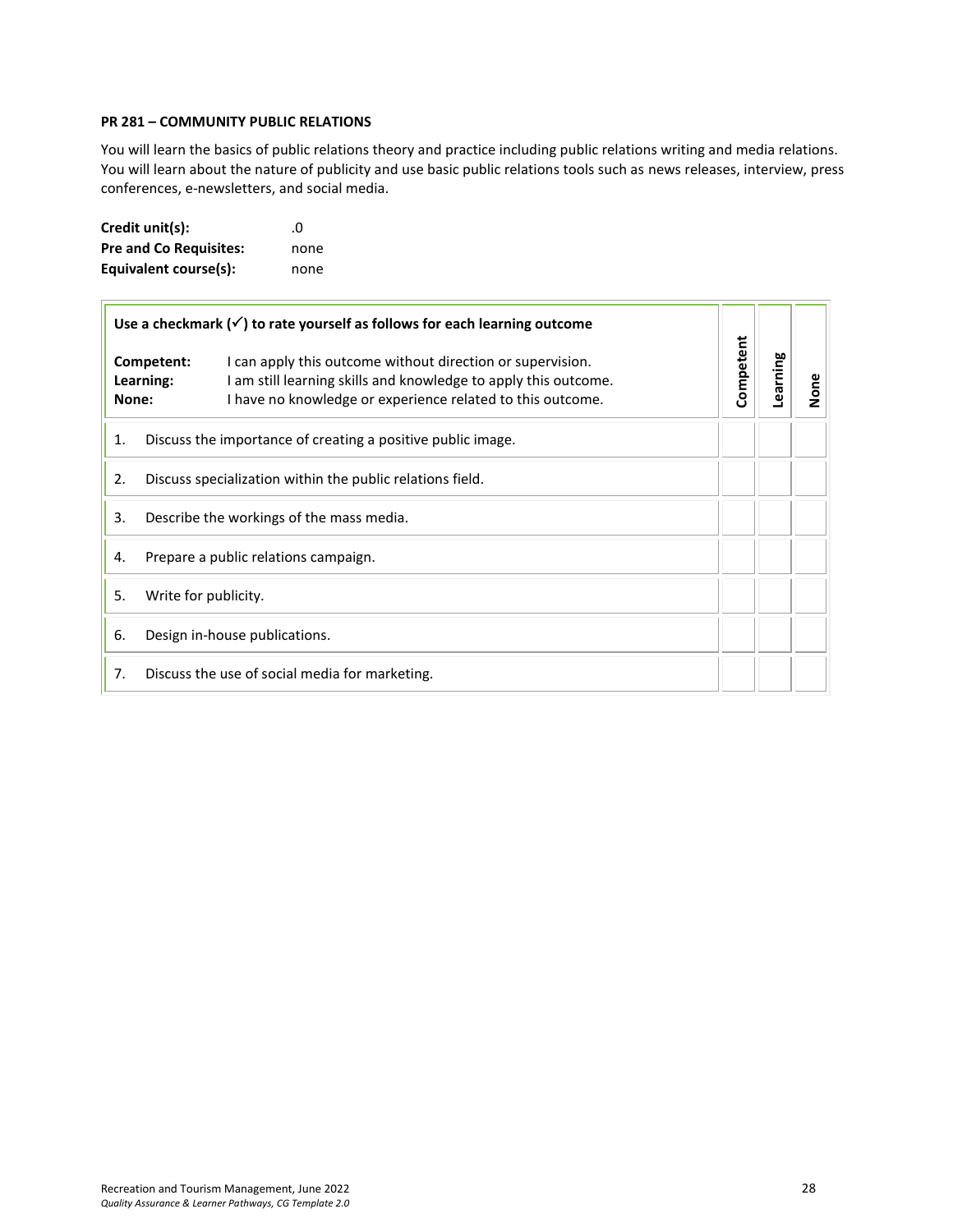## <span id="page-28-0"></span>**RT 191 – INTRODUCTION TO MICROECONOMICS**

You will become familiar with how consumption and production decisions are made in a market economy. You will study the applications of supply and demand analysis, the theory of consumer behaviour and the impact of government regulations and intervention on market performance. You will study the basic theory of the firm under perfect competition, monopoly and monopolistic competition and the principles of oligopoly.

| Credit unit(s):               | 3.0  |
|-------------------------------|------|
| <b>Pre and Co Requisites:</b> | none |
| Equivalent course(s):         | none |

| Use a checkmark $(\checkmark)$ to rate yourself as follows for each learning outcome        |                  |                                                                                                                                                                                             |           |          |      |
|---------------------------------------------------------------------------------------------|------------------|---------------------------------------------------------------------------------------------------------------------------------------------------------------------------------------------|-----------|----------|------|
| Competent:<br>Learning:<br>None:                                                            |                  | I can apply this outcome without direction or supervision.<br>I am still learning skills and knowledge to apply this outcome.<br>I have no knowledge or experience related to this outcome. | Competent | Learning | None |
| 1.                                                                                          | Define economics |                                                                                                                                                                                             |           |          |      |
| 2.                                                                                          |                  | Explain the law of demand                                                                                                                                                                   |           |          |      |
| Explain the law of supply<br>3.                                                             |                  |                                                                                                                                                                                             |           |          |      |
| 4.                                                                                          |                  | Explain the market economy using demand and supply                                                                                                                                          |           |          |      |
| Explain government choices, markets, efficiency, and equity<br>5.                           |                  |                                                                                                                                                                                             |           |          |      |
| Explain the markets of monopoly, oligopoly, monopolistic competition, and competition<br>6. |                  |                                                                                                                                                                                             |           |          |      |
| Explain marginal revenue and marginal cost<br>7.                                            |                  |                                                                                                                                                                                             |           |          |      |
| Explain monopoly under government regulations, competition, and the law<br>8.               |                  |                                                                                                                                                                                             |           |          |      |
| 9.                                                                                          |                  | Explain externalities, cardon taxes, free riders, and public goods                                                                                                                          |           |          |      |
|                                                                                             |                  | 10. Explain demand and supply in input markets, and income and wealth distributions                                                                                                         |           |          |      |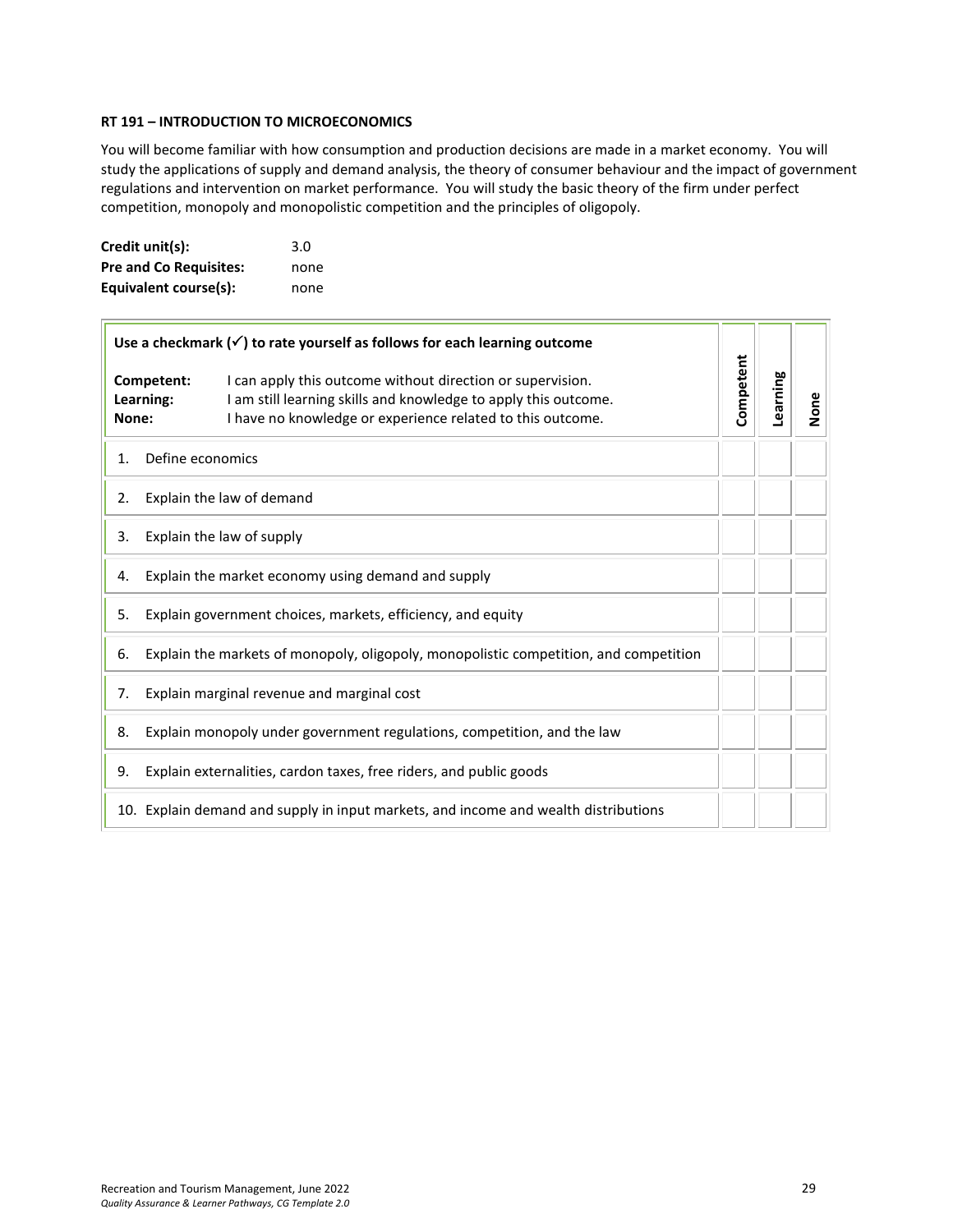# <span id="page-29-0"></span>**RT 200 – EVENT PLANNING AND FACILITATION**

You will study the process involved in establishing festivals and special events. Emphasis will be placed on the importance of establishing and maintaining contracts.

| Credit unit(s):               | 3.0  |
|-------------------------------|------|
| <b>Pre and Co Requisites:</b> | none |
| Equivalent course(s):         | none |

|       | Use a checkmark $(\checkmark)$ to rate yourself as follows for each learning outcome |                                                                                                                                                                                             |           |         |      |
|-------|--------------------------------------------------------------------------------------|---------------------------------------------------------------------------------------------------------------------------------------------------------------------------------------------|-----------|---------|------|
| None: | Competent:<br>Learning:                                                              | I can apply this outcome without direction or supervision.<br>I am still learning skills and knowledge to apply this outcome.<br>I have no knowledge or experience related to this outcome. | Competent | earning | None |
| 1.    |                                                                                      | Discuss the management of festivals and events                                                                                                                                              |           |         |      |
| 2.    |                                                                                      | Define the various aspects and special considerations of event planning                                                                                                                     |           |         |      |
| 3.    |                                                                                      | Identify the use of a critical path in the planning process                                                                                                                                 |           |         |      |
| 4.    |                                                                                      | Practice how to design, negotiate and maintain a contract                                                                                                                                   |           |         |      |
| 5.    |                                                                                      | Explain the solicitation of sponsors and donor                                                                                                                                              |           |         |      |
| 6.    |                                                                                      | Identify the elements of conference planning                                                                                                                                                |           |         |      |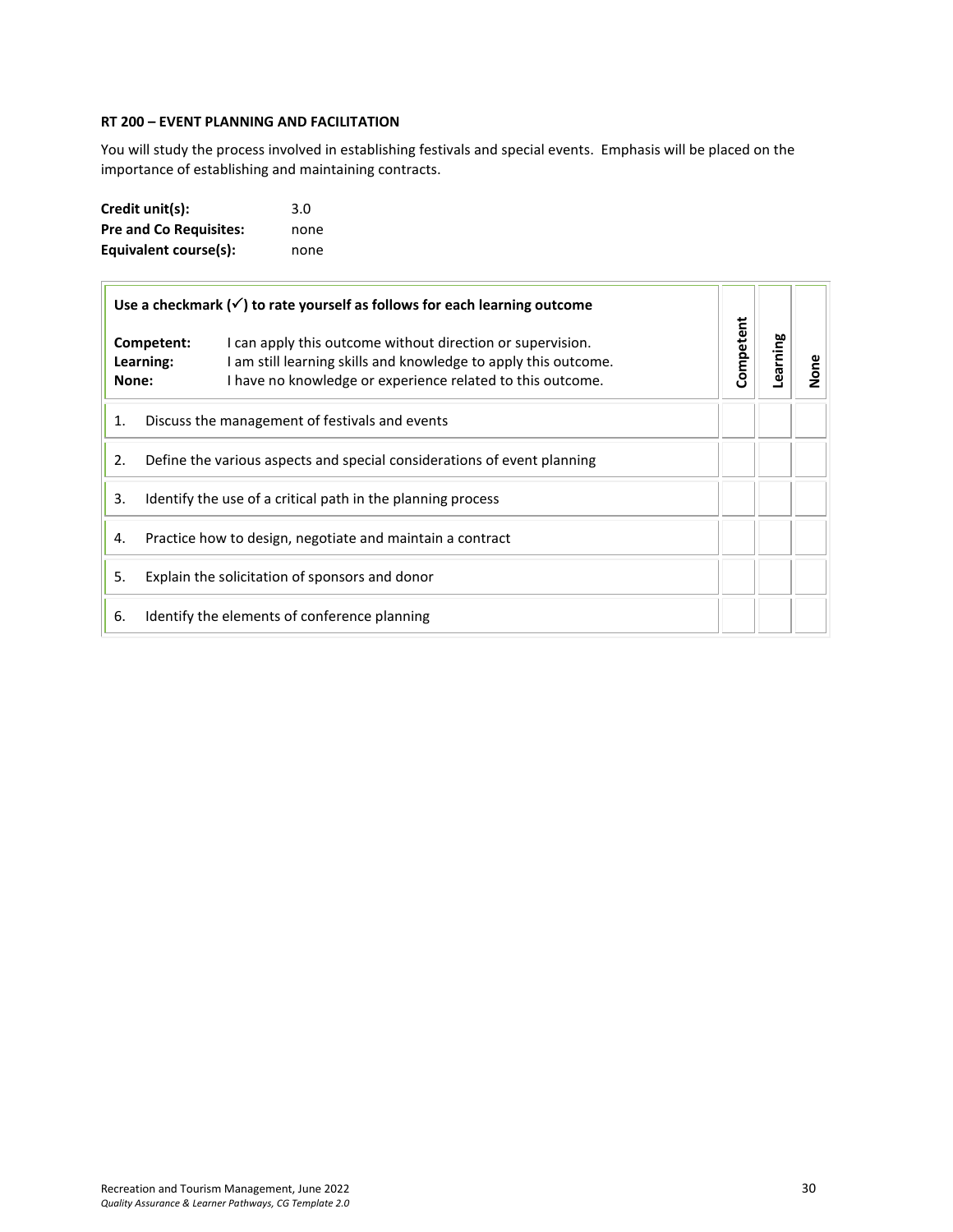#### <span id="page-30-0"></span>**RT 289 – COMMUNITY DEVELOPMENT**

You will be studying the concept and models of community development. You will discuss the concept of social capital and explore asset mapping to help mobilize individuals and organizations to make connections and build capacity.

| Credit unit(s):               | 3.0  |
|-------------------------------|------|
| <b>Pre and Co Requisites:</b> | none |
| Equivalent course(s):         | none |

| Use a checkmark $(\checkmark)$ to rate yourself as follows for each learning outcome |                                                                                                                                                                                                                        |           | Learning |      |
|--------------------------------------------------------------------------------------|------------------------------------------------------------------------------------------------------------------------------------------------------------------------------------------------------------------------|-----------|----------|------|
| None:                                                                                | Competent:<br>I can apply this outcome without direction or supervision.<br>I am still learning skills and knowledge to apply this outcome.<br>Learning:<br>I have no knowledge or experience related to this outcome. | Competent |          | None |
| 1.                                                                                   | Describe the central concepts of community and community development.                                                                                                                                                  |           |          |      |
| 2.                                                                                   | Express the relevance of history, and the importance of perspectives in community<br>development.                                                                                                                      |           |          |      |
| 3.                                                                                   | Describe the importance and impact relationships have on a community.                                                                                                                                                  |           |          |      |
| 4.                                                                                   | Identify the roles, responsibilities, and skill necessary for a community practitioner.                                                                                                                                |           |          |      |
| 5.                                                                                   | Apply the concept of asset mapping.                                                                                                                                                                                    |           |          |      |
| 6.                                                                                   | Describe the elements that impact indigenous community development.                                                                                                                                                    |           |          |      |
| 7.                                                                                   | Identify how community development occurs in international settings.                                                                                                                                                   |           |          |      |
| 8.                                                                                   | Discuss Canadian Social programs and the future of Community development.                                                                                                                                              |           |          |      |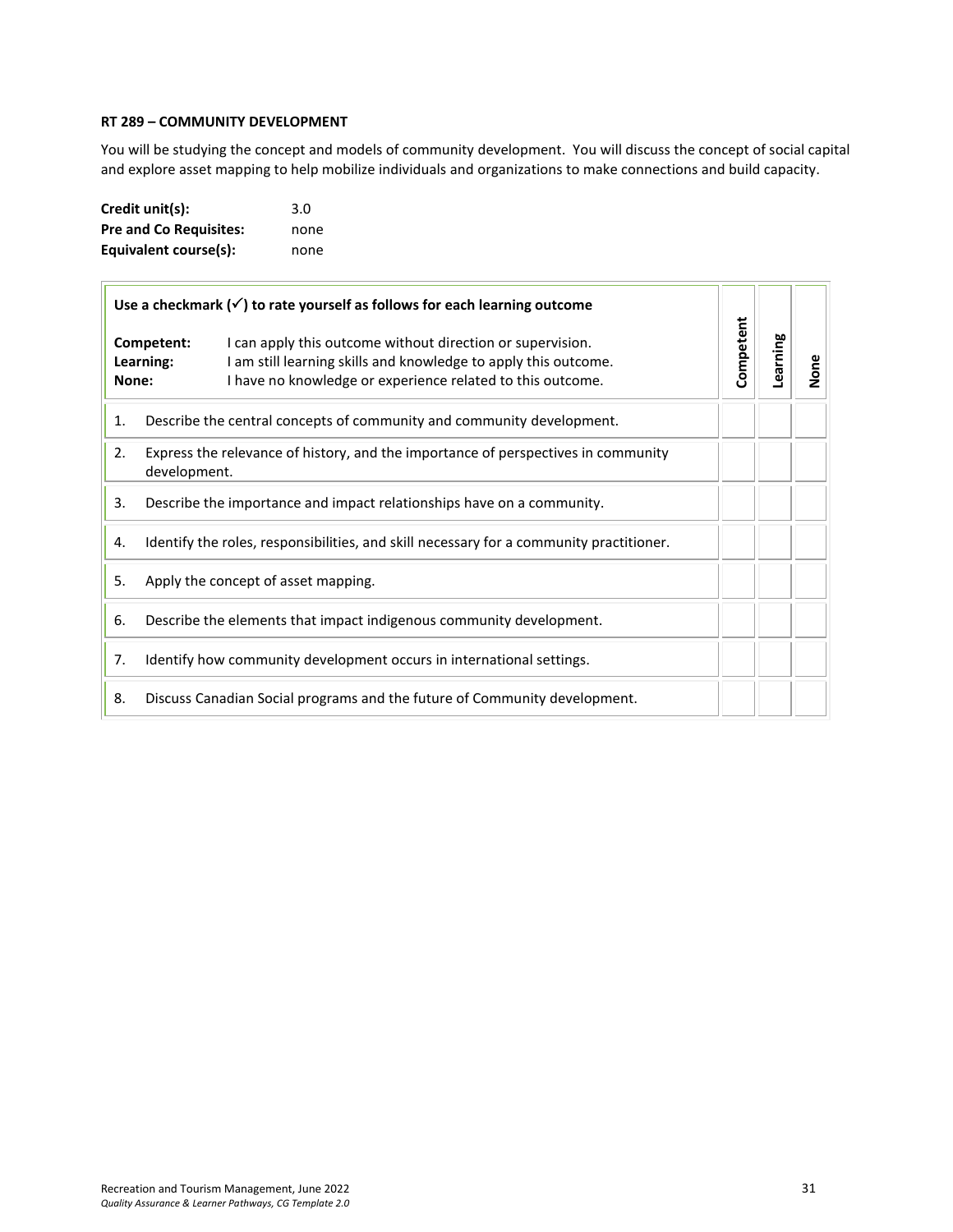#### <span id="page-31-0"></span>**RT 292 – OUTDOOR PROGRAMMING**

You will examine the philosophy, development, and management of outdoor programs in relation to various ages, cultures, and environments. Your studies will focus on planning, developing, delivering, and evaluating outdoor program, the environmental impact the programs cause and methods that can be used to minimize recreation user impact and risk.

| Credit unit(s):               | 3.0  |
|-------------------------------|------|
| <b>Pre and Co Requisites:</b> | none |
| Equivalent course(s):         | none |

| Use a checkmark $(\checkmark)$ to rate yourself as follows for each learning outcome<br>Competent:<br>I can apply this outcome without direction or supervision.<br>I am still learning skills and knowledge to apply this outcome.<br>Learning:<br>I have no knowledge or experience related to this outcome.<br>None: |                                                                         |  |           |          |      |
|-------------------------------------------------------------------------------------------------------------------------------------------------------------------------------------------------------------------------------------------------------------------------------------------------------------------------|-------------------------------------------------------------------------|--|-----------|----------|------|
|                                                                                                                                                                                                                                                                                                                         |                                                                         |  | Competent | Learning | None |
| Explore outdoor programming.<br>1.                                                                                                                                                                                                                                                                                      |                                                                         |  |           |          |      |
| 2.                                                                                                                                                                                                                                                                                                                      | Compare the impact of outdoor and indoor activity on basic human needs. |  |           |          |      |
| 3.                                                                                                                                                                                                                                                                                                                      | Create a basic administrative plan for an outdoor program.              |  |           |          |      |
| 4.                                                                                                                                                                                                                                                                                                                      | Apply leadership skills in an outdoor environment                       |  |           |          |      |
| 5.                                                                                                                                                                                                                                                                                                                      | Analyze support systems needed for managing outdoor programs.           |  |           |          |      |
| 6.                                                                                                                                                                                                                                                                                                                      | Identify procedures for dealing with emergency situations.              |  |           |          |      |
| 7.                                                                                                                                                                                                                                                                                                                      | Design an outdoor program.                                              |  |           |          |      |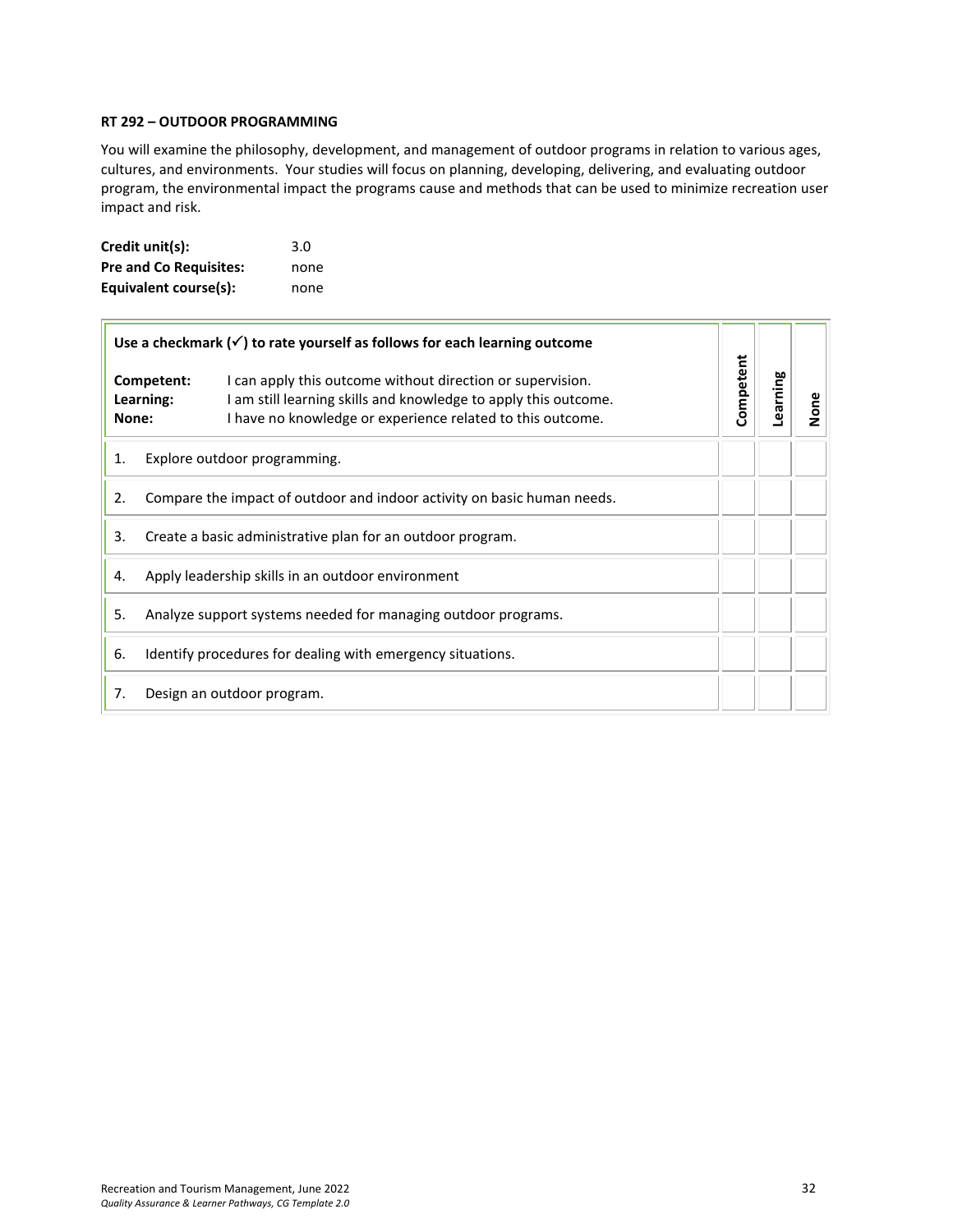## **BLAW 282 – LAW & RISK MGMT. FOR MANAGERS**

You will study the Canadian legal system as it applies to recreation and tourism. You will discus the legal framework for recreation and will review negligence, liability, contract law, and risk management. Case studies are used to help the student understand how to avoid negligence and liability and provide safe environments.

| Credit unit(s):               | 3.0  |
|-------------------------------|------|
| <b>Pre and Co Requisites:</b> | none |
| Equivalent course(s):         | none |

|    | Use a checkmark $(\checkmark)$ to rate yourself as follows for each learning outcome                                                                                                                                            |  |           |          |      |
|----|---------------------------------------------------------------------------------------------------------------------------------------------------------------------------------------------------------------------------------|--|-----------|----------|------|
|    | Competent:<br>I can apply this outcome without direction or supervision.<br>Learning:<br>I am still learning skills and knowledge to apply this outcome.<br>I have no knowledge or experience related to this outcome.<br>None: |  | Competent | Learning | None |
| 1. | Describe legislation that impacts the recreation industry.                                                                                                                                                                      |  |           |          |      |
| 2. | Discuss risks of recreation and strategies to reduce liability.                                                                                                                                                                 |  |           |          |      |
| 3. | Apply the principles of contract law.                                                                                                                                                                                           |  |           |          |      |
| 4. | Explain the role of unions, collective bargaining, and labour laws.                                                                                                                                                             |  |           |          |      |
| 5. | Apply the law of torts including negligence.                                                                                                                                                                                    |  |           |          |      |
| 6. | Discuss risks and strategies to minimize liability on recreational property (parks, facilities,<br>public lands).                                                                                                               |  |           |          |      |
| 7. | Explain risk management for recreation activities.                                                                                                                                                                              |  |           |          |      |
| 8. | Discuss recreational/tourism product and equipment risks, and strategies for risk<br>management.                                                                                                                                |  |           |          |      |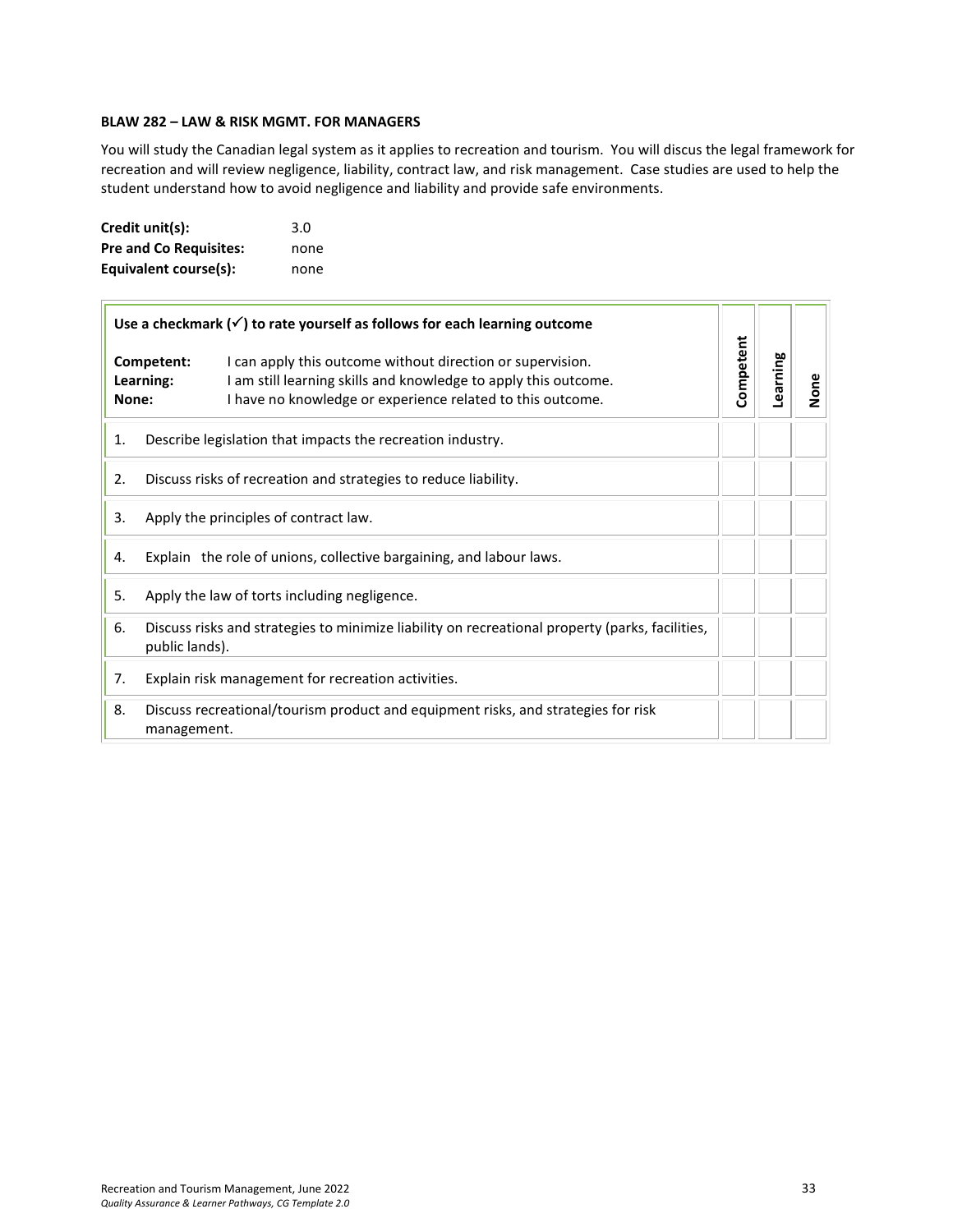#### **CAMP 281 – OUTDOOR PROGRAMMING LAB**

The course provides an opportunity for you to develop your leadership and group management skills as yo9u apply the program planning and community development process in a seasonally appropriate environment. You will work within an organizational structure that will ensure camp standards are established and maintained. You will implement a process to ensure a fair and equitable allocation of resources.

| Credit unit(s):               | 7.0  |
|-------------------------------|------|
| <b>Pre and Co Requisites:</b> | none |
| Equivalent course(s):         | none |

| Use a checkmark $(\checkmark)$ to rate yourself as follows for each learning outcome |                                                                |                                                                                                                                                                                             |           |          |      |
|--------------------------------------------------------------------------------------|----------------------------------------------------------------|---------------------------------------------------------------------------------------------------------------------------------------------------------------------------------------------|-----------|----------|------|
| Competent:<br>Learning:<br>None:                                                     |                                                                | I can apply this outcome without direction or supervision.<br>I am still learning skills and knowledge to apply this outcome.<br>I have no knowledge or experience related to this outcome. | Competent | Learning | None |
| 1.                                                                                   |                                                                | Discuss the relationship of plants and animals to the natural environment.                                                                                                                  |           |          |      |
| 2.                                                                                   |                                                                | Implement community development strategies.                                                                                                                                                 |           |          |      |
| 3.                                                                                   | Display effective group/team behavior.                         |                                                                                                                                                                                             |           |          |      |
| 4.                                                                                   | Manage typical operating systems of a residential camp.        |                                                                                                                                                                                             |           |          |      |
| 5.                                                                                   | Carry out selected management functions of a residential camp. |                                                                                                                                                                                             |           |          |      |
| 6.                                                                                   | Design camp-oriented programs.                                 |                                                                                                                                                                                             |           |          |      |
| 7.                                                                                   |                                                                | Deliver camp-oriented programs.                                                                                                                                                             |           |          |      |
| 8.                                                                                   |                                                                | Demonstrate skills in outdoor activity programs.                                                                                                                                            |           |          |      |
| 9.                                                                                   |                                                                | Demonstrate skills in food preparation and hospitality service.                                                                                                                             |           |          |      |
| 10.                                                                                  |                                                                | Apply outdoor emergency safety techniques                                                                                                                                                   |           |          |      |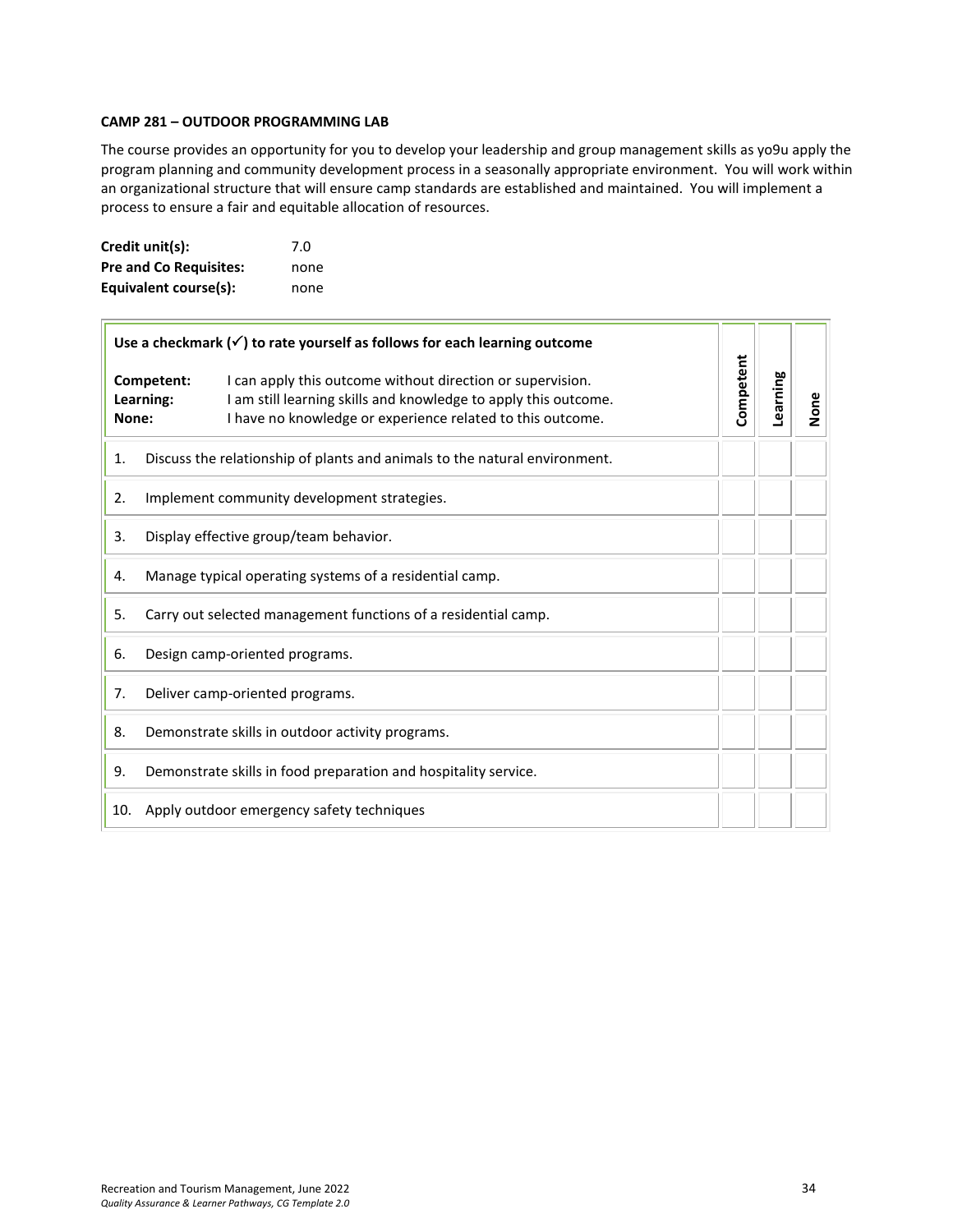#### **CAPL 200 – CAREER DEVELOPMENT**

You will research agencies in the recreation and tourism industry to select a practicum that meets career goals. You will also create an employability presence that includes the development of a resume and cover letter and the opportunity to participate in mock job interviews.

| Credit unit(s):               | 2.0  |
|-------------------------------|------|
| <b>Pre and Co Requisites:</b> | none |
| Equivalent course(s):         | none |

| Use a checkmark $(\checkmark)$ to rate yourself as follows for each learning outcome |                                                   |                                                                                                                                                                                             |           |         |  |
|--------------------------------------------------------------------------------------|---------------------------------------------------|---------------------------------------------------------------------------------------------------------------------------------------------------------------------------------------------|-----------|---------|--|
| None:                                                                                | Competent:<br>Learning:                           | I can apply this outcome without direction or supervision.<br>I am still learning skills and knowledge to apply this outcome.<br>I have no knowledge or experience related to this outcome. | Competent | earning |  |
| 1.                                                                                   | Choose a field placement that meets career goals. |                                                                                                                                                                                             |           |         |  |
| 2.                                                                                   | Create an employability presence.                 |                                                                                                                                                                                             |           |         |  |
| 3.                                                                                   |                                                   | Demonstrate job interview strategies.                                                                                                                                                       |           |         |  |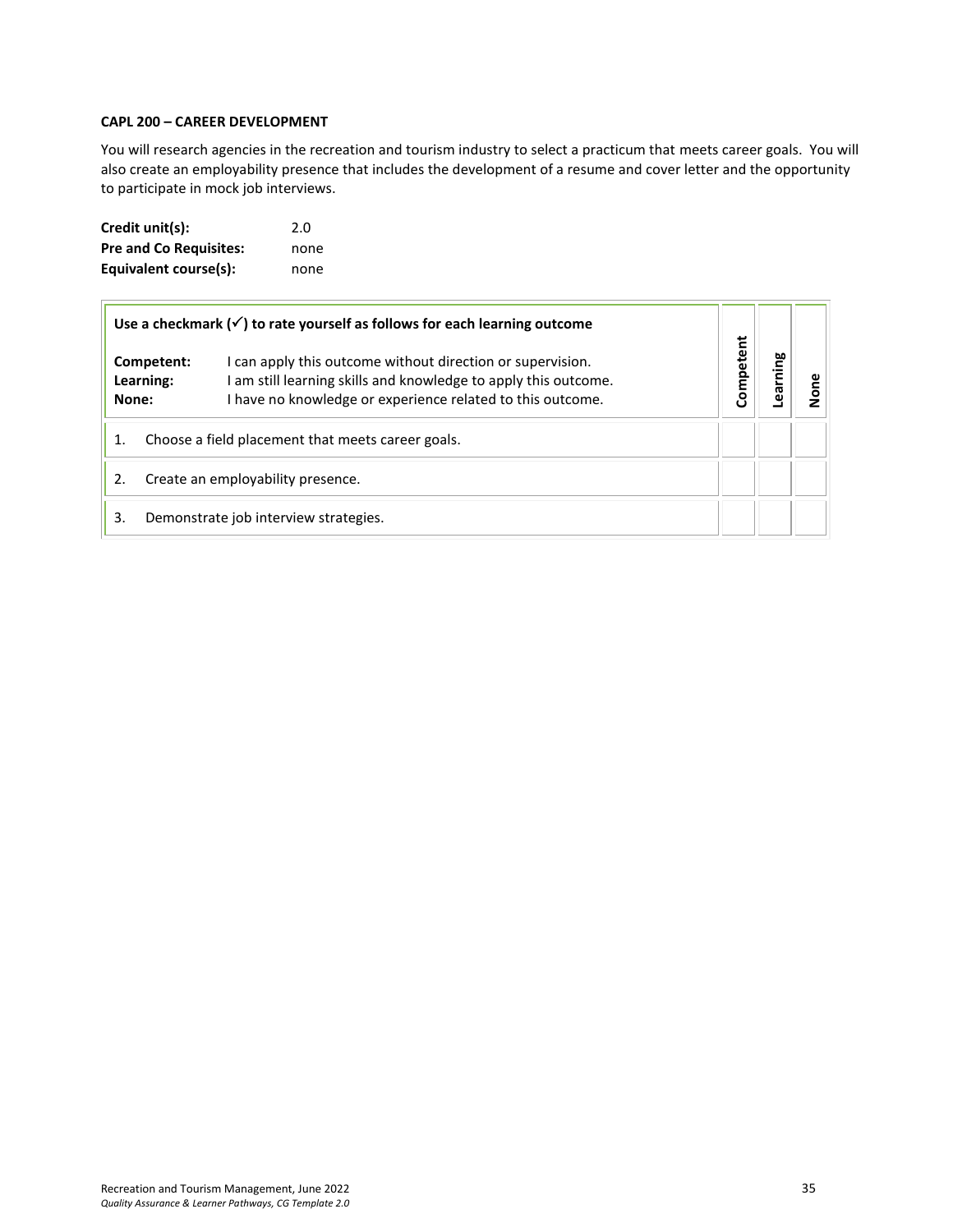#### **RT 171 – ECONOMIC DEVELOPMENT**

You will study the concepts economic development as it applies to community growth. You will discuss how communities work with government, and private sectors to build strong communities, industries, and markets.

| Credit unit(s):               | 3.0  |
|-------------------------------|------|
| <b>Pre and Co Requisites:</b> | none |
| Equivalent course(s):         | none |

| Use a checkmark $(\checkmark)$ to rate yourself as follows for each learning outcome                                    |                                                                                                                                                                                                                                 |           |          |      |
|-------------------------------------------------------------------------------------------------------------------------|---------------------------------------------------------------------------------------------------------------------------------------------------------------------------------------------------------------------------------|-----------|----------|------|
|                                                                                                                         | Competent:<br>I can apply this outcome without direction or supervision.<br>Learning:<br>I am still learning skills and knowledge to apply this outcome.<br>I have no knowledge or experience related to this outcome.<br>None: | Competent | Learning | None |
| 1.<br>Discuss the relationship between recreation tourism and economic development as it<br>relates to quality of life. |                                                                                                                                                                                                                                 |           |          |      |
| 2.                                                                                                                      | Discuss the theory of economic development.                                                                                                                                                                                     |           |          |      |
| 3.                                                                                                                      | Describe models of economic development.                                                                                                                                                                                        |           |          |      |
| Explain environmental issues and economic development.<br>4.                                                            |                                                                                                                                                                                                                                 |           |          |      |
| 5.<br>Identify how to measure economic growth.                                                                          |                                                                                                                                                                                                                                 |           |          |      |
| 6.                                                                                                                      | Explain the core values of growth.                                                                                                                                                                                              |           |          |      |
| 7.                                                                                                                      | Identify the objectives of development.                                                                                                                                                                                         |           |          |      |
| Identify the basic indicators of development.                                                                           |                                                                                                                                                                                                                                 |           |          |      |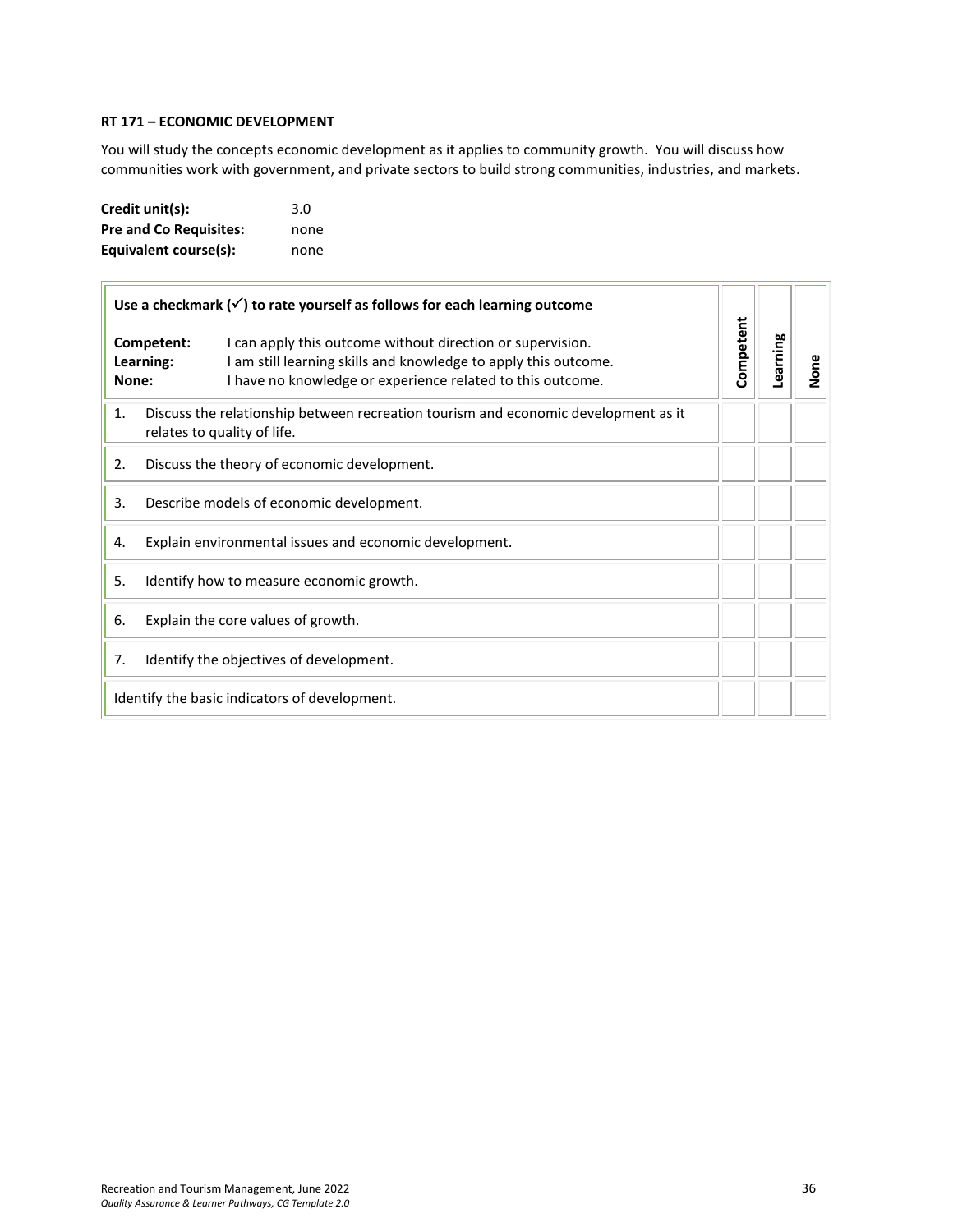#### **RT 203 – EVENT MANAGEMENT LAB**

You will learn how to develop a sustainable business plan. Your studies will include the importance of understanding feasibility, strategic planning and the steps that are to be taken to develop a sustainable business plan for their recreation and tourism industry. You will apply these steps to a simple business plan which could be utilized in a new or existing business plan from an entrepreneurial perspective.

| Credit unit(s):               | 4.O  |
|-------------------------------|------|
| <b>Pre and Co Requisites:</b> | none |
| Equivalent course(s):         | none |

| Use a checkmark $(\checkmark)$ to rate yourself as follows for each learning outcome |                                                                            |                                                                                                                                                                                             |           |          |      |
|--------------------------------------------------------------------------------------|----------------------------------------------------------------------------|---------------------------------------------------------------------------------------------------------------------------------------------------------------------------------------------|-----------|----------|------|
| None:                                                                                | Competent:<br>Learning:                                                    | I can apply this outcome without direction or supervision.<br>I am still learning skills and knowledge to apply this outcome.<br>I have no knowledge or experience related to this outcome. | Competent | Learning | None |
| 1.                                                                                   |                                                                            | Explain feasibility studies.                                                                                                                                                                |           |          |      |
| 2.                                                                                   |                                                                            | Identify the steps of a feasibility study.                                                                                                                                                  |           |          |      |
| 3.                                                                                   | Describe the importance of strategic planning.                             |                                                                                                                                                                                             |           |          |      |
| 4.                                                                                   |                                                                            | Compare a service-oriented business and a product-oriented business.                                                                                                                        |           |          |      |
| 5.                                                                                   | Examine the importance of service quality management and customer loyalty. |                                                                                                                                                                                             |           |          |      |
| 6.                                                                                   |                                                                            | Discuss business ethics, environmental management, and sustainability.                                                                                                                      |           |          |      |
| 7.                                                                                   |                                                                            | Analyze a financial plan for starting a small business.                                                                                                                                     |           |          |      |
| 8.                                                                                   |                                                                            | Create a business concept.                                                                                                                                                                  |           |          |      |
| 9.                                                                                   |                                                                            | Construct business plan.                                                                                                                                                                    |           |          |      |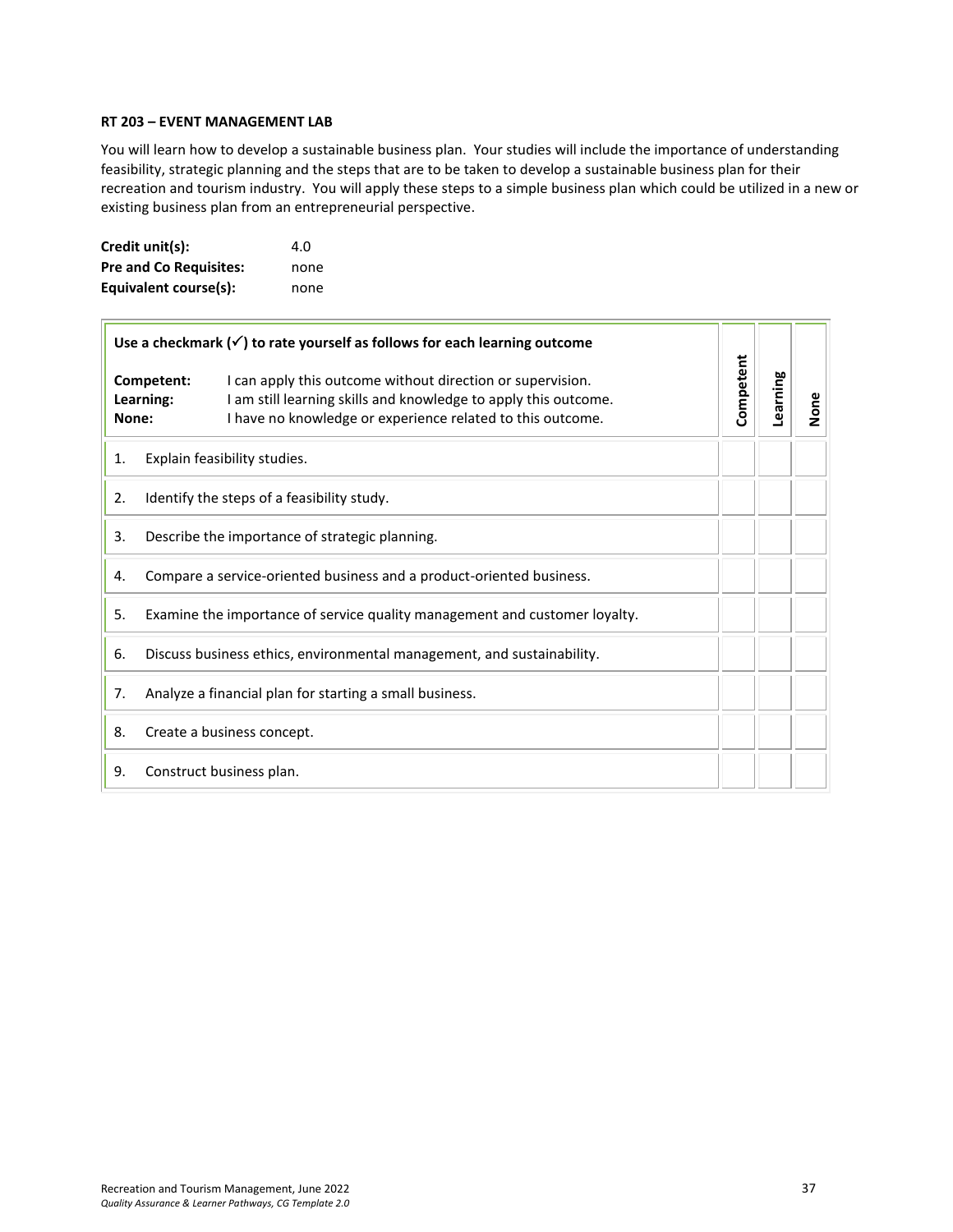#### **RT 205 – GROUP TOURS GUIDING SKILLS & LOCAL CAPITAL**

You will study the components of low-risk group tours and guiding opportunities. You will have an opportunity to practice specific skills related to delivering these events. Upon successful completion of this course, you will receive certification form OCC/STEC.

| Credit unit(s):               | 4.O  |
|-------------------------------|------|
| <b>Pre and Co Requisites:</b> | none |
| Equivalent course(s):         | none |

| Use a checkmark $(\checkmark)$ to rate yourself as follows for each learning outcome |                                                                                   |                                                                                                                                                                                             |           |          |      |
|--------------------------------------------------------------------------------------|-----------------------------------------------------------------------------------|---------------------------------------------------------------------------------------------------------------------------------------------------------------------------------------------|-----------|----------|------|
| Competent:<br>Learning:<br>None:                                                     |                                                                                   | I can apply this outcome without direction or supervision.<br>I am still learning skills and knowledge to apply this outcome.<br>I have no knowledge or experience related to this outcome. | Competent | Learning | None |
| 1.                                                                                   | Describe group travel related to the tourism industry.                            |                                                                                                                                                                                             |           |          |      |
| 2.                                                                                   | Discuss the administrative responsibilities of group tours.                       |                                                                                                                                                                                             |           |          |      |
| 3.                                                                                   | Practice interpretive skills.                                                     |                                                                                                                                                                                             |           |          |      |
| 4.                                                                                   | Examine the importance of environmental interpretation.                           |                                                                                                                                                                                             |           |          |      |
| 5.                                                                                   | Perform techniques in navigation and transportation.                              |                                                                                                                                                                                             |           |          |      |
| 6.                                                                                   | Demonstrate leadership skills with a customer service management orientation.     |                                                                                                                                                                                             |           |          |      |
| 7.                                                                                   | Engage in relevant leadership professional development (OCC/STEC certifications). |                                                                                                                                                                                             |           |          |      |
| 8.                                                                                   |                                                                                   | Design a multi-day tour.                                                                                                                                                                    |           |          |      |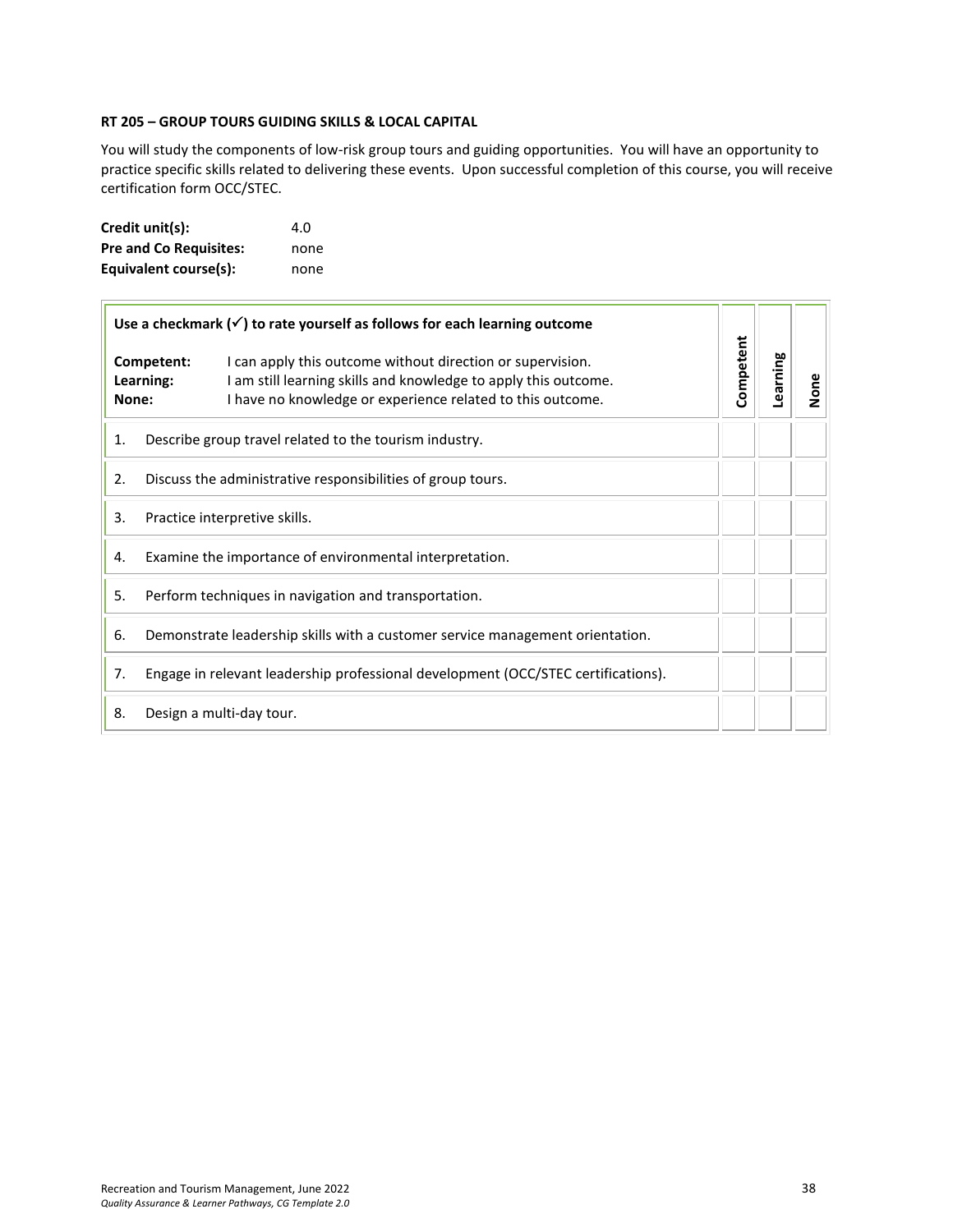#### <span id="page-38-0"></span>**TOUR 287 – COMMUNITY BASED TOURISM**

You will study how the municipal recreation practitioner can work with the local tourism industry to ensure tourism planning results in a beneficial and lasting fit with other aspects of community and area well-being. The Community - Based Tourism Planning (CBTP) Process Model is used as a guide. You will examine how the CBTP can be applied in diverse communities.

| Credit unit(s):               | 3.0  |
|-------------------------------|------|
| <b>Pre and Co Requisites:</b> | none |
| Equivalent course(s):         | none |

| Use a checkmark $(\checkmark)$ to rate yourself as follows for each learning outcome |                                                                                                                                                                                                                        |           |          |      |
|--------------------------------------------------------------------------------------|------------------------------------------------------------------------------------------------------------------------------------------------------------------------------------------------------------------------|-----------|----------|------|
| None:                                                                                | I can apply this outcome without direction or supervision.<br>Competent:<br>I am still learning skills and knowledge to apply this outcome.<br>Learning:<br>I have no knowledge or experience related to this outcome. | Competent | Learning | None |
| 1.                                                                                   | Explain the value of a municipal tourism plan.                                                                                                                                                                         |           |          |      |
| 2.                                                                                   | Describe the relationship between public recreation and private tourism in community<br>development.                                                                                                                   |           |          |      |
| Explain how to assess the value of tourism to a community plan.<br>3.                |                                                                                                                                                                                                                        |           |          |      |
| 4.                                                                                   | Describe how to implement the Community Based Tourism Planning Model.                                                                                                                                                  |           |          |      |
| 5.                                                                                   | Discuss how to stay relevant in the tourism industry.                                                                                                                                                                  |           |          |      |
| Describe how to develop a draft municipal tourism plan.<br>6.                        |                                                                                                                                                                                                                        |           |          |      |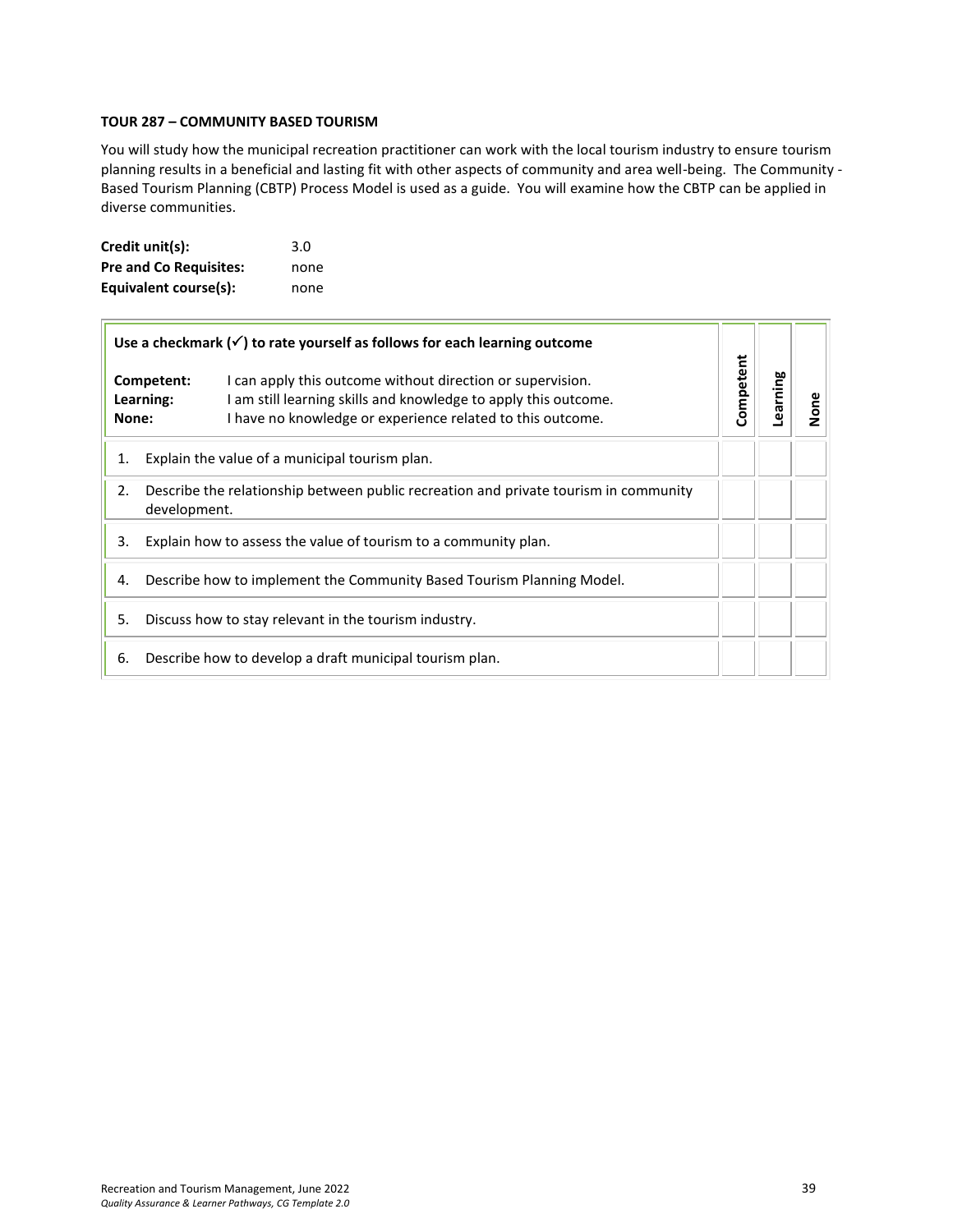## <span id="page-39-0"></span>**BLAW 282 – LAW & RISK MGMT. FOR MANAGERS**

You will study the Canadian legal system as it applies to recreation and tourism. You will discus the legal framework for recreation and will review negligence, liability, contract law, and risk management. Case studies are used to help the student understand how to avoid negligence and liability and provide safe environments.

| Credit unit(s):               | 3.0  |
|-------------------------------|------|
| <b>Pre and Co Requisites:</b> | none |
| Equivalent course(s):         | none |

| Use a checkmark $(\checkmark)$ to rate yourself as follows for each learning outcome |                                                                                                                                                                                                                        |  |           |          |      |
|--------------------------------------------------------------------------------------|------------------------------------------------------------------------------------------------------------------------------------------------------------------------------------------------------------------------|--|-----------|----------|------|
| None:                                                                                | Competent:<br>I can apply this outcome without direction or supervision.<br>I am still learning skills and knowledge to apply this outcome.<br>Learning:<br>I have no knowledge or experience related to this outcome. |  | Competent | Learning | None |
| 1.                                                                                   | Describe legislation that impacts the recreation industry.                                                                                                                                                             |  |           |          |      |
| 2.                                                                                   | Discuss risks of recreation and strategies to reduce liability.                                                                                                                                                        |  |           |          |      |
| 3.                                                                                   | Apply the principles of contract law.                                                                                                                                                                                  |  |           |          |      |
| Explain the role of unions, collective bargaining, and labour laws.<br>4.            |                                                                                                                                                                                                                        |  |           |          |      |
| 5.                                                                                   | Apply the law of torts including negligence.                                                                                                                                                                           |  |           |          |      |
| 6.                                                                                   | Discuss risks and strategies to minimize liability on recreational property (parks, facilities,<br>public lands).                                                                                                      |  |           |          |      |
| 7.                                                                                   | Explain risk management for recreation activities.                                                                                                                                                                     |  |           |          |      |
| 8.                                                                                   | Discuss recreational/tourism product and equipment risks, and strategies for risk<br>management.                                                                                                                       |  |           |          |      |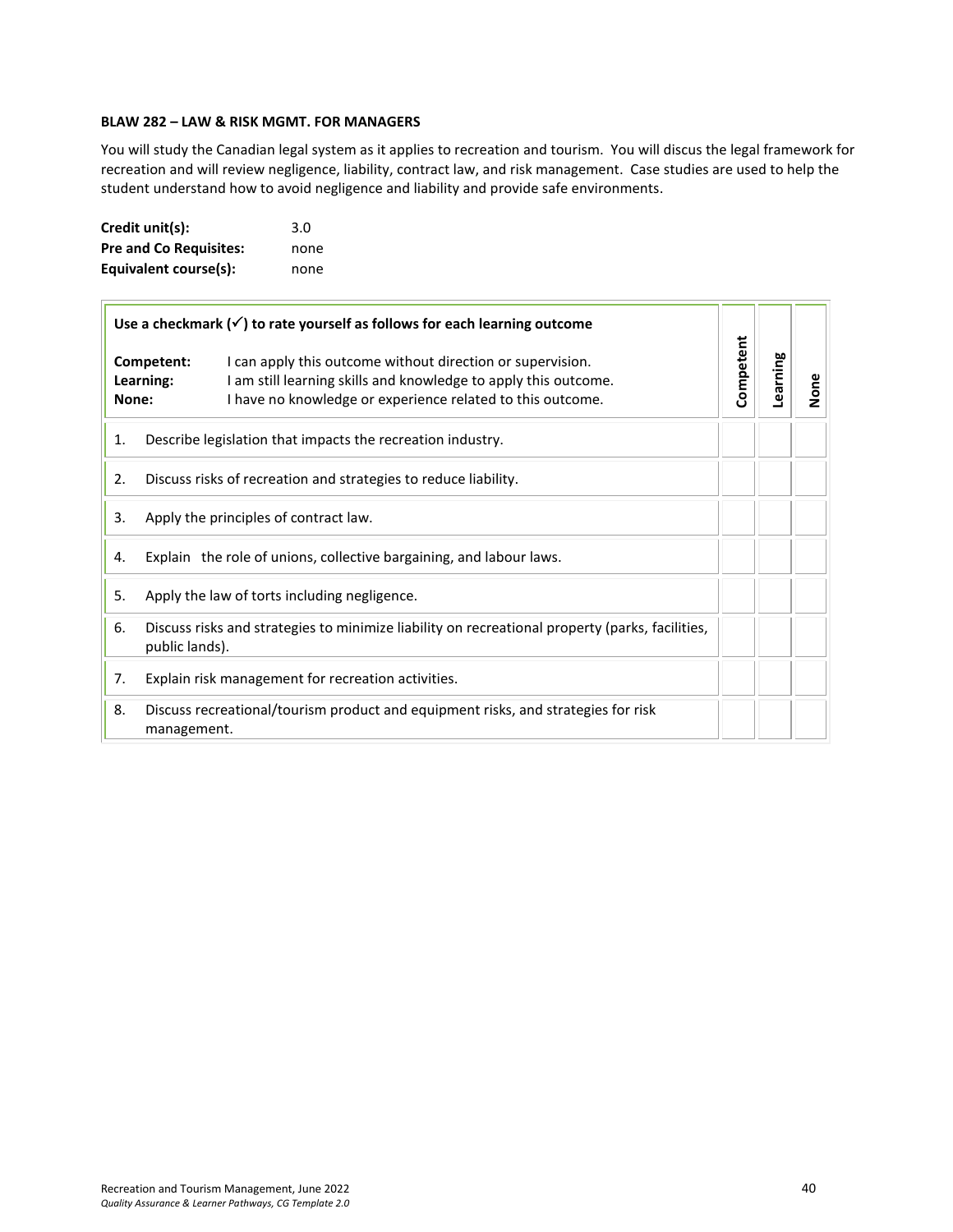#### <span id="page-40-0"></span>**CAMP 281 – OUTDOOR PROGRAMMING LAB**

The course provides an opportunity for you to develop your leadership and group management skills as yo9u apply the program planning and community development process in a seasonally appropriate environment. You will work within an organizational structure that will ensure camp standards are established and maintained. You will implement a process to ensure a fair and equitable allocation of resources.

| Credit unit(s):               | 7.0  |
|-------------------------------|------|
| <b>Pre and Co Requisites:</b> | none |
| Equivalent course(s):         | none |

| Use a checkmark $(\checkmark)$ to rate yourself as follows for each learning outcome |  |                                                                                                                                                                                             |           |          |      |
|--------------------------------------------------------------------------------------|--|---------------------------------------------------------------------------------------------------------------------------------------------------------------------------------------------|-----------|----------|------|
| Competent:<br>Learning:<br>None:                                                     |  | I can apply this outcome without direction or supervision.<br>I am still learning skills and knowledge to apply this outcome.<br>I have no knowledge or experience related to this outcome. | Competent | Learning | None |
| 1.                                                                                   |  | Discuss the relationship of plants and animals to the natural environment.                                                                                                                  |           |          |      |
| 2.                                                                                   |  | Implement community development strategies.                                                                                                                                                 |           |          |      |
| 3.                                                                                   |  | Display effective group/team behavior.                                                                                                                                                      |           |          |      |
| 4.                                                                                   |  | Manage typical operating systems of a residential camp.                                                                                                                                     |           |          |      |
| 5.                                                                                   |  | Carry out selected management functions of a residential camp.                                                                                                                              |           |          |      |
| 6.                                                                                   |  | Design camp oriented programs.                                                                                                                                                              |           |          |      |
| 7.                                                                                   |  | Deliver camp oriented programs.                                                                                                                                                             |           |          |      |
| 8.                                                                                   |  | Demonstrate skills in outdoor activity programs.                                                                                                                                            |           |          |      |
| 9.                                                                                   |  | Demonstrate skills in food preparation and hospitality service.                                                                                                                             |           |          |      |
| Apply outdoor emergency safety techniques                                            |  |                                                                                                                                                                                             |           |          |      |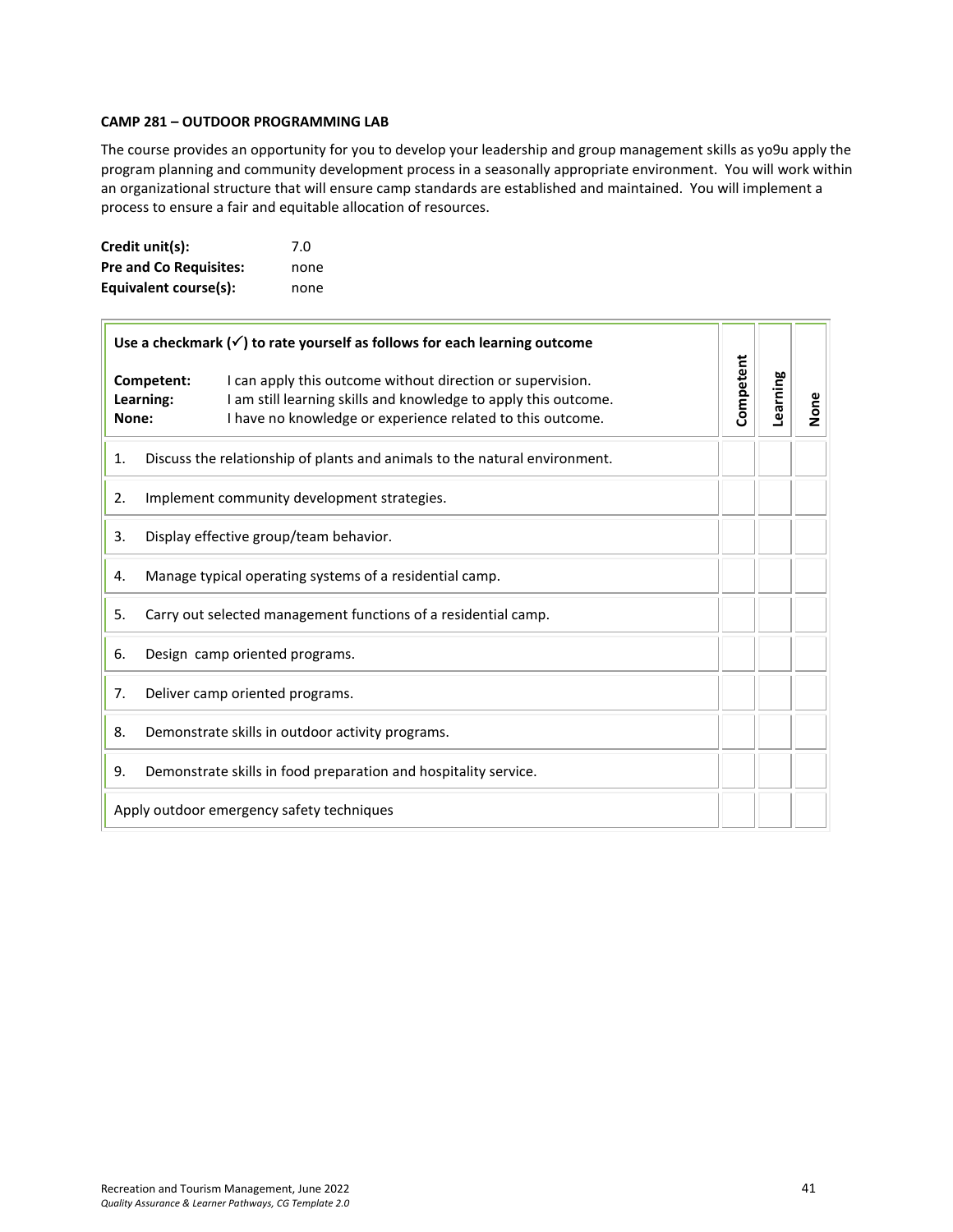#### <span id="page-41-0"></span>**CAPL 200 – CAREER DEVELOPMENT**

You will research agencies in the recreation and tourism industry to select a practicum that meets career goals. You will also create an employability presence that includes the development of a resume and cover letter and the opportunity to participate in mock job interviews.

| Credit unit(s):               | 0.0  |
|-------------------------------|------|
| <b>Pre and Co Requisites:</b> | none |
| Equivalent course(s):         | none |

| Use a checkmark $(\checkmark)$ to rate yourself as follows for each learning outcome |                                   |                                                                                                                                                                                             |           |         |  |
|--------------------------------------------------------------------------------------|-----------------------------------|---------------------------------------------------------------------------------------------------------------------------------------------------------------------------------------------|-----------|---------|--|
| None:                                                                                | Competent:<br>Learning:           | I can apply this outcome without direction or supervision.<br>I am still learning skills and knowledge to apply this outcome.<br>I have no knowledge or experience related to this outcome. | Competent | earning |  |
| Choose a field placement that meets career goals.<br>1.                              |                                   |                                                                                                                                                                                             |           |         |  |
| 2.                                                                                   | Create an employability presence. |                                                                                                                                                                                             |           |         |  |
| 3.                                                                                   |                                   | Demonstrate job interview strategies.                                                                                                                                                       |           |         |  |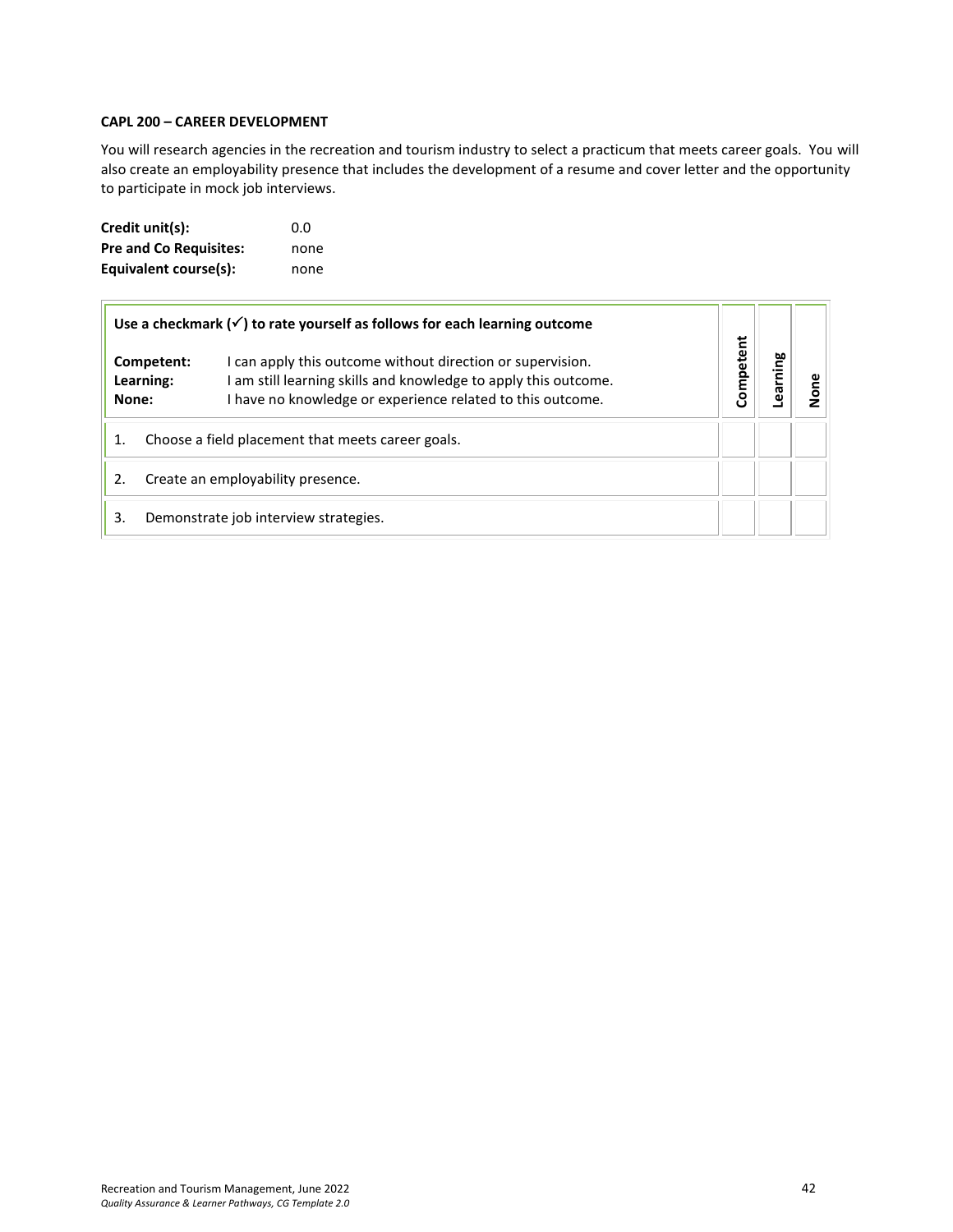#### <span id="page-42-0"></span>**LEAD 200 – Applied Leadership**

Your studies will further develop your group processing skills and will provide you with the opportunity to discuss the importance of having a working leadership philosophy. You will focus on the problem-solving process, controversy and conflict and managing change.

| Credit unit(s):               | 3.0  |
|-------------------------------|------|
| <b>Pre and Co Requisites:</b> | none |
| Equivalent course(s):         | none |

| Use a checkmark $(\checkmark)$ to rate yourself as follows for each learning outcome |                         |                                                                                                                                                                                             |           |          |      |
|--------------------------------------------------------------------------------------|-------------------------|---------------------------------------------------------------------------------------------------------------------------------------------------------------------------------------------|-----------|----------|------|
| None:                                                                                | Competent:<br>Learning: | I can apply this outcome without direction or supervision.<br>I am still learning skills and knowledge to apply this outcome.<br>I have no knowledge or experience related to this outcome. | Competent | Learning | None |
| 1.                                                                                   |                         | Discuss the role of philosophy and motivation in leadership.                                                                                                                                |           |          |      |
| 2.                                                                                   |                         | Develop emotional intelligence.                                                                                                                                                             |           |          |      |
| 3.                                                                                   |                         | Analyze communication and group process.                                                                                                                                                    |           |          |      |
| 4.                                                                                   |                         | Examine the nature of power in groups.                                                                                                                                                      |           |          |      |
| 5.                                                                                   |                         | Describe the use of appreciative inquiry in problem solving.                                                                                                                                |           |          |      |
| 6.                                                                                   |                         | Apply principles of collaborative problem solving.                                                                                                                                          |           |          |      |
| 7.                                                                                   |                         | Explore techniques to manage conflict.                                                                                                                                                      |           |          |      |
| 8.                                                                                   |                         | Demonstrate effective change management.                                                                                                                                                    |           |          |      |
| 9.                                                                                   |                         | Reflect on best practices in leadership.                                                                                                                                                    |           |          |      |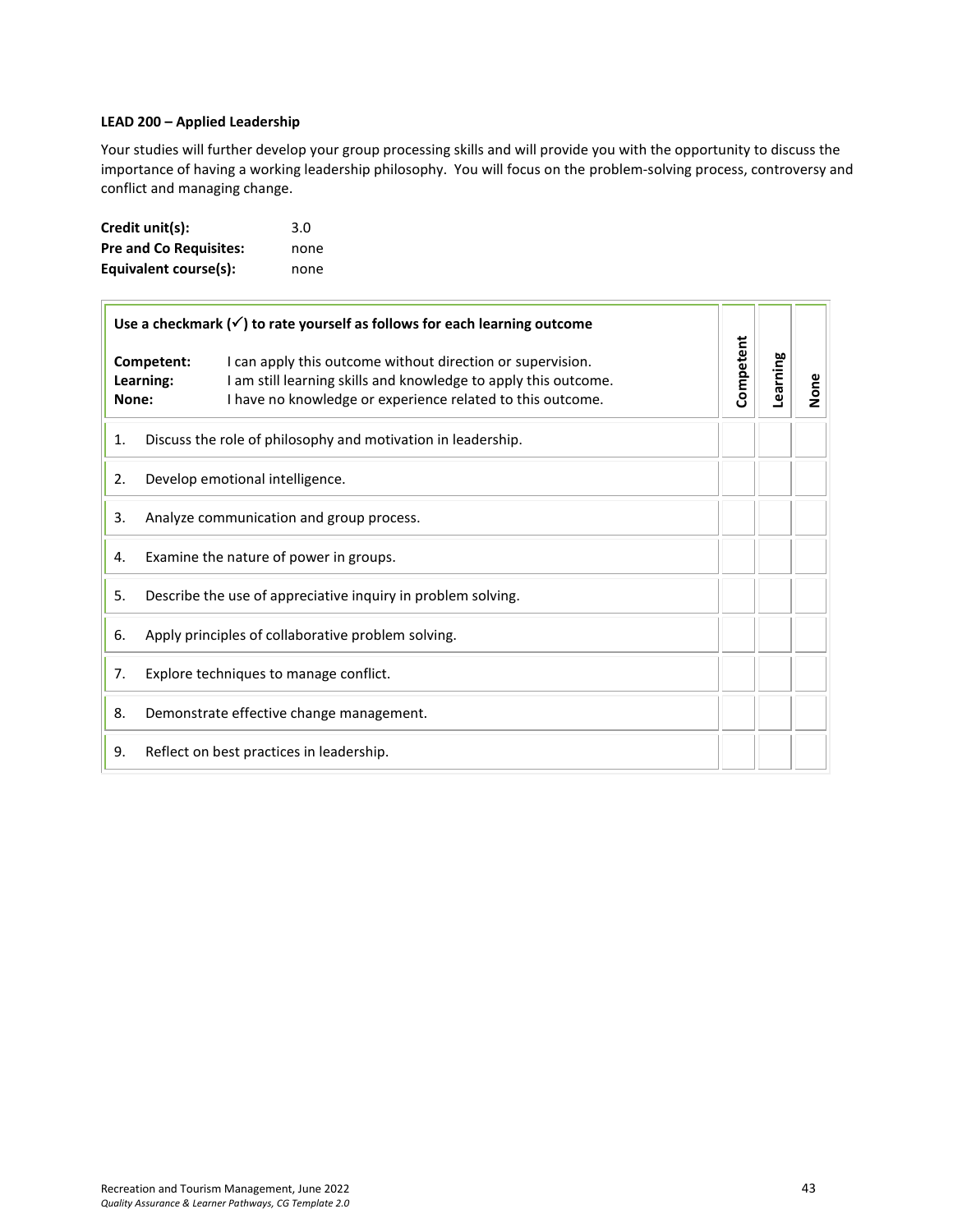#### <span id="page-43-0"></span>**RT 171 – ECONOMIC DEVELOPMENT**

You will study the concepts economic development as it applies to community growth. You will discuss how communities work with government, and private sectors to build strong communities, industries, and markets.

| Credit unit(s):               | 3.0  |
|-------------------------------|------|
| <b>Pre and Co Requisites:</b> | none |
| Equivalent course(s):         | none |

| Use a checkmark $(\checkmark)$ to rate yourself as follows for each learning outcome                                    |                                                                                                                                                                                                                        |           |          |      |
|-------------------------------------------------------------------------------------------------------------------------|------------------------------------------------------------------------------------------------------------------------------------------------------------------------------------------------------------------------|-----------|----------|------|
| None:                                                                                                                   | Competent:<br>I can apply this outcome without direction or supervision.<br>I am still learning skills and knowledge to apply this outcome.<br>Learning:<br>I have no knowledge or experience related to this outcome. | Competent | Learning | None |
| Discuss the relationship between recreation tourism and economic development as it<br>1.<br>relates to quality of life. |                                                                                                                                                                                                                        |           |          |      |
| 2.<br>Discuss the theory of economic development.                                                                       |                                                                                                                                                                                                                        |           |          |      |
| 3.                                                                                                                      | Describe models of economic development.                                                                                                                                                                               |           |          |      |
| Explain environmental issues and economic development.<br>4.                                                            |                                                                                                                                                                                                                        |           |          |      |
| 5.<br>Identify how to measure economic growth.                                                                          |                                                                                                                                                                                                                        |           |          |      |
| 6.                                                                                                                      | Explain the core values of growth.                                                                                                                                                                                     |           |          |      |
| 7.                                                                                                                      | Identify the objectives of development.                                                                                                                                                                                |           |          |      |
| 8.                                                                                                                      | Identify the basic indicators of development.                                                                                                                                                                          |           |          |      |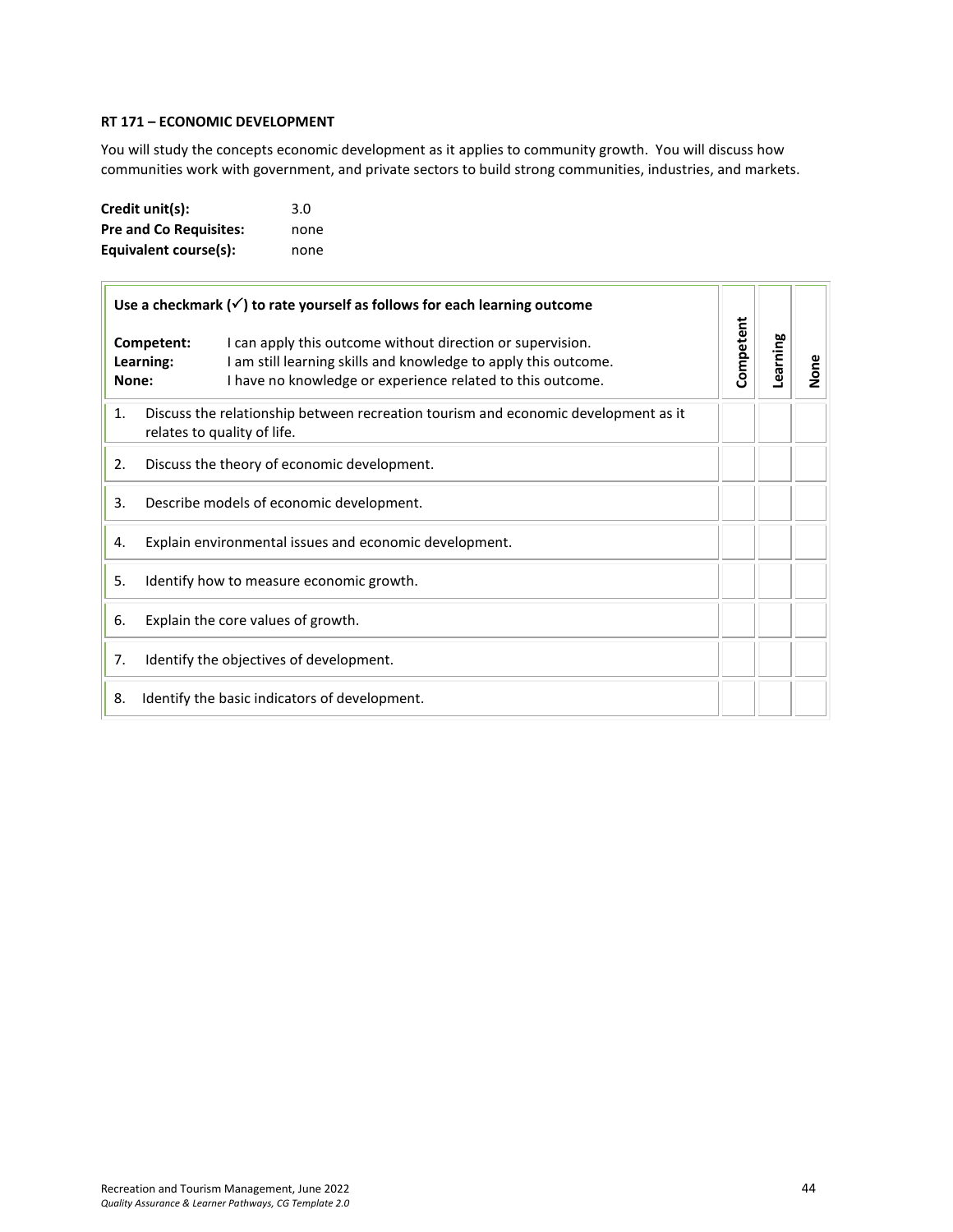## <span id="page-44-0"></span>**RT 203 – EVENT MANAGEMENT LAB**

You will become familiar with the process involved in establishing festivals and special events. Emphasis will be placed on the importance of establishing and maintaining contracts.

| Credit unit(s):               | 1.0  |
|-------------------------------|------|
| <b>Pre and Co Requisites:</b> | none |
| Equivalent course(s):         | none |

| Use a checkmark $(\checkmark)$ to rate yourself as follows for each learning outcome |                                                                               |                                                                                                                                                                                             |           |         |  |
|--------------------------------------------------------------------------------------|-------------------------------------------------------------------------------|---------------------------------------------------------------------------------------------------------------------------------------------------------------------------------------------|-----------|---------|--|
| Competent:<br>Learning:<br>None:                                                     |                                                                               | I can apply this outcome without direction or supervision.<br>I am still learning skills and knowledge to apply this outcome.<br>I have no knowledge or experience related to this outcome. | Competent | earning |  |
| 1.                                                                                   | Demonstrate the various aspects and special considerations of event planning. |                                                                                                                                                                                             |           |         |  |
| 2.<br>Apply the use of a critical path in the planning process                       |                                                                               |                                                                                                                                                                                             |           |         |  |
| Illustrate how to design, negotiate, and maintain a contract<br>3.                   |                                                                               |                                                                                                                                                                                             |           |         |  |
| 4.                                                                                   |                                                                               | Implement the solicitation of sponsors and donors                                                                                                                                           |           |         |  |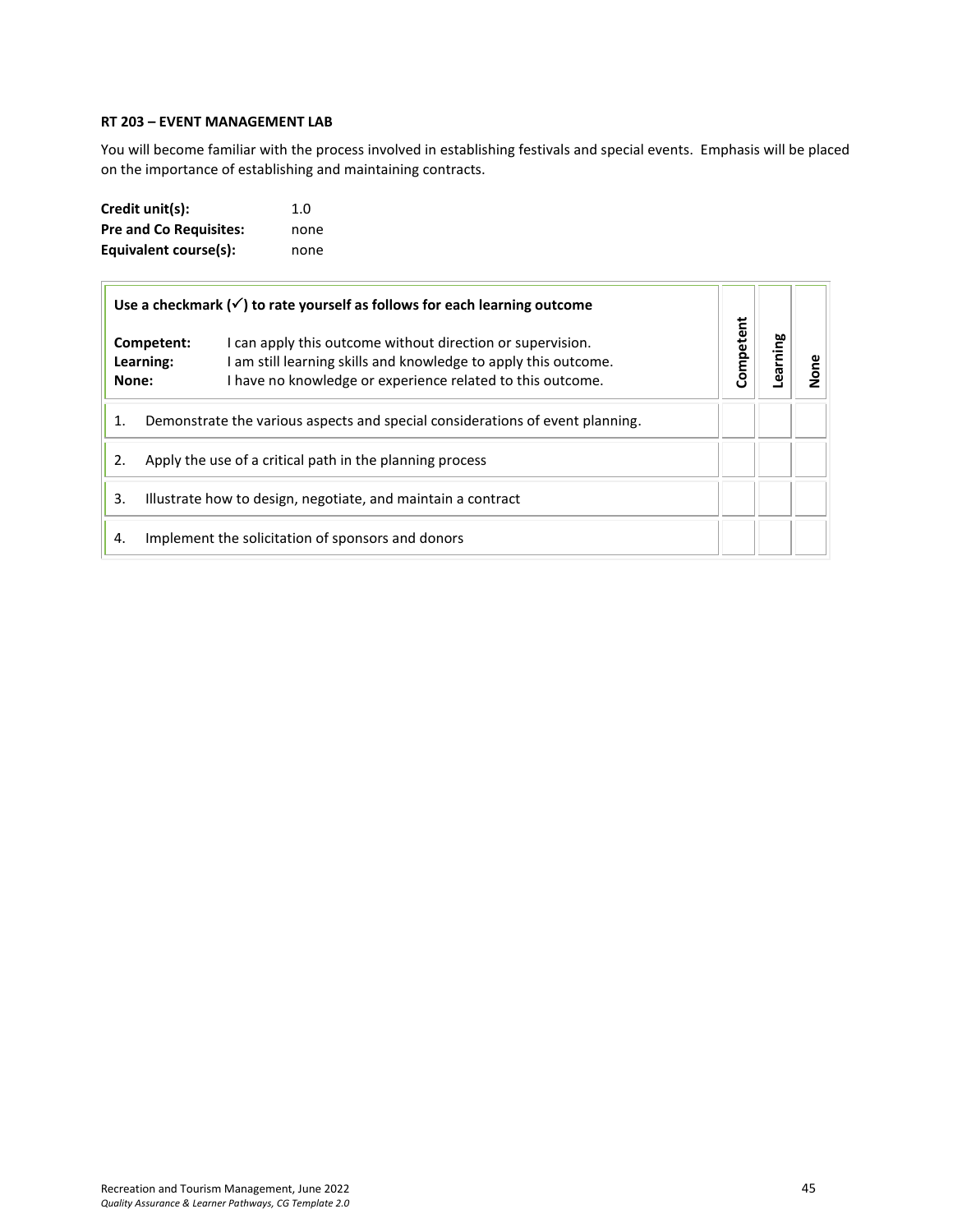#### <span id="page-45-0"></span>**RT 204 – BUSINESS PLANNING FOR SERVICE ORIENTED OPERATIONS**

You will learn how to develop a sustainable business plan. Your studies will include the importance of understanding feasibility, strategic planning and the steps that are to be taken to develop a sustainable business plan for their recreation and tourism industry. You will apply these steps to a simple business plan which could be utilized in a new or existing business plan from an entrepreneurial perspective.

| Credit unit(s):               | 4.O  |
|-------------------------------|------|
| <b>Pre and Co Requisites:</b> | none |
| Equivalent course(s):         | none |

| Use a checkmark $(\checkmark)$ to rate yourself as follows for each learning outcome |                                                                        |                                                                                                                                                                                             |           |          |      |
|--------------------------------------------------------------------------------------|------------------------------------------------------------------------|---------------------------------------------------------------------------------------------------------------------------------------------------------------------------------------------|-----------|----------|------|
| Competent:<br>Learning:<br>None:                                                     |                                                                        | I can apply this outcome without direction or supervision.<br>I am still learning skills and knowledge to apply this outcome.<br>I have no knowledge or experience related to this outcome. | Competent | Learning | None |
| 1.                                                                                   |                                                                        | Explain feasibility studies.                                                                                                                                                                |           |          |      |
| Identify the steps of a feasibility study.<br>2.                                     |                                                                        |                                                                                                                                                                                             |           |          |      |
| 3.                                                                                   | Identify the steps of a feasibility study.                             |                                                                                                                                                                                             |           |          |      |
| 4.                                                                                   |                                                                        | Compare a service-oriented business and a product-oriented business.                                                                                                                        |           |          |      |
| 5.<br>Examine the importance of service quality management and customer loyalty.     |                                                                        |                                                                                                                                                                                             |           |          |      |
| 6.                                                                                   | Discuss business ethics, environmental management, and sustainability. |                                                                                                                                                                                             |           |          |      |
| 7.                                                                                   | Analyze a financial plan for starting a small business.                |                                                                                                                                                                                             |           |          |      |
| 8.                                                                                   |                                                                        | Create a business concept.                                                                                                                                                                  |           |          |      |
| 9.                                                                                   |                                                                        | Construct business plan.                                                                                                                                                                    |           |          |      |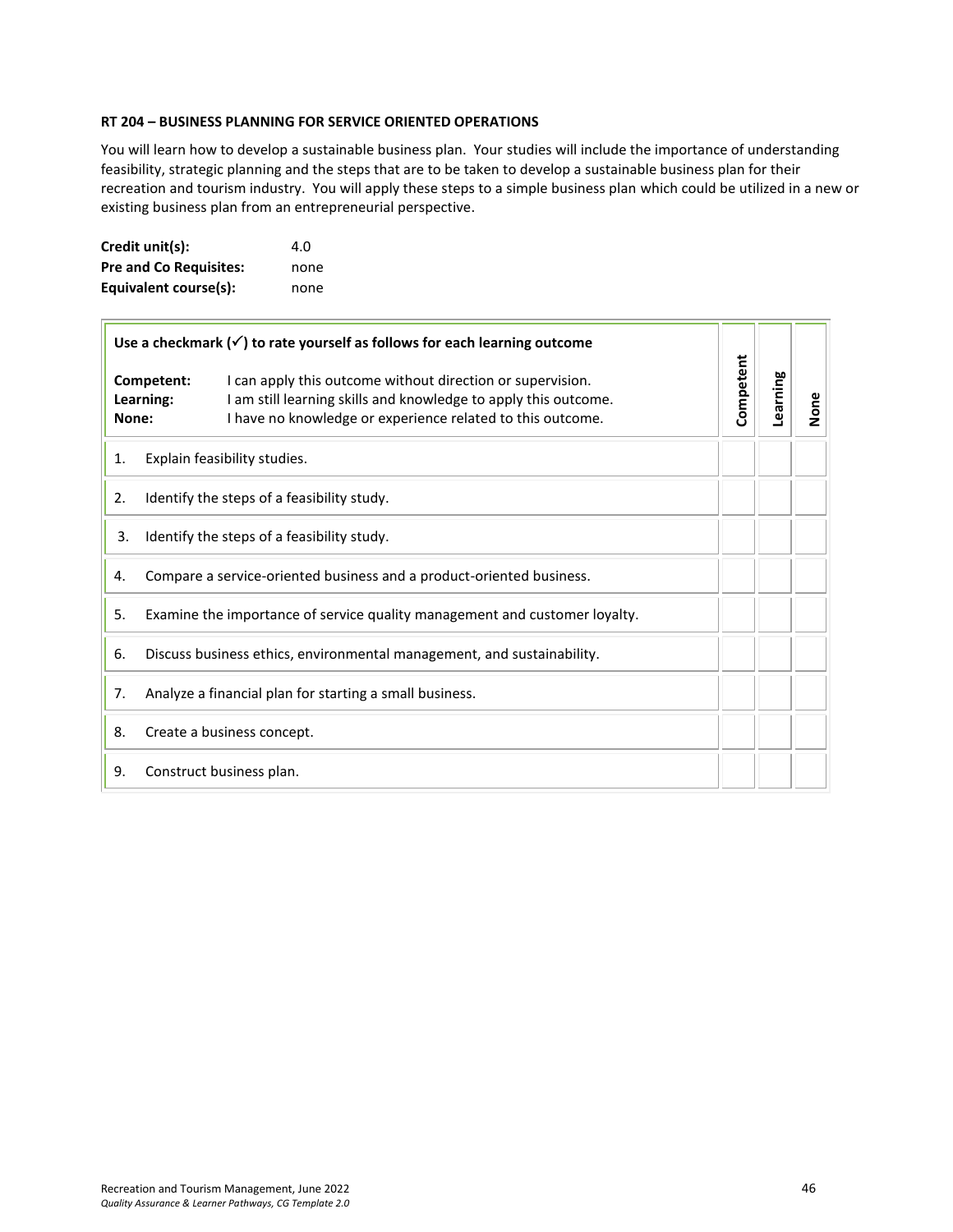#### <span id="page-46-0"></span>**RT 205 – GROUP TOURS GUIDING SKILLS & LOCAL CAPITAL**

You will study the components of low-risk group tours and guiding opportunities. You will have an opportunity to practice specific skills related to delivering these events. Upon successful completion of this course, you will receive certification form OCC/STEC.

| Credit unit(s):               | 4.O  |
|-------------------------------|------|
| <b>Pre and Co Requisites:</b> | none |
| Equivalent course(s):         | none |

| Use a checkmark $(\checkmark)$ to rate yourself as follows for each learning outcome |                                                                               |                                                                                                                                                                                             |           |          |      |
|--------------------------------------------------------------------------------------|-------------------------------------------------------------------------------|---------------------------------------------------------------------------------------------------------------------------------------------------------------------------------------------|-----------|----------|------|
| Competent:<br>Learning:<br>None:                                                     |                                                                               | I can apply this outcome without direction or supervision.<br>I am still learning skills and knowledge to apply this outcome.<br>I have no knowledge or experience related to this outcome. | Competent | Learning | None |
| Describe group travel related to the tourism industry.<br>1.                         |                                                                               |                                                                                                                                                                                             |           |          |      |
| 2.                                                                                   | Discuss the administrative responsibilities of group tours.                   |                                                                                                                                                                                             |           |          |      |
| 3.                                                                                   | Practice interpretive skills.                                                 |                                                                                                                                                                                             |           |          |      |
| 4.                                                                                   | Examine the importance of environmental interpretation.                       |                                                                                                                                                                                             |           |          |      |
| 5.                                                                                   | Perform techniques in navigation and transportation.                          |                                                                                                                                                                                             |           |          |      |
| 6.                                                                                   | Demonstrate leadership skills with a customer service management orientation. |                                                                                                                                                                                             |           |          |      |
| 7.                                                                                   |                                                                               | Engage in relevant leadership professional development (OCC/STEC certifications).                                                                                                           |           |          |      |
| 8.                                                                                   |                                                                               | Design a multi-day tour.                                                                                                                                                                    |           |          |      |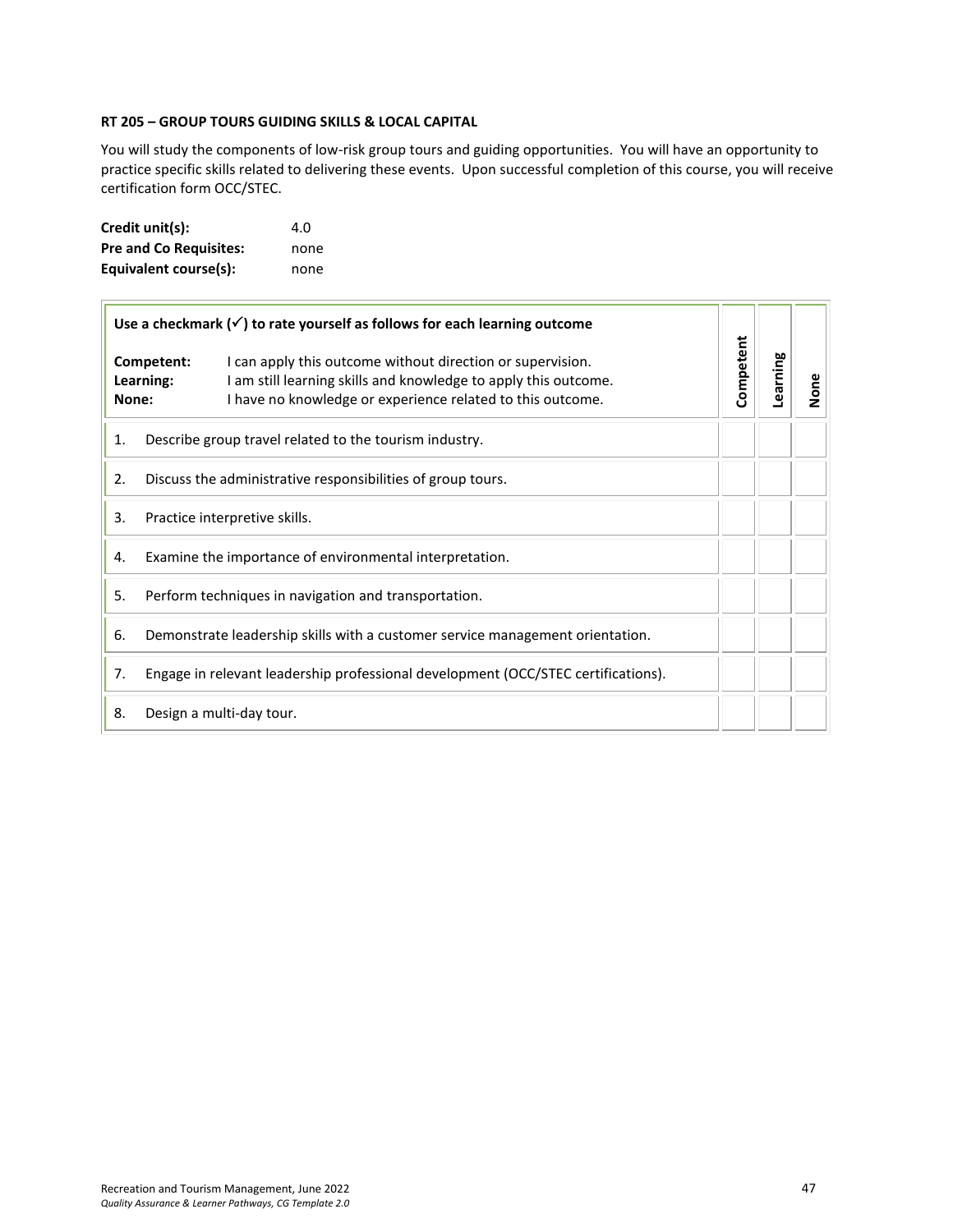#### **TOUR 287 – COMMUNITY BASED TOURISM**

You will study how the municipal recreation practitioner can work with the local tourism industry to ensure tourism planning results in a beneficial and lasting fit with other aspects of community and area well-being. The Community - Based Tourism Planning (CBTP) Process Model is used as a guide. You will examine how the CBTP can be applied in diverse communities.

| Credit unit(s):               | 3.0  |
|-------------------------------|------|
| <b>Pre and Co Requisites:</b> | none |
| Equivalent course(s):         | none |

| Use a checkmark $(\checkmark)$ to rate yourself as follows for each learning outcome |                                                                                                                                                                                                                        |           |          |      |
|--------------------------------------------------------------------------------------|------------------------------------------------------------------------------------------------------------------------------------------------------------------------------------------------------------------------|-----------|----------|------|
| None:                                                                                | I can apply this outcome without direction or supervision.<br>Competent:<br>I am still learning skills and knowledge to apply this outcome.<br>Learning:<br>I have no knowledge or experience related to this outcome. | Competent | Learning | None |
| Explain the value of a municipal tourism plan.<br>1.                                 |                                                                                                                                                                                                                        |           |          |      |
| 2.                                                                                   | Describe the relationship between public recreation and private tourism in community<br>development.                                                                                                                   |           |          |      |
| Explain how to assess the value of tourism to a community plan.<br>3.                |                                                                                                                                                                                                                        |           |          |      |
| Describe how to implement the Community Based Tourism Planning Model.<br>4.          |                                                                                                                                                                                                                        |           |          |      |
| 5.<br>Discuss how to stay relevant in the tourism industry.                          |                                                                                                                                                                                                                        |           |          |      |
| 6.                                                                                   | Describe how to develop a draft municipal tourism plan.                                                                                                                                                                |           |          |      |